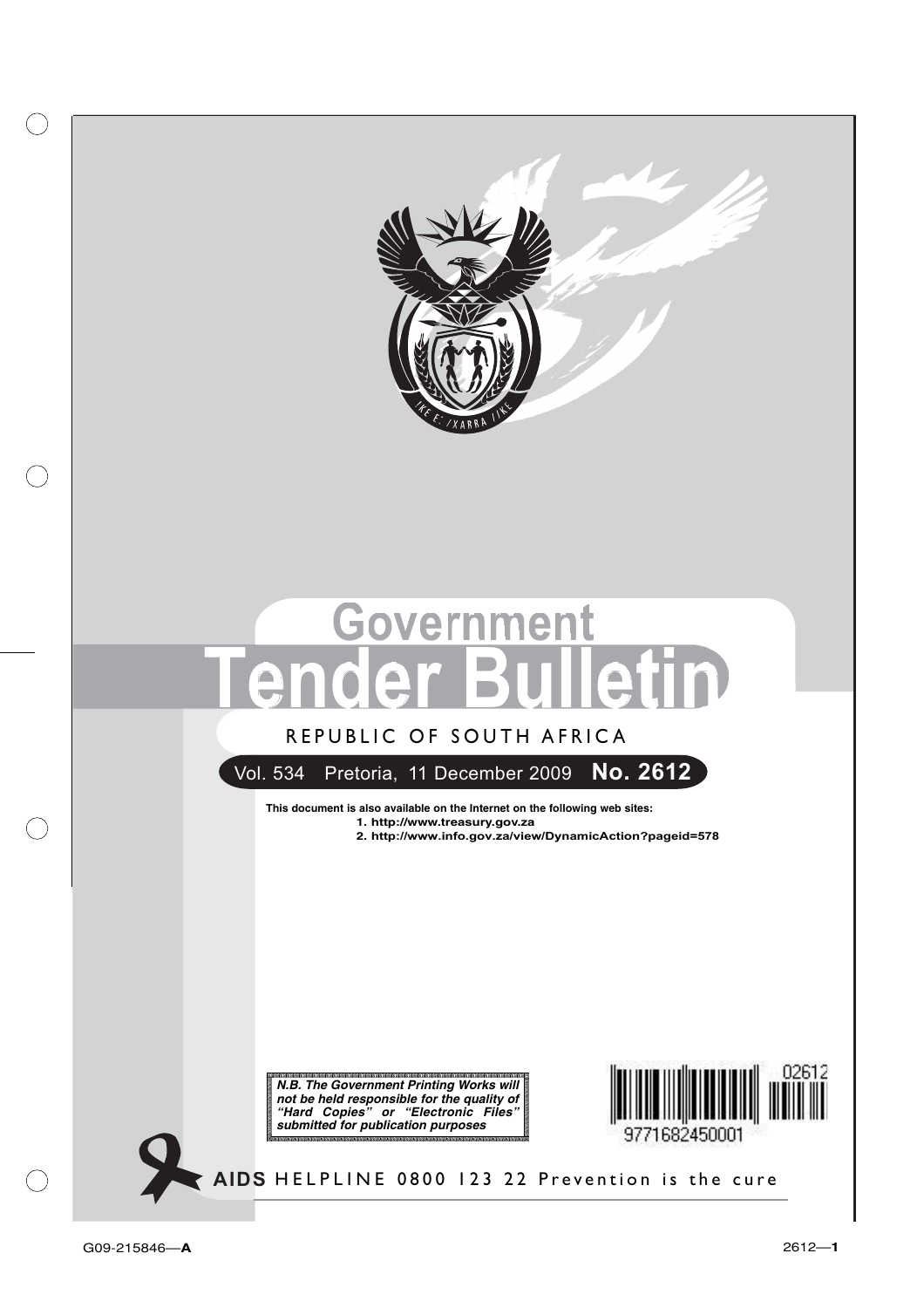### **INDEX**

|                                                                      | Page No.  |
|----------------------------------------------------------------------|-----------|
|                                                                      | 8         |
| A. BID INVITED FOR SUPPLIES, SERVICES AND DISPOSALS                  |           |
|                                                                      | 11        |
|                                                                      | 12        |
|                                                                      | 16        |
| SERVICES: FUNCTIONAL (INCLUDING CLEANING AND SECURITY SERVICES)<br>▶ | 16        |
|                                                                      | 17        |
|                                                                      | 20        |
|                                                                      | 21        |
|                                                                      | $22 + 38$ |
| <b>B. RESULTS OF TENDER INVITATIONS</b>                              |           |
|                                                                      | 33        |
|                                                                      | 34        |
|                                                                      | 37        |
| <b>F. ANNEXURES</b>                                                  |           |
|                                                                      | 39        |
|                                                                      | 47        |
|                                                                      | 48        |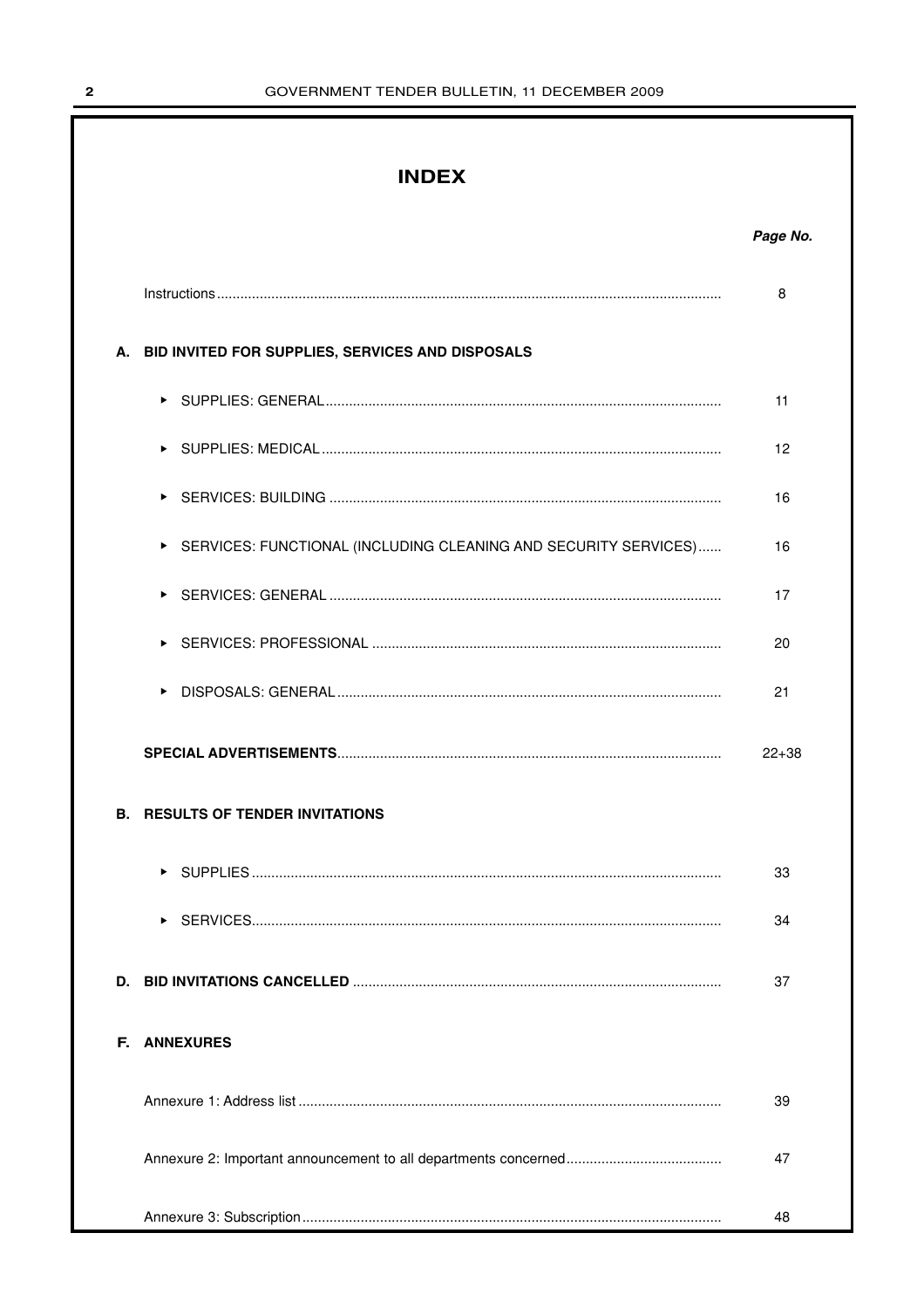

#### HOW TO ADVERTISE IN THE GOVERNMENT TENDER BULLETIN

FORM No. 1: This form must always be submitted to us when you want to advertise in the tender bulletin. 1. Your bid description in the 1st column.

The place where and/or which Department requires the bid in the 2nd column

The Department Contract No. in the 3rd column. Each Department allocate their own Contract numbers.

The bid closing date in the 4th column—the closing date should be 21-30 weeks from publication date.

Your address list number (which we will submit to you after you have completed Form No. 2) in the 5th and 6th columns.

If the bid closes at National Treasury, their number (National Treasury number) should appear in Column 6.

- Complete this form together with Form No. 1, when you advertise for the first time, to **FORM No. 2:**  $\mathbf{2}$ receive your own tender address list number.
- **FORM No. 3:** This form is only for your own records, choose from this list the right section under which 3. you want your bid to be published and write this section in at the space provided next to Supplies:..... Services:..... Disposals:..... on Form No. 1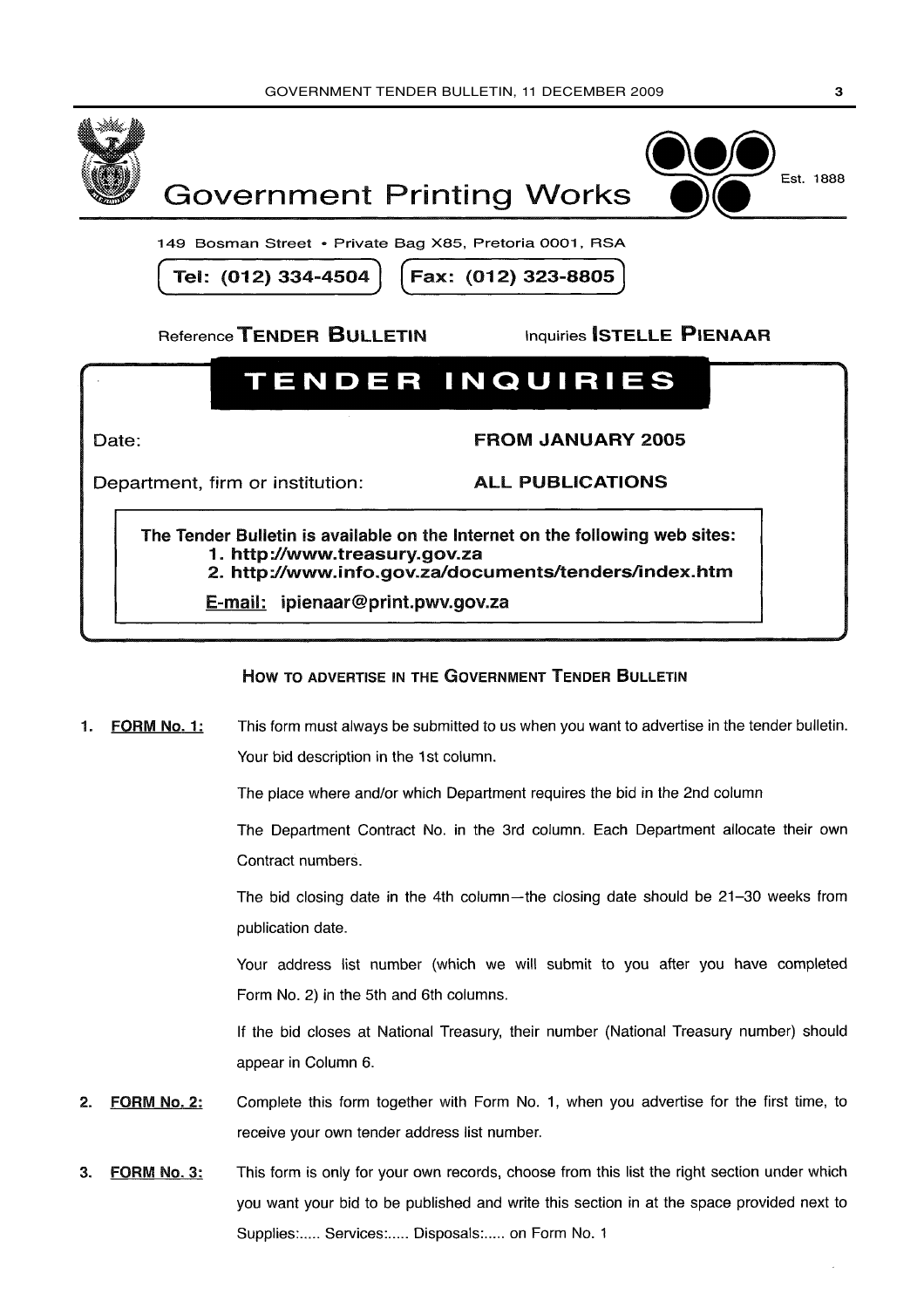#### **INFORMATION AND NOTES:**

#### **Contact details:**

- **\*** Request cost calculations: Istelle Pienaar at Tel. (012) 334-4504.
- **\*** Enquiries regarding account or account number: Shirley Beetge at Tel. (012) 334-4565
- **\*** Subscribe by phoning: Sophie Milanzi, Tel. (012) 334-4735

or J. Wehmeyer, Tel. (012) 334-4734.

### **\* Advertisement Section:**

**\*** All changes (corrections of advertisements), enquiries regarding advertisements: Istelle Pienaar, Tel. (012) 334-4504.

#### **Placing and advertising of advertisements:**

- **•** The submission of advertisements closes the Friday before the publication date at 15:00.
- **• Please note: No late advertisements will be accepted after the closing time.**
- **•** Advertisements are submitted directly to Government Printing Works: Complete the necessary forms and fax it to 012-323 8805 or 012-334 5830 or e-mail to istelle.pienaar@gpw.gov.za.
- **•** The Tender Bulletin appears every Friday, except when there is a Public Holiday involved, and then the closing date for acceptance of tenders will be forwarded with one day. These publication dates that influence the closing dates of the Tender Bulletin, are published for your convenience at the back of each Tender Gazette.
- **•** Advertisements will be published as received on the hard copy.
- **•** Government Printing Works will not take any responsibility for wrong information submitted.
- **•** No changes will be made telephonically; all changes must be submitted via fax or e-mail.
- **•** NB: No Special Tender Bulletins are published any more!
- **•** Electronic bulletins and electronic downloads can be obtained from the Internet:
	- www.globalerfx.com **electronic bids**

www.treasury.gov.za — **bulletins and contracts**

#### **Cost:**

- **•** The tariff for publication is R85 per cm and R2 125 per A4 page (including VAT).
- **•** Subscription rates for hard copies: Local—R34,20 per annum; Overseas—R40 per annum.

#### **General:**

- **•** Bid documents are generally available in **English** only.
- **•** Bidders should read the Special Conditions and Requirements of Contract issued by die different departments.
- **•** Where security is required particulars thereof are indicated in the bid documents. However, security is mostly not required for services with an estimated value of less than R100 000.
- **•** Bids must be submitted on the official bid forms handed out by Departments, must be completed in black ink and completed in all respects.
- **•** Bids must be submitted in sealed envelopes clearly marked. The address, bid number and closing date must appear on the **front** of the envelope.
- **•** Separate envelopes must be used for each bid invitation.
- **•** The name and address of the bidder must appear on the **back** of the envelope only.
- **•** Bids are only advertised once in the Government Tender Bulletin—it is advisable to consult at least the two previous issues of the bulletin in order to obtain full particulars of all current bid invitations.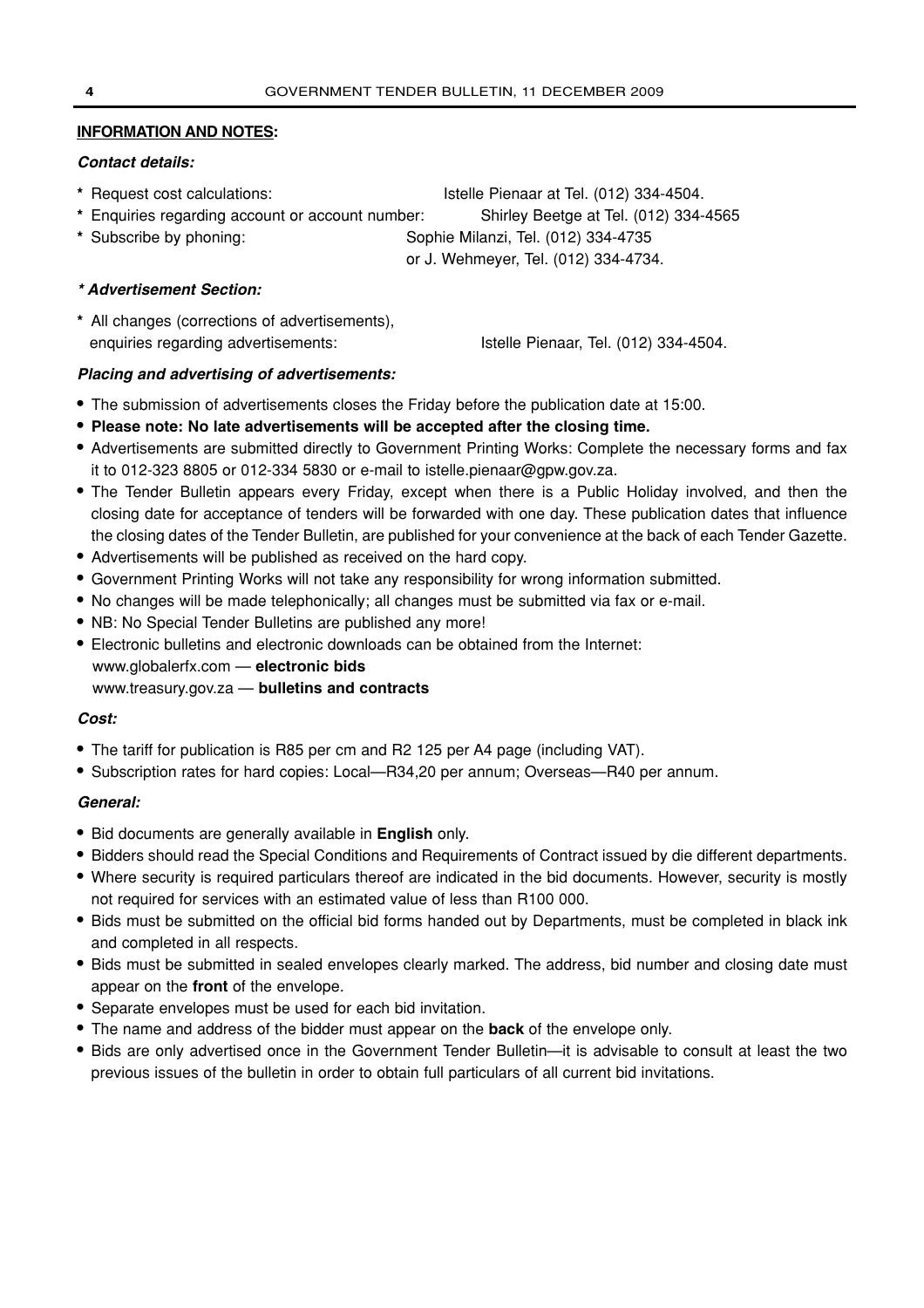BIDS INVITED FOR SUPPLIES, SERVICES AND DISPOSALS

FORM No. 1

|                                                                                                                   | REQUIRED<br>AT | <b>TENDER</b><br>g            | DUE AT<br>11:00 | BIDS<br>  OBTAINABLE  <br>FROM | POST OR<br>DELIVER<br>BIDS<br>TO |
|-------------------------------------------------------------------------------------------------------------------|----------------|-------------------------------|-----------------|--------------------------------|----------------------------------|
|                                                                                                                   |                |                               |                 |                                |                                  |
|                                                                                                                   |                |                               |                 |                                |                                  |
|                                                                                                                   |                | ,,,,,,,,,,,,,,,,,,,,,,,,,,,,, |                 |                                |                                  |
|                                                                                                                   |                |                               | -<br> -<br> -   |                                |                                  |
|                                                                                                                   |                |                               |                 |                                |                                  |
| ти предлагает по предлагает на предлагает на продукции податки продажения по простояния по предлагает по предлага |                |                               |                 |                                |                                  |

#### GOVERNMENT TENDER BULLETIN, 11 DECEMBER 2009 **5**

*<u><u><del>THEFT</u>*</u></u></u></del>

-<br>-<br>-<br>-

:<br>:<br>:<br>:<br>:<br><br><br><br><br><br><br><br><br><br>

 $\ddot{}}$ 

,但是的生活的时候的时候的时候的时候的时候,我们的时候的时候的时候,我们的时候,我们的时候就是我们的时候,我们的时候,我们的时候就是我们的时候,我们的时候就是我们的时候,我们的时候也是

j

i<br>Samuel San

Ì

 $\begin{bmatrix} 1 \\ 1 \\ 2 \\ 3 \\ 4 \end{bmatrix}$ 

Ĭ

*<u><u>Altressed</u>*</u>

j

:<br>:<br>:<br>:

 $\begin{bmatrix} 1 \\ 1 \\ 2 \end{bmatrix}$ 

in the company of the company of the company of the company of the company of the company of the company of the company of the company of the company of the company of the company of the company of the company of the compa

 $\vdots$ 

Ì

j

 $\frac{1}{2}$ 

i<br>:<br>:<br>:

:<br>:<br>:

Ì

İ

j

..........

:<br>:<br>:<br>:

š

:<br>:<br>:<br>:

Î

 $\begin{array}{c}\n\vdots \\
\vdots \\
\vdots\n\end{array}$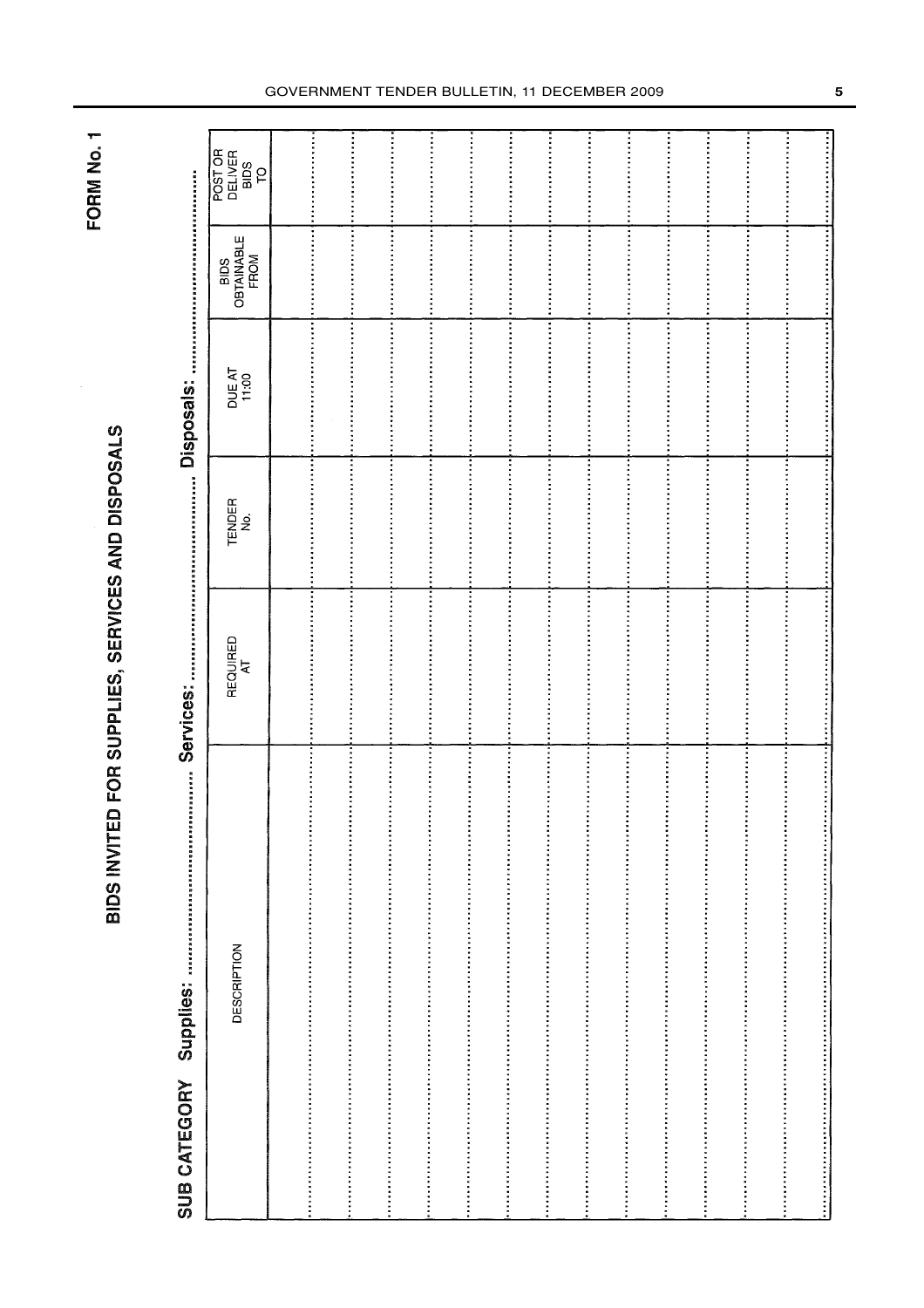### FORM No. 2

**ADDRESS LIST** 

| <b>BIDS OBTAINABLE FROM:</b> |                       |
|------------------------------|-----------------------|
| Name of Department:          |                       |
| <b>Street Address:</b>       |                       |
|                              |                       |
|                              |                       |
| Postal Address:              |                       |
|                              |                       |
|                              |                       |
| Enquiries:                   |                       |
|                              |                       |
| Office hours:                | (Mondays to Fridays). |

| POST OR DELIVER BIDS TO:                               |  |  |  |  |  |  |
|--------------------------------------------------------|--|--|--|--|--|--|
| Name of Department:                                    |  |  |  |  |  |  |
| <b>Street Address:</b>                                 |  |  |  |  |  |  |
|                                                        |  |  |  |  |  |  |
|                                                        |  |  |  |  |  |  |
| Postal Address:                                        |  |  |  |  |  |  |
|                                                        |  |  |  |  |  |  |
|                                                        |  |  |  |  |  |  |
| <b>Tender Box Address</b><br>(main entrance, reception |  |  |  |  |  |  |
| area or room no, of the<br>building):                  |  |  |  |  |  |  |
| Enquiries:                                             |  |  |  |  |  |  |
|                                                        |  |  |  |  |  |  |

## PLEASE INFORM US OF ANY CHANGES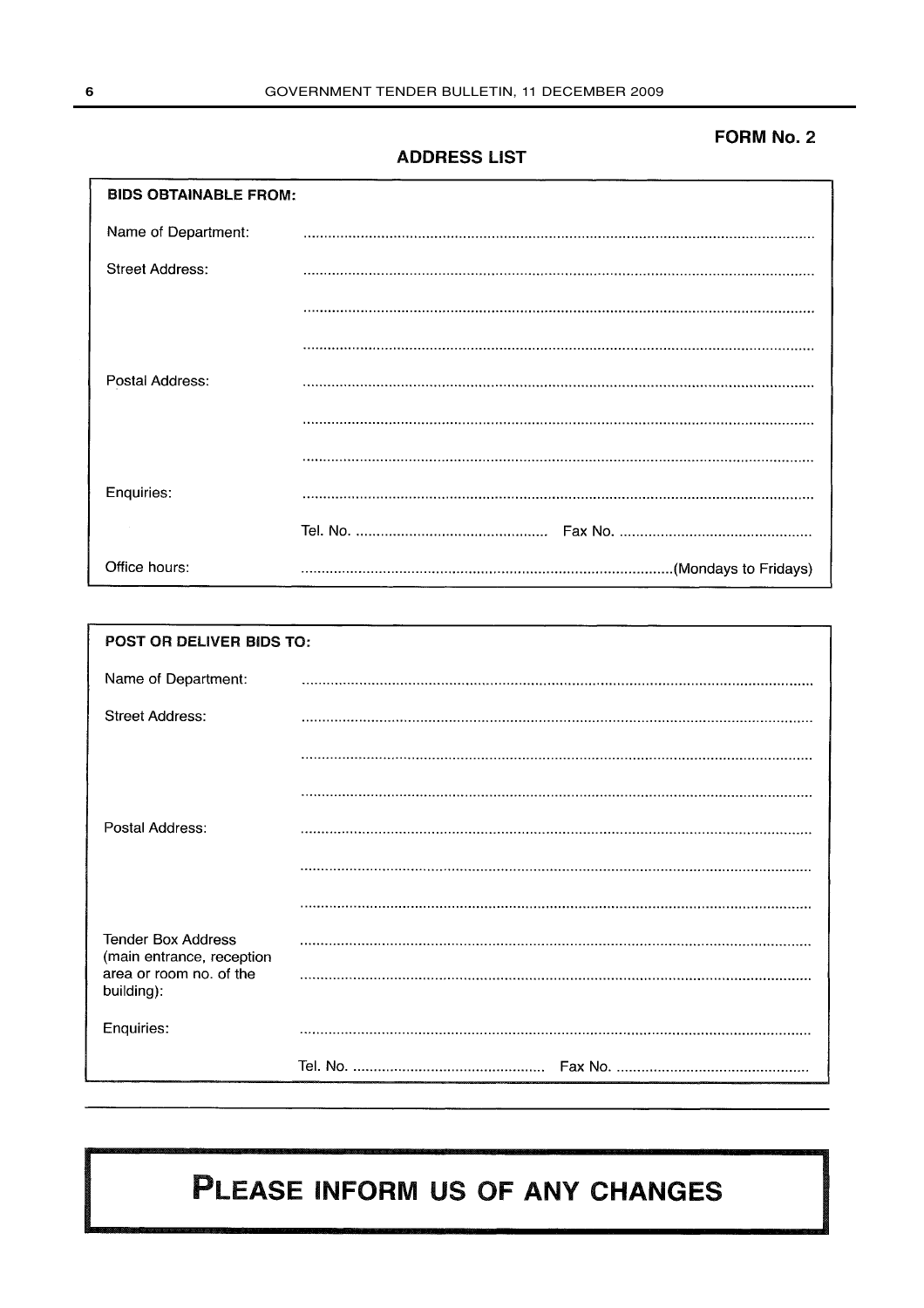## CATEGORIES FOR OWN USE: CHOOSE ONE AND MARK CLEARLY ON FORM 1

| <b>SUPPLIES</b>                                                   |
|-------------------------------------------------------------------|
| ACCOMMODATION, Leasing of                                         |
| <b>AUDIO VISUAL EQUIPMENT</b>                                     |
| <b>BUILDING MATERIAL</b>                                          |
| CHEMICALS: Agricultural/Forestry/Laboratory/<br><b>Water Care</b> |
| <b>CLOTHING/TEXTILES</b>                                          |
| <b>COMPUTER EQUIPMENT</b>                                         |
| <b>COMPUTER SOFTWARE</b>                                          |
| <b>ELECTRICAL EQUIPMENT</b>                                       |
| <b>ELECTRONIC EQUIPMENT</b>                                       |
| <b>FURNITURE</b>                                                  |
| <b>GENERAL</b>                                                    |
| <b>MEDICAL</b>                                                    |
| OFFICE EQUIPMENT: Labour-saving devices                           |
| PERISHABLE PROVISIONS                                             |
| STATIONERY/PRINTING                                               |
| <b>STEEL</b>                                                      |
| <b>TIMBER</b>                                                     |
| <b>VEHICLE</b> (all types)                                        |
| <b>WORKSHOP EQUIPMENT</b>                                         |
| <b>SERVICES</b>                                                   |
| <b>BUILDING</b>                                                   |
| <b>CIVIL</b>                                                      |
| <b>ELECTRICAL</b>                                                 |
| FUNCTIONAL (including cleaning/security services)                 |
| <b>GENERAL</b>                                                    |
| MAINTENANCE (Electrical, mechanical equipment and plumbing)       |
| <b>MECHANICAL</b>                                                 |
| PROFESSIONAL                                                      |
| REPAIR AND MAINTENANCE OF VEHICLES                                |
| <b>TRANSPORT</b>                                                  |
| <b>DISPOSALS</b>                                                  |
| <b>CLOTHING AND TEXTILES</b>                                      |
| <b>FURNITURE</b>                                                  |
| <b>GENERAL</b>                                                    |
| <b>SCRAP METAL</b>                                                |
| <b>VEHICLES</b>                                                   |
| <b>RESULTS</b>                                                    |
| <b>SUPPLIES</b>                                                   |
| <b>SERVICES</b>                                                   |
| <b>DISPOSALS</b>                                                  |
|                                                                   |
| <b>FINALISED</b>                                                  |
| <b>CANCELLED</b>                                                  |
| <b>REGISTRY OF POTENTIAL SUPPLIERS</b>                            |

 $\bar{\bar{z}}$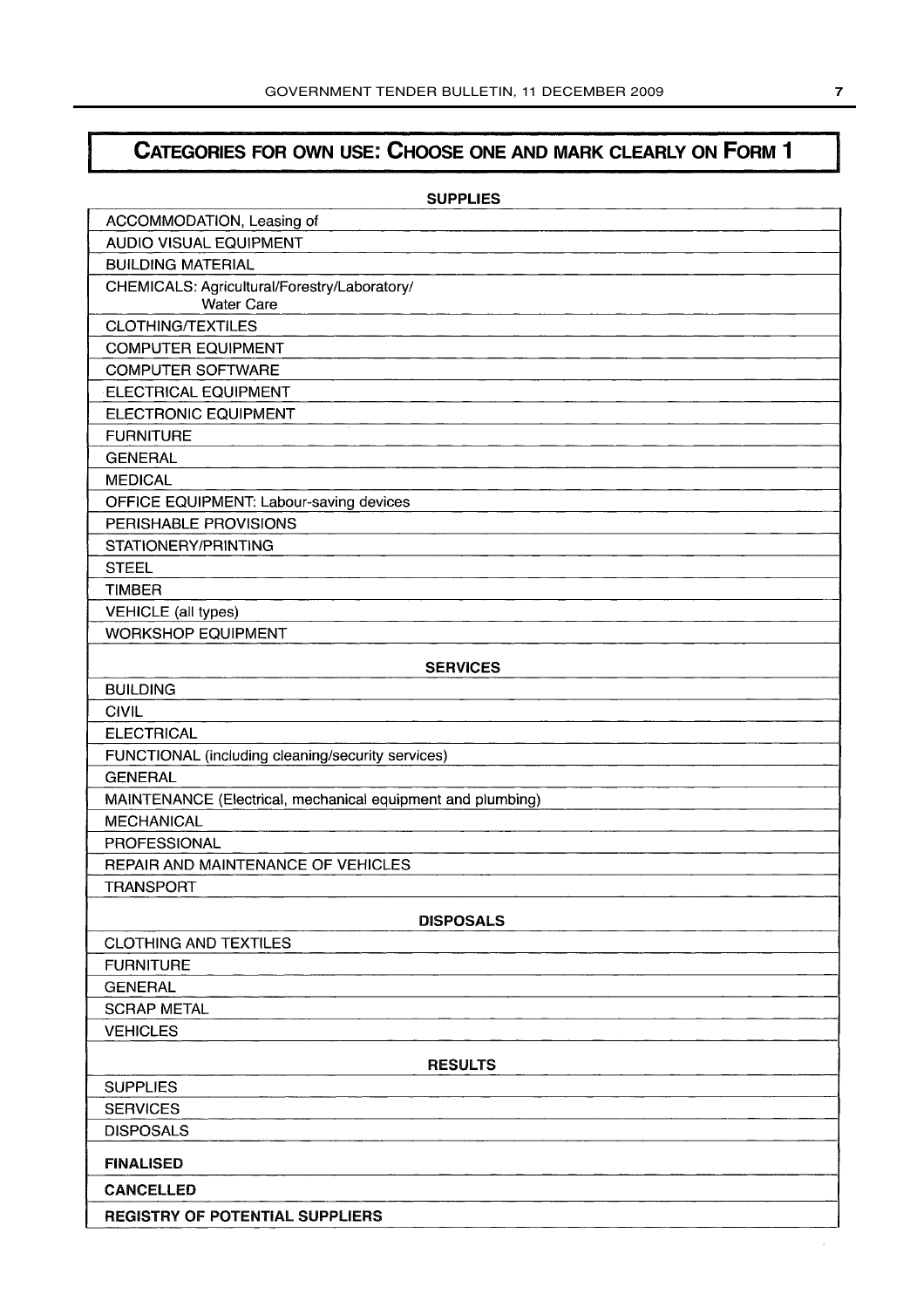### **INSTRUCTIONS**

#### **Please note the following:**

- 1. Bidders are advised to read the entire *Government Tender Bulletin.* No officer of any Procurement Activity will be held responsible for loss of a potential opportunity to bid due to possible incorrect categorising of requirements.
- 2. Bids for the procurement of supplies, services and disposals are categorised as follows:

#### **SUPPLIES**

- (i) Accommodation, leasing of
- (ii) Audio visual equipment
- (iii) Building material
- (iv) Chemicals: Agricultural/Forestry/ Laboratory/Water Care
- (v) Clothing/Textiles
- (vi) Computer equipment
- (vii) Computer software
- (viii) Electrical equipment
- (ix) Electronic equipment
- (x) Furniture
- (xi) General
- (xii) Medical
- (xiii) Office equipment: Labour-saving devices
- (xiv) Perishable provisions
- (xv) Stationary/printing
- (xvi) Steel
- (xvii) Timber
- (xviii) Vehicle (all types)
- (xix) Workshop equipment

- (i) Building
- (ii) Civil<br>(iii) Elec
- Electrical
- (iv) Functional (including cleaning-, and security services)
- (v) General
- (vi) Maintenance of electrical, mechanical equipment and plumbing
- (vii) Mechanical
- (viii) Professional
- (ix) Repair and maintenance of vehicles
- (x) Transport

#### **DISPOSALS**

- (i) Clothing and textiles
- (ii) Furniture
- (iii) General
- (iv) Scrap metal
- (v) Vehicles
- 
- 3. The addresses at which bid documents may be obtained and to which bids should be posted, appear in **Annexure 1.**
- 3.1 The address where a document is available from and where it must be submitted to may differ.
- 4. Please note that all documents issued by the National Department of Public Works will be sold.

Amount to be paid will be indicated in the advertisements. **These amounts will NOT be refunded.**

#### 4.1 **No documents will be exchanged.**

- 5. Please note that all documents issued by the Department of Public Works will be sold as follows:
	- R50,00 per set for all services with a pre-estimated value from above R100 000 to R300 000.
	- R100,00 per set for all services with a pre-estimated value above R300 000 to R2 000 000.
	- R200,00 per set for all services with a pre-estimated value above R2 000 000.

**These amounts will not be refunded.** *Only cash or* postal orders *will be accepted.*

#### 5.1 **No documents will be exchanged.**

**SERVICES**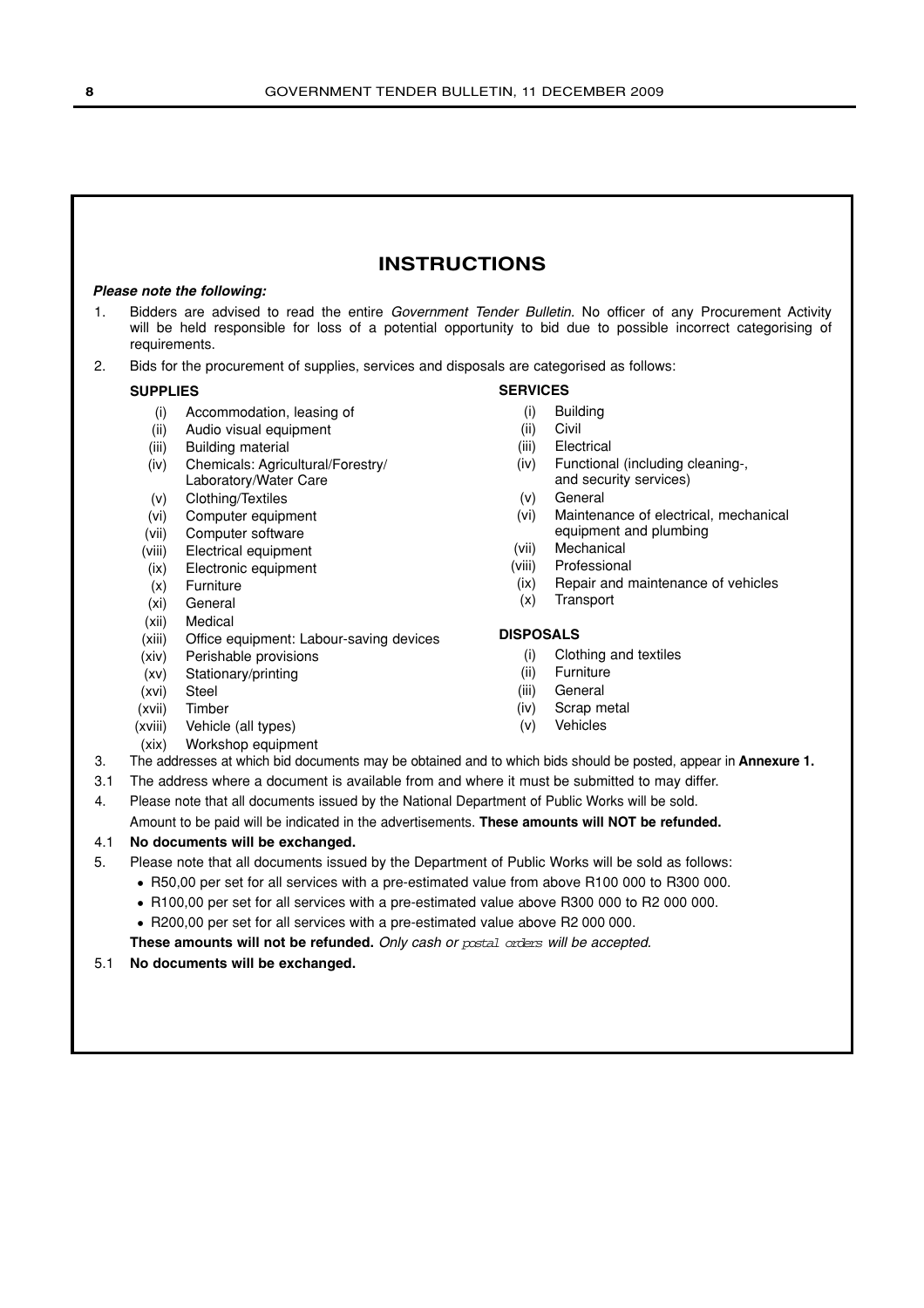# **NATIONAL TREASURY**

### **CONTRACT MANAGEMENT**

### **CONTACT DETAILS:**

| <b>Contract Management:</b> | The Chief Director: Contract Management, 240 Vermeulen Street<br>(corner of Andries and Vermeulen Streets), Pretoria. |
|-----------------------------|-----------------------------------------------------------------------------------------------------------------------|
| <b>Postal address:</b>      | Private Bag X115, Pretoria, 0001, Tel. (012) 315-5694 or 315-55452<br>Fax (012) 315-5058, 315-5388 or<br>315-5400.    |
| Office hours:               | 07:30-16:00 (Monday to Friday)                                                                                        |

### **FOR COLLECTION OF BID DOCUMENTS:**

Tender Information Centre, 240 Vermeulen Street (Ground Floor), behind ABSA Bank, next to Salzburg Restaurant (corner of Andries and Vermeulen Streets), Pretoria.

| <b>Postal address:</b>     | Private Bag X115, Pretoria, 0001.                                                                                             |
|----------------------------|-------------------------------------------------------------------------------------------------------------------------------|
| <b>Enguiries: Helpdesk</b> | Tel. (012) 315-5858 or 315-5732<br>Fax (012) 315-5734.                                                                        |
| Web address:               | www.treasury.gov.za<br>(Contract circulars and contact details:<br>http://www.treasury.gov.za/divisions/sf/ostb/Default.aspx) |

### **ELECTRONIC BIDS:**

#### **www.globalerfx.com**

Potential bidders can bid electronically. Please visit the following website: www.globalerfx.com or visit Tender Information Centre, 240 Vermeulen Street, Pretoria, Tel. (012) 315-5858 for more information.

A free one day training session is offered to bidders who wish to bid electronically, and will take place every Tuesday and Thursday afternoons at 14:00–16:00. These sessions will be held at the Offices of Intenda in Centurion.

#### **Bookings are essential.**

Please contact the Help Desk for further information at Tel. (012) 663-8815.

The Intenda Help Desk will be available on weekdays between 08:00 and 17:00, Tel. (012) 663-8815 and Saturday and Sunday from 09:00 am. till 18:00 pm, Cell 083 554 9330/1 for assistance regarding bid responses on the website. Please note that no voice messages will be returned.

### **IMPORTANT NOTICE TO PROSPECTIVE BIDDERS:**

- It is the responsibility of prospective bidders to ensure that their bid documents are submitted before the closing time and date of bid.
- Bids received after the closing time and date are late and will as a rule NOT be considered.
- Normally all bids close at **11:00** on the closing date as indicated on the bid document.
- Bids that are posted must reach Contract Management before the closing time and date of the bid.
- The bid box is generally open 24 hours a day, 7 days a week.

### **CLOSING ADDRESS OF BIDS:**

| The Chief Director: Contract Management, |                                   |  |  |  |  |
|------------------------------------------|-----------------------------------|--|--|--|--|
| Tender Information Centre,               |                                   |  |  |  |  |
| 240 Vermeulen Street (Ground Floor),     |                                   |  |  |  |  |
| behind ABSA Bank,                        |                                   |  |  |  |  |
| (corner Andries and Vermeulen Streets),  |                                   |  |  |  |  |
| Pretoria.                                |                                   |  |  |  |  |
| Postal address:                          | Private Bag X115, Pretoria, 0001. |  |  |  |  |
| <b>Enquiries:</b>                        | Helpdesk,                         |  |  |  |  |
|                                          | Tel. (012) 315-5858 or 315-5732   |  |  |  |  |
|                                          | Fax (012) 315-5734.               |  |  |  |  |

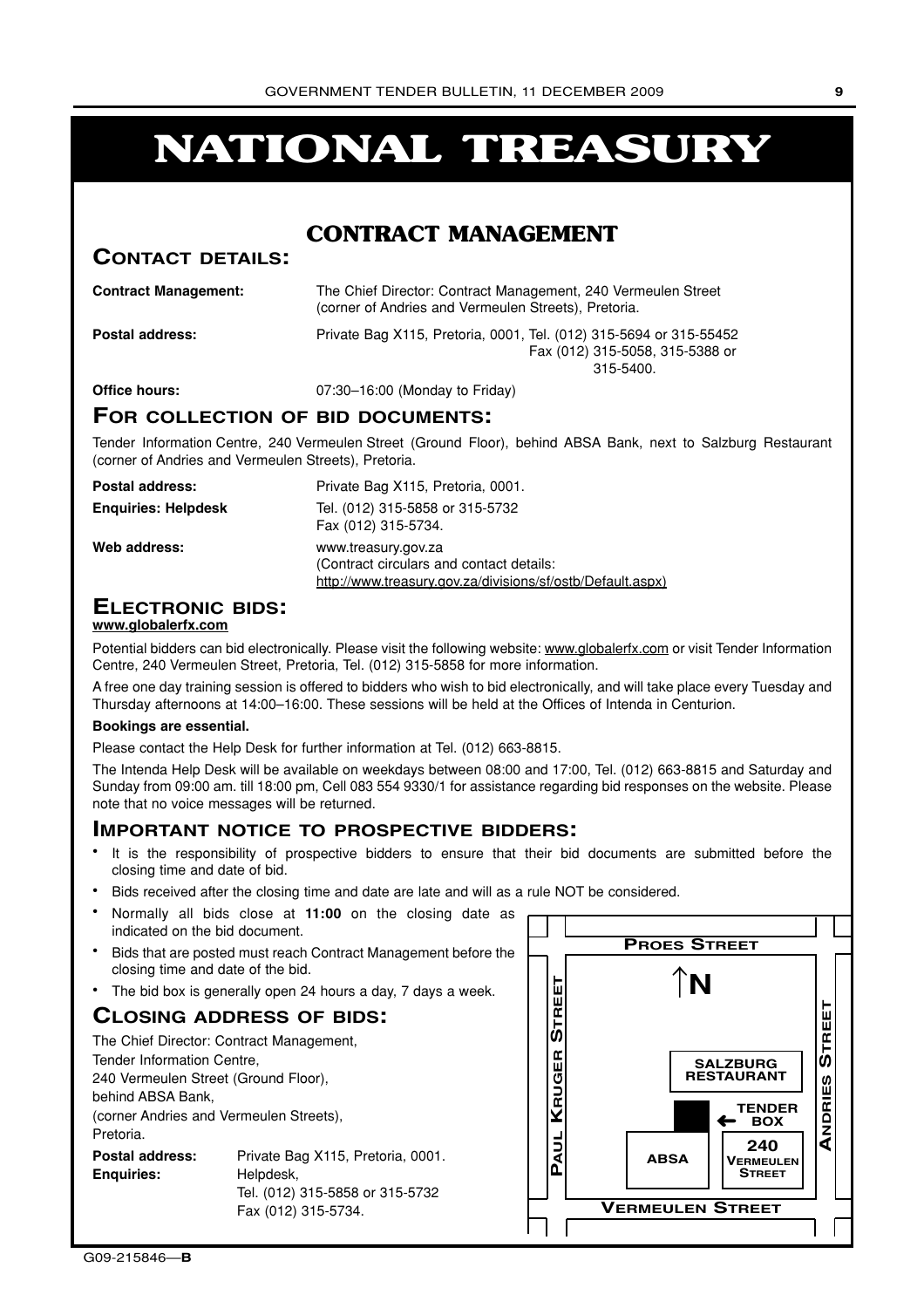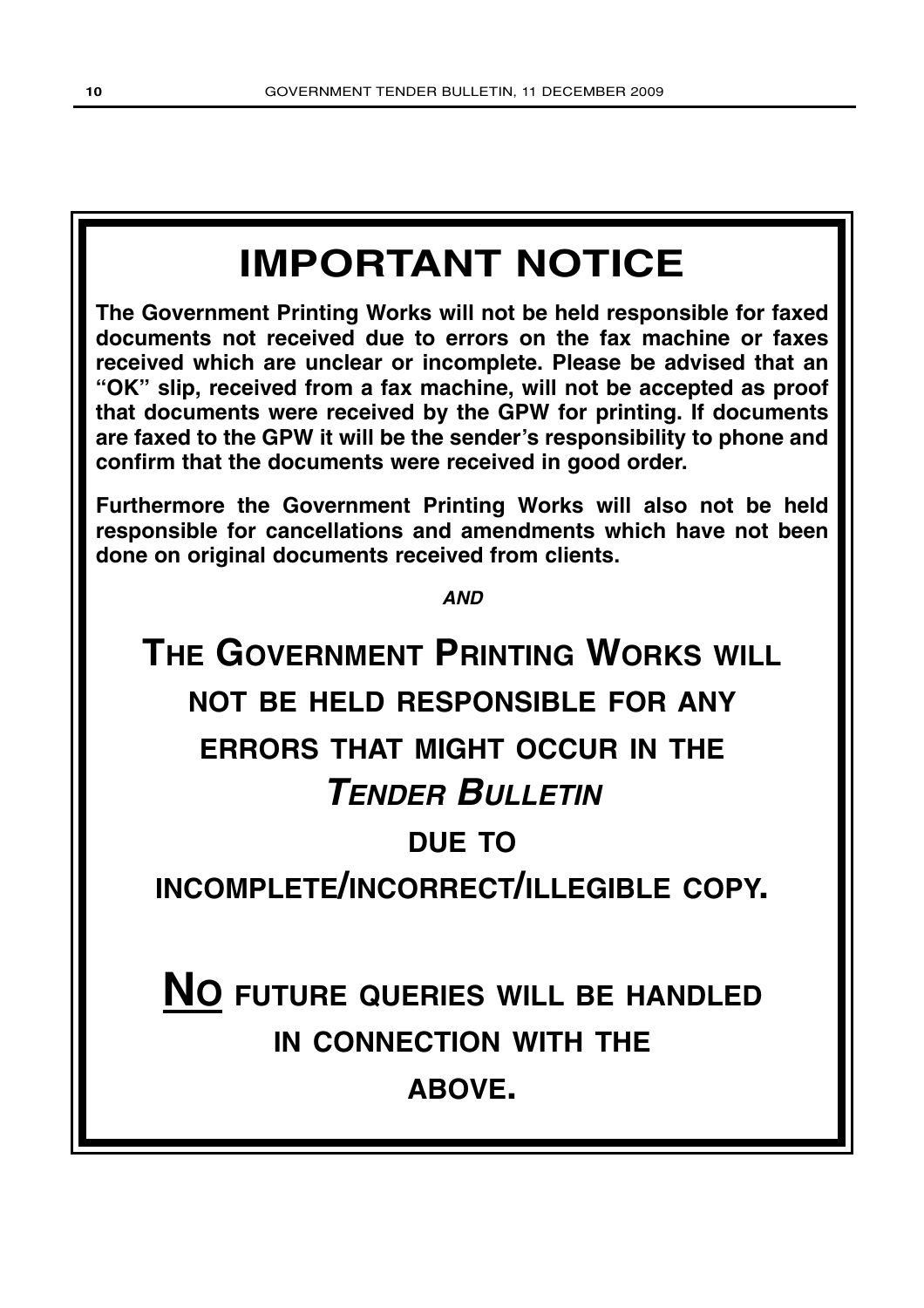### <span id="page-10-0"></span>**A. BIDS INVITED FOR SUPPLIES, SERVICES AND DISPOSALS**

| <b>DESCRIPTION</b>                                                                                                                                                                                                                                                                                                                                                                                                                                                                                | <b>REQUIRED</b><br>AT                                         | <b>TENDER</b><br>No.               | DUE AT<br>11:00 | <b>BIDS</b><br><b>OBTAINABLE</b><br><b>FROM</b> | POST OR<br><b>DELIVER</b><br><b>BIDS</b><br>TO |
|---------------------------------------------------------------------------------------------------------------------------------------------------------------------------------------------------------------------------------------------------------------------------------------------------------------------------------------------------------------------------------------------------------------------------------------------------------------------------------------------------|---------------------------------------------------------------|------------------------------------|-----------------|-------------------------------------------------|------------------------------------------------|
|                                                                                                                                                                                                                                                                                                                                                                                                                                                                                                   |                                                               |                                    |                 | See Annexure 1, Page 39                         |                                                |
| <b>SUPPLIES: GENERAL</b>                                                                                                                                                                                                                                                                                                                                                                                                                                                                          |                                                               |                                    |                 |                                                 |                                                |
| Invitation for updating of the National Department of Human<br>Settlements existing database for goods and services to<br>the value of R500 000-application forms are available on the<br>following website www.dhs.gov.za under documents                                                                                                                                                                                                                                                        | Pretoria Cape<br>Town,<br>East London                         | VA49/222<br>$(3 \text{ of } 2009)$ | 2009-12-22      | 71                                              | 71                                             |
| Supply and delivery of basic field engineering commodities<br>(Misc Construction Material).<br>Bid documents can be collected at Centre Procurement<br>Service Centre.<br>Alternatively a self-addressed and stamped envelope R13,40<br>(E3 size) can be sent to this Centre                                                                                                                                                                                                                      | 35 Engineering<br>Support<br>Regiment                         | CPSC/B/G/<br>445/09                | 2010-01-25      | 371                                             | 371                                            |
| Supply and delivery of a 51-60 kW vineyard tractor.<br>For enquiries regarding bid documents, phone: Mr W. J. van<br>Zyl or Mrs A. Oostendorp, Tel: (021) 808-5154/5163.<br>For specifications, phone: Mr S. Hendrikse, Tel: (021)<br>808-5481                                                                                                                                                                                                                                                    | Department of<br>Agriculture:<br>Elsenburg,<br>Western Cape   | 772-2009/<br>2010                  | 2010-02-15      | 424                                             | 424                                            |
| Implementation of an electronic document management and<br>tracking system.<br>A compulsory site briefing will be held on 28 January 2010 at<br>10h00 at the Loerie Room, Main Building, Department of<br>Agriculture: Western Cape, Muldersvlei Road, Elsenburg.<br>NB: No late entries will be allowed.<br>For enquiries regarding bid documents, phone: Mr W. J. van<br>Zyl or Mrs A. Oostendorp, Tel: (021) 808-5154/5163.<br>For specifications, phone: Mrs C. Sobey, Tel: (021)<br>808-5374 | Department of<br>Agriculture:<br>Elsenburg,<br>Western Cape   | 764-2009/<br>2010                  | 2010-02-15      | 424                                             | 424                                            |
| Supply, acquisition and delivery of personal protective<br>equipment for NWRI, Northern Operations for two (2) years.<br>For technical information: Mr Jeffrey Kgaswane, Tel: (012)<br>253-5211/082 901 6618                                                                                                                                                                                                                                                                                      | Hartbeespoort<br>Dam                                          | W 0024-<br><b>WTE</b>              | 2010-01-28      | 95B                                             | 95B                                            |
| The supply and delivery of one (1) 260 kW truck tractor and<br>one (1) heavy duty 3-axle (6x4) diesel engine truck with drop<br>side flat body and 12 000 kg.m hydraulic truck mounted crane<br>for Directorate Construction.<br>For additional information: Mr John Baker, Tel: (012)<br>336-8445, Cell: 082 807 6622                                                                                                                                                                            | Jan Kempdorp                                                  | W 0043-<br><b>WTE</b>              | 2010-02-11      | 95B                                             | 95B                                            |
| New mechanical services installation to Grootdraai Dam<br><b>Critical Spares Stores.</b><br>For technical information: Mr Abdulla Sayed, Tel: (017) 712-<br>9400                                                                                                                                                                                                                                                                                                                                  | Grootdraai Dam                                                | W 0046-<br><b>WTE</b>              | 2010-01-28      | 95B                                             | 95B                                            |
| Supply and delivery of Global Navigation Satellite System<br>(GNSS) for precise deformation monitoring at four dam sites<br>located in the Eastern and Western Cape Provinces.<br>For technical information: Mr C. J. Pretorius, Tel: (012)<br>336-7822, Cell: 082 808 5587                                                                                                                                                                                                                       | Eastern Cape<br>and Western<br>Cape                           | W 0057-<br><b>WTE</b>              | 2010-01-28      | 95B                                             | 95B                                            |
| The supply and delivery of:<br>Item A: Two (2) 50 t hydraulic truck cranes.<br>Item B: Three (3) 30 t hydraulic rough terrain cranes to<br>Directorate Construction.<br>For technical information: Mr John Baker, Tel: (012) 336-8445,<br>Cell: 082 807 6622                                                                                                                                                                                                                                      | A: De Hoop<br>Dam and<br>Standerton<br>B: Paarl and<br>Levubu | W 0058-<br><b>WTE</b>              | 2010-02-11      | 95B                                             | 95B                                            |
| The supply and delivery of three (3) Skid Steer loaders to<br>Grootdraai Dam for Directorate Construction.<br>For technical information: Mr John Baker, Tel: (012) 336-8445,<br>Cell: 082 807 6622                                                                                                                                                                                                                                                                                                | Grootdraai Dam<br>near Standerton                             | W 0064-<br><b>WTE</b>              | 2010-02-11      | 95B                                             | 95B                                            |
| The supply and delivery of five (5) off road water tankers for<br>Construction North.<br>For additional information: Mr John Baker, Tel: (012)<br>336-8445, Cell: 082 807 6622                                                                                                                                                                                                                                                                                                                    | Levubu<br>(Limpopo)                                           | W 0065-<br><b>WTE</b>              | 2010-02-11      | 95B                                             | 95B                                            |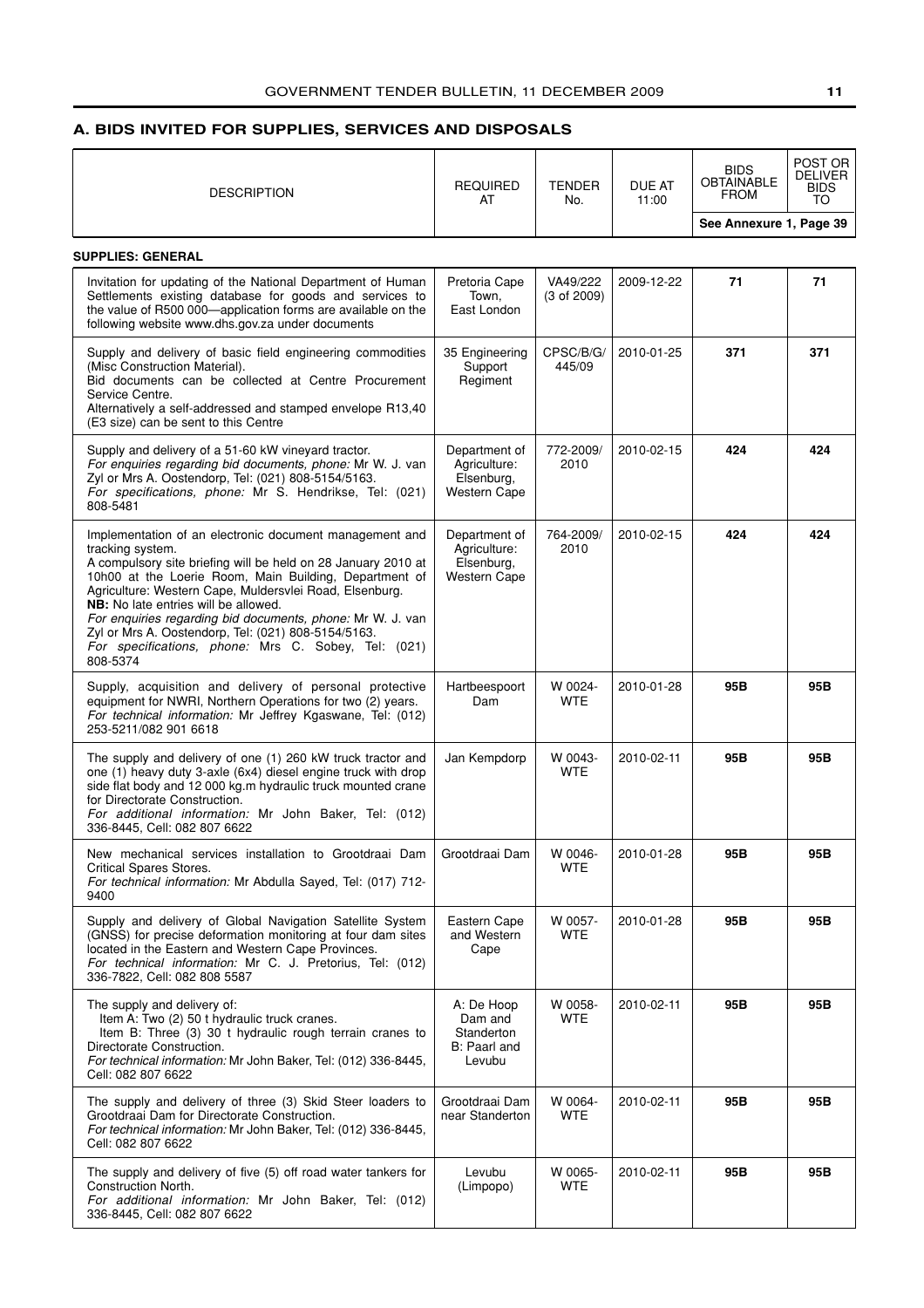| <b>DESCRIPTION</b>                                                                                                                                                                                                                                                                                                                                                                                                                                                                                                                                 | <b>REQUIRED</b><br>AT                                             | <b>TENDER</b><br>No.                         | DUE AT<br>11:00 | <b>TENDERS</b><br><b>OBTAINABLE</b><br><b>FROM</b> | POST OR<br><b>DELIVER</b><br>TENDERS<br>TO |
|----------------------------------------------------------------------------------------------------------------------------------------------------------------------------------------------------------------------------------------------------------------------------------------------------------------------------------------------------------------------------------------------------------------------------------------------------------------------------------------------------------------------------------------------------|-------------------------------------------------------------------|----------------------------------------------|-----------------|----------------------------------------------------|--------------------------------------------|
|                                                                                                                                                                                                                                                                                                                                                                                                                                                                                                                                                    |                                                                   |                                              |                 | See Annexure 1, Page 39                            |                                            |
| The supply and delivery of four $(4)$ 20 t excavators for<br>Construction North.<br>For additional information: Mr John Baker, Tel: (012)<br>336-8445, Cell: 082 807 6622                                                                                                                                                                                                                                                                                                                                                                          | Standerton                                                        | W 0066-<br><b>WTE</b>                        | 2010-02-11      | 95B                                                | 95B                                        |
| The supply and delivery of three (3) 135 kW crawler tractors<br>for Construction North.<br>For additional information: Mr John Baker, Tel: (012)<br>336-8445, Cell: 082 807 6622                                                                                                                                                                                                                                                                                                                                                                   | Limpopo<br>(Levubu)                                               | W 0067<br><b>WTE</b>                         | 2010-02-11      | 95B                                                | 95B                                        |
| The supply and delivery of six (6) two-wheel drive tractor<br>loader backhoes (TLB) for Construction North and South.<br>For additional information: Mr John Baker, Tel: (012)<br>336-8445, Cell: 082 807 6622                                                                                                                                                                                                                                                                                                                                     | Paarl-2<br>Levubu-4                                               | W 0068<br><b>WTE</b>                         | 2010-02-11      | 95B                                                | 95B                                        |
| Supply, delivery and commissioning of a Vitrectomy machine<br>Note: A non-refundable fee of R50,00 is payable.<br>Payments (cash only) must be deposited into the Department<br>of Health's Nedbank Account No. 1452 045 097 (Cape Town<br>Branch, Code 14 52 09). Deposit slips must indicate the<br>bidder's name and the bid number and it must be handed over<br>to the above Department, upon collection of the bid<br>documents.<br>Enquiries: Toufeekah Harris, Tel: (021) 658-5123. Fax: (021)<br>658-5045 or E-mail: to Fax: 086 562 1311 | <b>Red Cross</b><br><b>War Memorial</b><br>Children's<br>Hospital | <b>Limited Bid</b><br><b>IBN</b><br>617/2009 | 2009-12-29      | 34                                                 | 34                                         |
| <b>SUPPLIES: MEDICAL</b>                                                                                                                                                                                                                                                                                                                                                                                                                                                                                                                           |                                                                   |                                              |                 |                                                    |                                            |
| Purchase of coverslipper for glass coverslips for Tshwane<br>Academic Division.<br>Enquiries: Ms M. Taylor/Ms N. Mangolele, Tel: (011)<br>386-6165/6250.<br>Technical queries: Mr T. van der Westhuizen, Tel: (012)<br>319-2111                                                                                                                                                                                                                                                                                                                    | National Health<br>Laboratory<br>Service,<br>Pretoria             | 200/09-10                                    | 2009-12-17      | 900                                                | 900                                        |
| Placement of coagulation analyser in East London Laboratory.<br>Enquiries: Ms M. Taylor/Ms N. Mangolele, Tel: (011)<br>386-6165/6250.<br>Technical queries: Ms D. Birkholtz, Tel: (043) 743-3000                                                                                                                                                                                                                                                                                                                                                   | National Health<br>Laboratory<br>Service,<br>Border               | 201/09-10                                    | 2009-12-18      | 900                                                | 900                                        |
| Placement of haematology analyser for East London<br>Laboratory.<br>Enquiries: Ms M. Taylor/Ms N. Mangolele, Tel: (011)<br>386-6165/6250.<br>Technical queries: Ms D. Birkholtz, Tel: (043) 743-3000                                                                                                                                                                                                                                                                                                                                               | National Health<br>Laboratory<br>Service,<br><b>Border</b>        | 214/09-10                                    | 2009-12-18      | 900                                                | 900                                        |
| Purchase of automated coverslipper for Port Elizabeth<br>Laboratory.<br>Enquiries: Ms M. Taylor/Ms N. Mangolele, Tel: (011)<br>386-6165/6250.<br>Technical queries: Ms C. Cutting, Tel: (041) 395-6159                                                                                                                                                                                                                                                                                                                                             | National Health<br>Laboratory<br>Service,<br>Ibhayi               | 222/09-10                                    | 2009-12-17      | 900                                                | 900                                        |
| Placement of haematology analyser in Rustenburg<br>Laboratory.<br>Enquiries: Ms M. Taylor/Ms N. Mangolele, Tel: (011)<br>386-6165/6280.<br>Technical queries: Mr A. Makuraj, Cell: 082 804 3066                                                                                                                                                                                                                                                                                                                                                    | National Health<br>Laboratory<br>Service,<br>Northern<br>Region   | 235/09-10                                    | 2009-12-18      | 900                                                | 900                                        |
| Placement of chemistry analyser in KwaMhlanga Laboratory.<br>Enquiries: Ms M. Taylor/Ms N. Mangolele, Tel: (011)<br>386-6165/6280.<br>Technical queries: Mr A. Makuraj, Cell: 082 804 3066                                                                                                                                                                                                                                                                                                                                                         | National Health<br>Laboratory<br>Service,<br>Northern<br>Region   | 236/09-10                                    | 2009-12-18      | 900                                                | 900                                        |
| Placement of immuno-chemistry analyser in Rustenburg<br>Laboratory.<br>Enquiries: Ms M. Taylor/Ms N. Mangolele, Tel: (011)<br>386-6165/6280.<br>Technical queries: Mr A. Makuraj, Cell: 082 804 3066                                                                                                                                                                                                                                                                                                                                               | National Health<br>Laboratory<br>Service,<br>Northern<br>Region   | 237/09-10                                    | 2009-12-18      | 900                                                | 900                                        |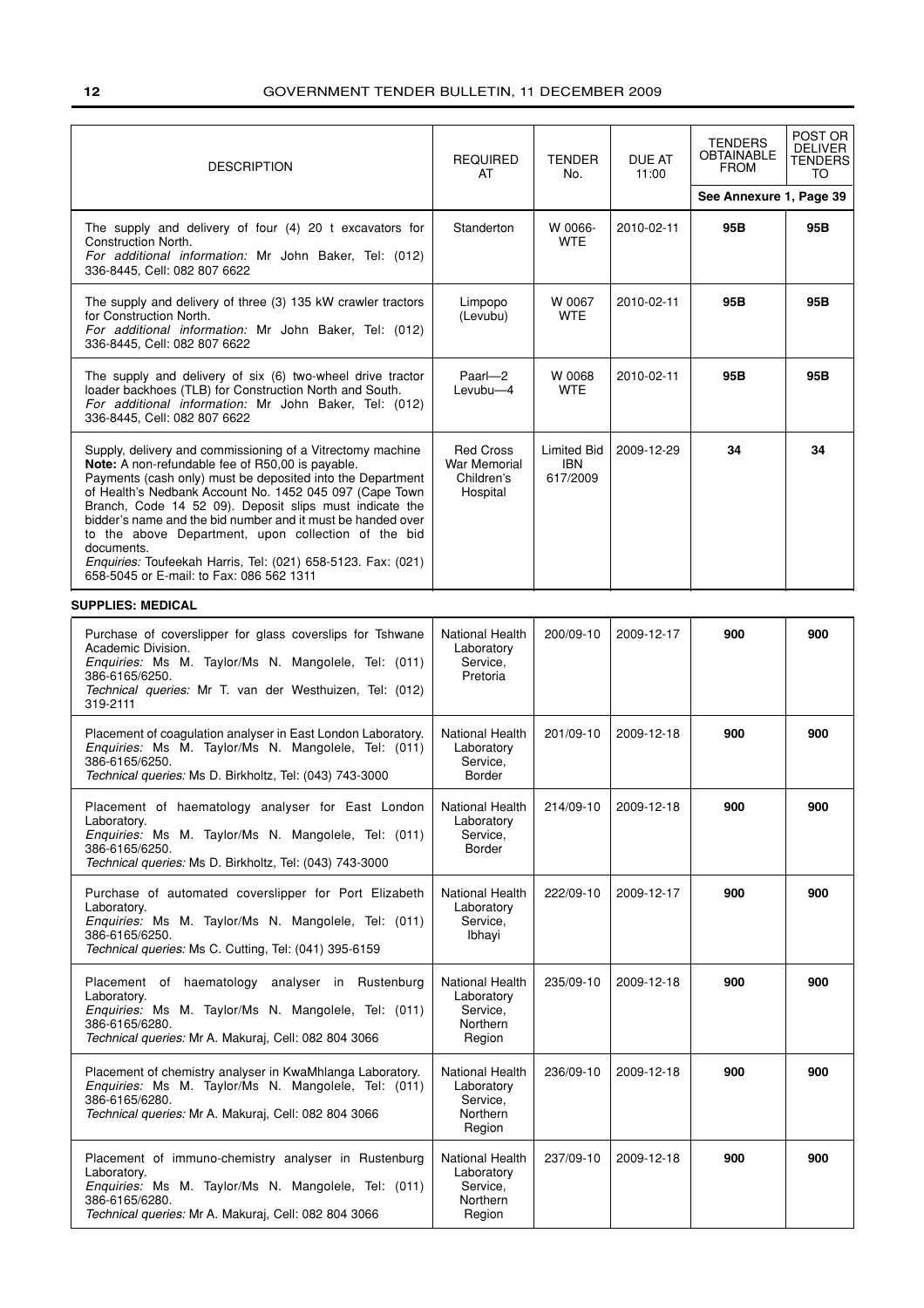| <b>DESCRIPTION</b>                                                                                                                                                                                                                                | <b>REQUIRED</b><br>AT                                                  | <b>TENDER</b><br>No. | DUE AT<br>11:00 | <b>TENDERS</b><br><b>OBTAINABLE</b><br><b>FROM</b> | POST OR<br><b>DELIVER</b><br>TENDERS<br>TO |
|---------------------------------------------------------------------------------------------------------------------------------------------------------------------------------------------------------------------------------------------------|------------------------------------------------------------------------|----------------------|-----------------|----------------------------------------------------|--------------------------------------------|
|                                                                                                                                                                                                                                                   |                                                                        |                      |                 | See Annexure 1, Page 39                            |                                            |
| Placement of chemistry analyser in KwaMhlanga Laboratory.<br>Enquiries: Ms M. Taylor/Ms N. Mangolele, Tel: (011)<br>386-6165/6280.<br>Technical queries: Mr A. Makuraj, Cell: 082 804 3066                                                        | National Health<br>Laboratory<br>Service,<br><b>Northern</b><br>Region | 238/09-10            | 2009-12-18      | 900                                                | 900                                        |
| Placement of immuno-chemistry analyser in Cecilia Makiwane<br>Laboratory.<br>Enquiries: Ms M. Taylor/Ms N. Mangolele, Tel: (011)<br>386-6165/6280.<br>Technical queries: Mr A. Hawkes, Tel: (043) 708-2218                                        | National Health<br>Laboratory<br>Service,<br>Border                    | 239/09-10            | 2009-12-18      | 900                                                | 900                                        |
| Placement of chemistry analyser in Odi Laboratory.<br>Enquiries: Ms M. Taylor/Ms N. Mangolele, Tel: (011)<br>386-6165/6280.<br>Technical queries: Mr A. Makuraj, Cell: 082 804 3066                                                               | National Health<br>Laboratory<br>Service.<br><b>Northern</b><br>Region | 242/09-10            | 2009-12-18      | 900                                                | 900                                        |
| Placement of haematology analyser in Stanger Laboratory.<br>Enquiries: Ms M. Taylor/Ms N. Mangolele, Tel: (011)<br>386-6165/6280.<br>Technical queries: Mr P. Rampal, Tel: (032) 437-6144                                                         | National Health<br>Laboratory<br>Service,<br>KwaZulu-Natal             | 244/09-10            | 2010-01-13      | 900                                                | 900                                        |
| Purchase of automated histology tissue processor for Chris<br>Hani Baragwanath Histology Laboratory.<br>Enquiries: Ms M. Taylor/Ms N. Mangolele, Tel: (011)<br>386-6165/6280.<br>Technical queries: Ms M. Dinkebogile, Tel: (011) 489-8711        | National Health<br>Laboratory<br>Service,<br>Central Region            | 245/09-10            | 2010-01-13      | 900                                                | 900                                        |
| Purchase of 4 x down draft pathology workbenches for<br>Charlotte Maxeke Anatomical Pathology Laboratory.<br>Enquiries: Ms M. Taylor/Ms N. Mangolele, Tel: (011)<br>386-6165/6280.<br>Technical queries: Ms I. de Faria Leal, Tel: (011) 489-8562 | National Health<br>Laboratory<br>Service,<br>Johannesburg              | 246/09-10            | 2010-01-13      | 900                                                | 900                                        |
| Placement of 2 x haematology analysers in Groote Schuur/<br>Red Cross Laboratories.<br>Enquiries: Ms M. Taylor/Ms N. Mangolele, Tel: (011)<br>386-6165/6280.<br>Technical queries: Ms M. Lambrick, Tel: (021) 404-5296                            | National Health<br>Laboratory<br>Service.<br>Cape Town                 | 247/09-10            | 2010-01-13      | 900                                                | 900                                        |
| Placement of biochemistry analyser in Pholosong Laboratory.<br><i>Enquiries:</i> Ms M. Taylor/Ms N. Mangolele, Tel: (011)<br>386-6165/6280.<br>Technical queries: Mr B. Motlonye, Tel: (011) 489-9248/082<br>908 4449                             | National Health<br>Laboratory<br>Service.<br>Central Region            | 248/09-10            | 2010-01-13      | 900                                                | 900                                        |
| Placement of haematology analyser in Pholosong Laboratory.<br>Enquiries: Ms M. Taylor/Ms N. Mangolele, Tel: (011)<br>386-6165/6280.<br>Technical queries: Mr B. Motlonye, Tel: (011) 489-9248/082<br>908 4449                                     | National Health<br>Laboratory<br>Service,<br>Central Region            | 249/09-10            | 2010-01-13      | 900                                                | 900                                        |
| Placement of biochemistry and immunology analyser in<br>Leratong Laboratory.<br>Enquiries: Ms M. Taylor/Ms N. Mangolele, Tel: (011)<br>386-6165/6280.<br>Technical queries: Mr B. Motlonye, Tel: (011) 489-9248/082<br>908 4449                   | National Health<br>Laboratory<br>Service,<br>Central Region            | 250/09-10            | 2010-01-11      | 900                                                | 900                                        |
| Placement of biochemistry and immunology analyser in<br>Sebokeng Laboratory.<br>Enquiries: Ms M. Taylor/Ms N. Mangolele, Tel: (011)<br>386-6165/6280.<br>Technical queries: Mr B. Motlonye, Tel: (011) 489-9248/082<br>908 4449                   | National Health<br>Laboratory<br>Service,<br>Central Region            | 251/09-10            | 2010-01-11      | 900                                                | 900                                        |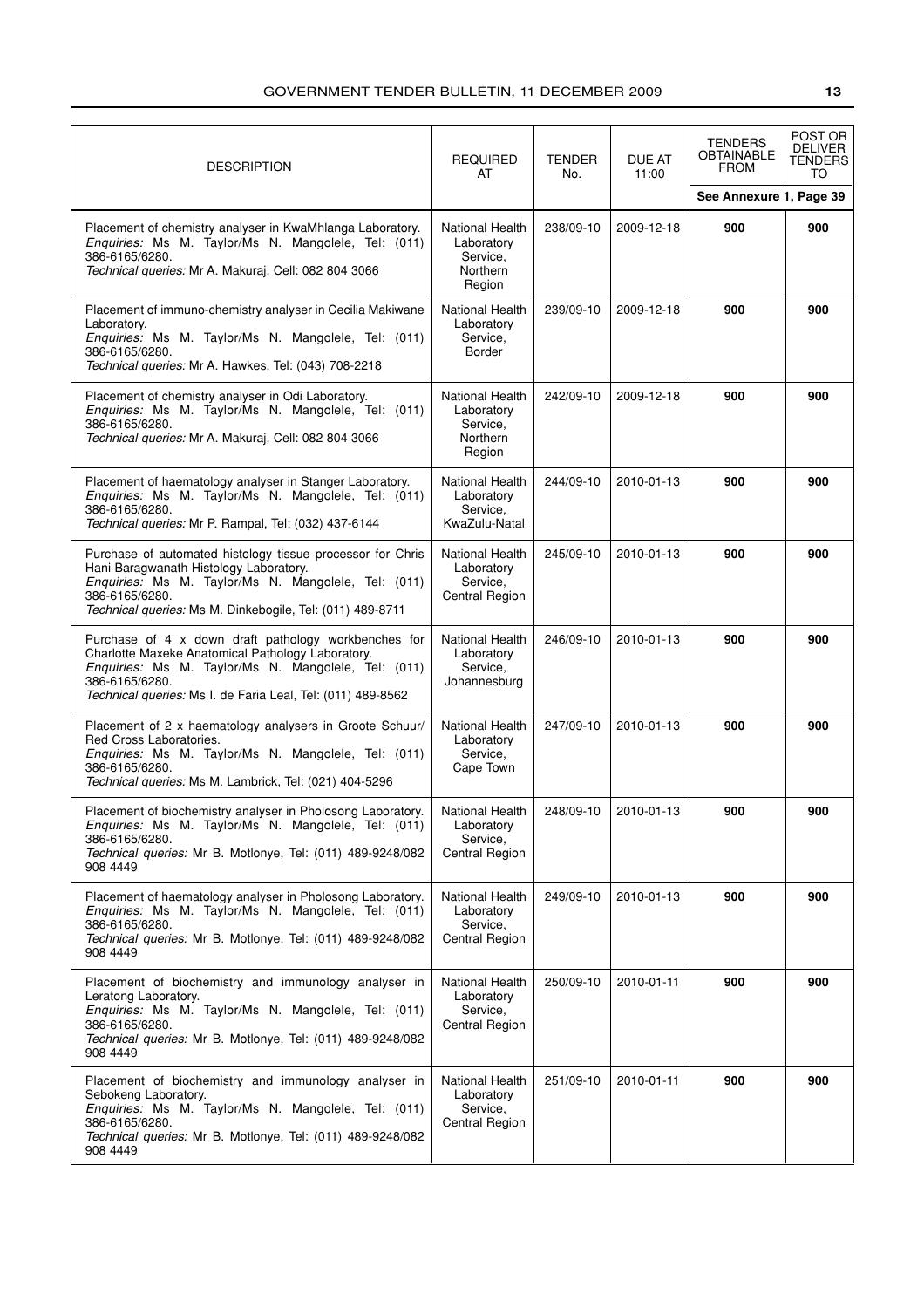| <b>DESCRIPTION</b>                                                                                                                                                                                                                    | <b>REQUIRED</b><br>AT                                              | <b>TENDER</b><br>No. | DUE AT<br>11:00 | <b>TENDERS</b><br><b>OBTAINABLE</b><br><b>FROM</b> | POST OR<br><b>DELIVER</b><br><b>TENDERS</b><br>TO |
|---------------------------------------------------------------------------------------------------------------------------------------------------------------------------------------------------------------------------------------|--------------------------------------------------------------------|----------------------|-----------------|----------------------------------------------------|---------------------------------------------------|
|                                                                                                                                                                                                                                       |                                                                    |                      |                 | See Annexure 1, Page 39                            |                                                   |
| Placement of biochemistry and immunology analyser in<br>Tambo Memorial Laboratory.<br>Enquiries: Ms M. Taylor/Ms N. Mangolele, Tel: (011)<br>386-6165/6280.<br>Technical queries: Mr B. Motlonye, Tel: (011) 489-9248/082<br>908 4449 | National Health<br>Laboratory<br>Service,<br>Central Region        | 252/09-10            | 2010-01-11      | 900                                                | 900                                               |
| Placement of biochemistry and immunology analyser in<br>Tembisa Laboratory.<br>Enquiries: Ms M. Taylor/Ms N. Mangolele, Tel: (011)<br>386-6165/6280.<br>Technical queries: Mr B. Motlonye, Tel: (011) 489-9248/082<br>908 4449        | National Health<br>Laboratory<br>Service,<br>Central Region        | 253/09-10            | 2010-01-11      | 900                                                | 900                                               |
| Placement of biochemistry and immunology analyser in<br>Natalspruit Laboratory.<br>Enquiries: Ms M. Taylor/Ms N. Mangolele, Tel: (011)<br>386-6165/6280.<br>Technical queries: Mr B. Motlonye, Tel: (011) 489-9248/082<br>908 4449    | <b>National Health</b><br>Laboratory<br>Service,<br>Central Region | 255/09-10            | 2010-01-11      | 900                                                | 900                                               |
| Placement of biochemistry analyser in Carletonville<br>Laboratory.<br>Enquiries: Ms M. Taylor/Ms N. Mangolele, Tel: (011)<br>386-6165/6280.<br>Technical queries: Mr B. Motlonye, Tel: (011) 489-9248/082<br>908 4449                 | National Health<br>Laboratory<br>Service.<br>Central Region        | 256/09-10            | 2010-01-13      | 900                                                | 900                                               |
| Placement of haematology analyser in Carletonville<br>Laboratory.<br>Enquiries: Ms M. Taylor/Ms N. Mangolele, Tel: (011)<br>386-6165/6280.<br>Technical queries: Mr B. Motlonye, Tel: (011) 489-9248/082<br>908 4449                  | National Health<br>Laboratory<br>Service,<br>Central Region        | 257/09-10            | 2010-01-13      | 900                                                | 900                                               |
| Placement of coagulation analyser in Carletonville<br>Laboratory<br>Enquiries: Ms M. Taylor/Ms N. Mangolele, Tel: (011)<br>386-6165/6280.<br>Technical queries: Mr B. Motlonye, Tel: (011) 489-9248/082<br>908 4449                   | National Health<br>Laboratory<br>Service,<br>Central Region        | 258/09-10            | 2010-01-13      | 900                                                | 900                                               |
| Placement of biochemistry analyser in Yusuf Dadoo<br>Laboratory.<br>Enquiries: Ms M. Taylor/Ms N. Mangolele, Tel: (011)<br>386-6165/6280.<br>Technical queries: Mr B. Motlonye, Tel: (011) 489-9248/082<br>908 4449                   | National Health<br>Laboratory<br>Service,<br>Central Region        | 259/09-10            | 2010-01-12      | 900                                                | 900                                               |
| Placement of coagulation analyser in Yusuf Dadoo<br>Laboratory.<br>Enquiries: Ms M. Taylor/Ms N. Mangolele, Tel: (011)<br>386-6165/6280.<br>Technical queries: Mr B. Motlonye, Tel: (011) 489-9248/082<br>908 4449                    | <b>National Health</b><br>Laboratory<br>Service,<br>Central Region | 260/09-10            | 2010-01-12      | 900                                                | 900                                               |
| Placement of biochemistry and immunology analyser in Far<br>East Rand Laboratory.<br>Enquiries: Ms M. Taylor/Ms N. Mangolele, Tel: (011)<br>386-6165/6280.<br>Technical queries: Mr B. Motlonye, Tel: (011) 489-9248/082<br>908 4449  | National Health<br>Laboratory<br>Service,<br>Central Region        | 261/09-10            | 2010-01-11      | 900                                                | 900                                               |
| Placement of haematology analyser in Far East Rand<br>Laboratory.<br>Enquiries: Ms M. Taylor/Ms N. Mangolele, Tel: (011)<br>386-6165/6280.<br>Technical queries: Mr B. Motlonye, Tel: (011) 489-9248/082<br>908 4449                  | National Health<br>Laboratory<br>Service,<br>Central Region        | 262/09-10            | 2010-01-12      | 900                                                | 900                                               |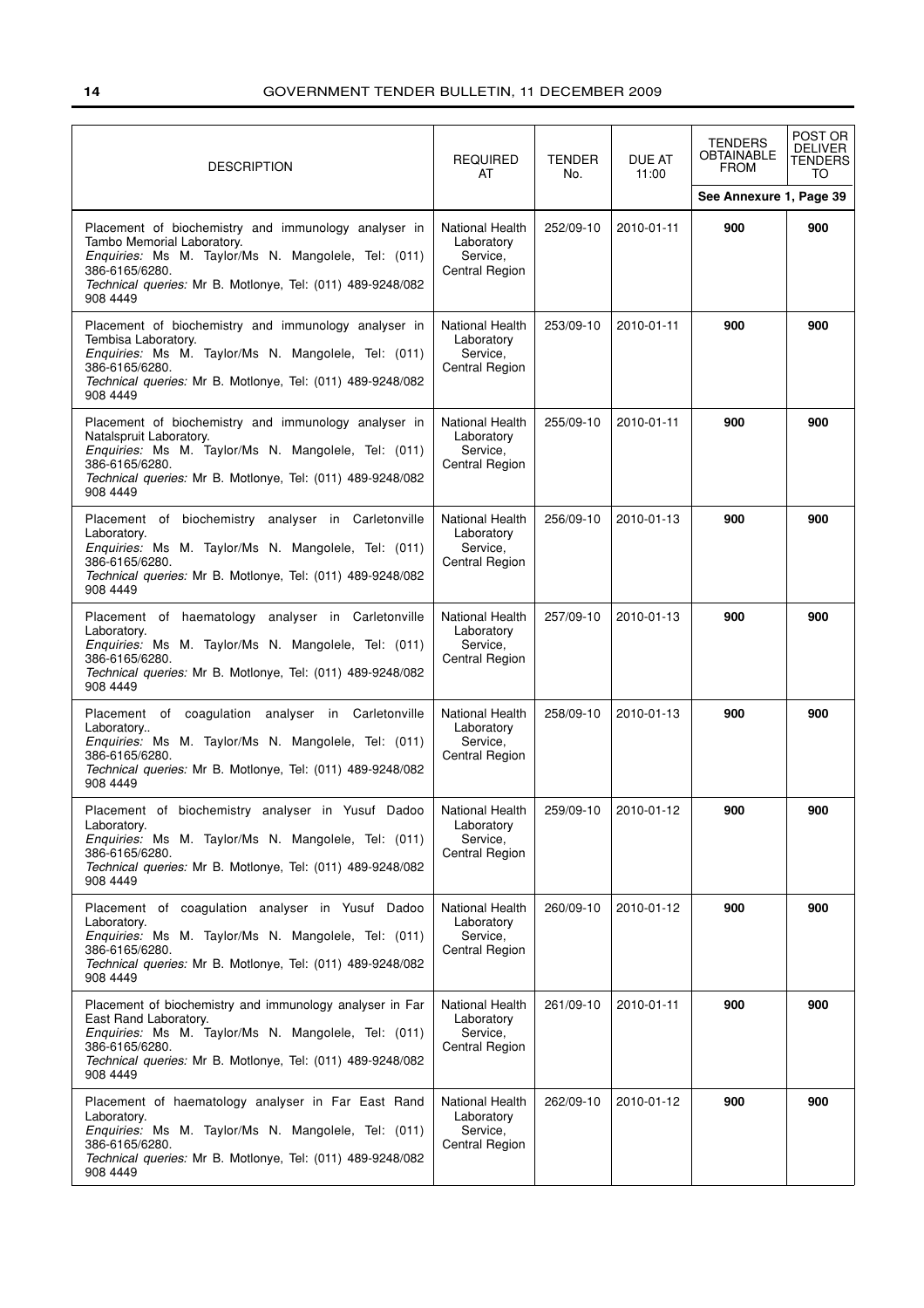| <b>DESCRIPTION</b>                                                                                                                                                                                                                                                                                                                                                                                                                                                                                                                                                                                                                                                   | <b>REQUIRED</b><br>AT                                              | <b>TENDER</b><br>No. | DUE AT<br>11:00 | <b>TENDERS</b><br>OBTAINABLE<br><b>FROM</b> | POST OR<br><b>DELIVER</b><br>TENDERS<br>TO |
|----------------------------------------------------------------------------------------------------------------------------------------------------------------------------------------------------------------------------------------------------------------------------------------------------------------------------------------------------------------------------------------------------------------------------------------------------------------------------------------------------------------------------------------------------------------------------------------------------------------------------------------------------------------------|--------------------------------------------------------------------|----------------------|-----------------|---------------------------------------------|--------------------------------------------|
| This specification establishes the requirements for the supply,<br>delivery, installation, demonstration and commissioning of two<br>(2) laprocators, one for use at Vredenburg Provincial Hospital,<br>and one for use at Citrusdal Hospital.<br>An electronic copy of the bid document can also be requested<br>by sending an e-mail to cvdijk@pgwc.gov.za                                                                                                                                                                                                                                                                                                         | Department of<br>Health:<br>Vredenburg<br>Provincial<br>Hospital   | <b>VBG</b><br>4/2009 | 2010-01-12      | See Annexure 1, Page 39<br>575              | 575                                        |
| <b>Request for proposals:</b><br>Bidders are hereby invited to submit proposals for:<br>The supply, installation, commissioning and maintenance of<br>dual detector spect CT Gamma camera for Chris Hani<br>Baragwanath Hospital.<br>Enquiries: Mr Michael Swanepoel, Tel: (011) 689-8338/<br>Ms Nezisa Mphuthing, Tel: (011) 689-8124/Mr Dumisani<br>Francisco, Tel: (011) 689-6717.<br>Briefing session not compulsory, but highly recommended:<br>Date: 22 January 2010. Time: 09h00. Venue: GSSC<br>Auditorium, 75 Fox Street, Imbumba House, Johannesburg.<br>Tender issue enquiries: Lenard Billings, Tel: (011) 689-6416<br>or Jaco Smit, Tel: (011) 689-6058 | Gauteng<br>Department<br>of Health<br>and<br>Social<br>Development | GT/GDH/<br>107/2009  | 2010-02-08      | 323                                         | 323                                        |
| <b>Request for proposals:</b><br>Bidders are hereby invited to submit proposals for:<br>The supply, installation, commissioning and maintenance of a<br>PACS/RIS system for Chris Hani Baragwanath Hospital.<br>Enquiries: Mr Michael Swanepoel, Tel: (011) 689-8338/<br>Ms Florina Mavundla, Tel: (011) 689-6197.<br>Briefing session not compulsory, but highly recommended:<br>Date: 22 January 2010. Time: 09h00. Venue: GSSC<br>Auditorium, 75 Fox Street, Imbumba House, Johannesburg.<br>Tender issue enquiries: Lenard Billings, Tel: (011) 689-6416<br>or Jaco Smit, Tel: (011) 689-6058                                                                    | Gauteng<br>Department<br>of Health<br>and<br>Social<br>Development | GT/GDH/<br>26/2009   | 2010-02-08      | 323                                         | 323                                        |
| <b>Request for proposals:</b><br>Bidders are hereby invited to submit proposals for:<br>The supply, installation, commissioning and maintenance of a<br>(cardiopulmonary by-pass) for Dr George Mukhari Hospital.<br>Enquiries: Mr Michael Swanepoel, Tel: (011) 689-8338/<br>Ms Florina Mavundla, Tel: (011) 689-6197.<br>Briefing session not compulsory, but highly recommended:<br>Date: 22 January 2010. Time: 09h00. Venue: GSSC<br>Auditorium, 75 Fox Street, Imbumba House, Johannesburg.<br>Tender issue enquiries: Lenard Billings, Tel: (011) 689-6416<br>or Jaco Smit, Tel: (011) 689-6058                                                               | Gauteng<br>Department of<br>Health and<br>Social<br>Development    | GT/GDH/<br>103/2009  | 2010-02-05      | 323                                         | 323                                        |
| <b>Request for proposals:</b><br>Bidders are hereby invited to submit proposals for:<br>The supply, installation, commissioning and maintenance of a<br>minimum 64 Slice CT Scanner for Chris Hani Baragwanath<br>Hospital.<br>Enquiries: Mr Michael Swanepoel, Tel: (011) 689-8338/<br>Mr Dumisani Francisco, Tel: (011) 689-6717.<br>Briefing session not compulsory, but highly recommended:<br>Date: 22 January 2010. Time: 09h00. Venue: GSSC<br>Auditorium, 75 Fox Street, Imbumba House, Johannesburg.<br>Tender issue enquiries: Lenard Billings, Tel: (011) 689-6416<br>or Jaco Smit, Tel: (011) 689-6058                                                   | Gauteng<br>Department of<br>Health and<br>Social<br>Development    | GT/GDH/<br>105/2009  | 2010-02-08      | 323                                         | 323                                        |
| <b>Request for proposals:</b><br>Bidders are hereby invited to submit proposals for:<br>The supply, installation, commissioning and maintenance of<br>Dual Head Gamma camera for Chris Hani Baragwanath<br>Hospital.<br>Enquiries: Mr Michael Swanepoel, Tel: (011) 689-8338/<br>Mr Sydney Matlhare, Tel: (011) 689-6712.<br>Briefing session not compulsory, but highly recommended:<br>Date: 22 January 2010. Time: 09h00. Venue: GSSC<br>Auditorium, 75 Fox Street, Imbumba House, Johannesburg.<br>Tender issue enquiries: Lenard Billings, Tel: (011) 689-6416<br>or Jaco Smit, Tel: (011) 689-6058                                                             | Gauteng<br>Department of<br>Health and<br>Social<br>Development    | GT/GDH/<br>106/2009  | 2010-02-08      | 323                                         | 323                                        |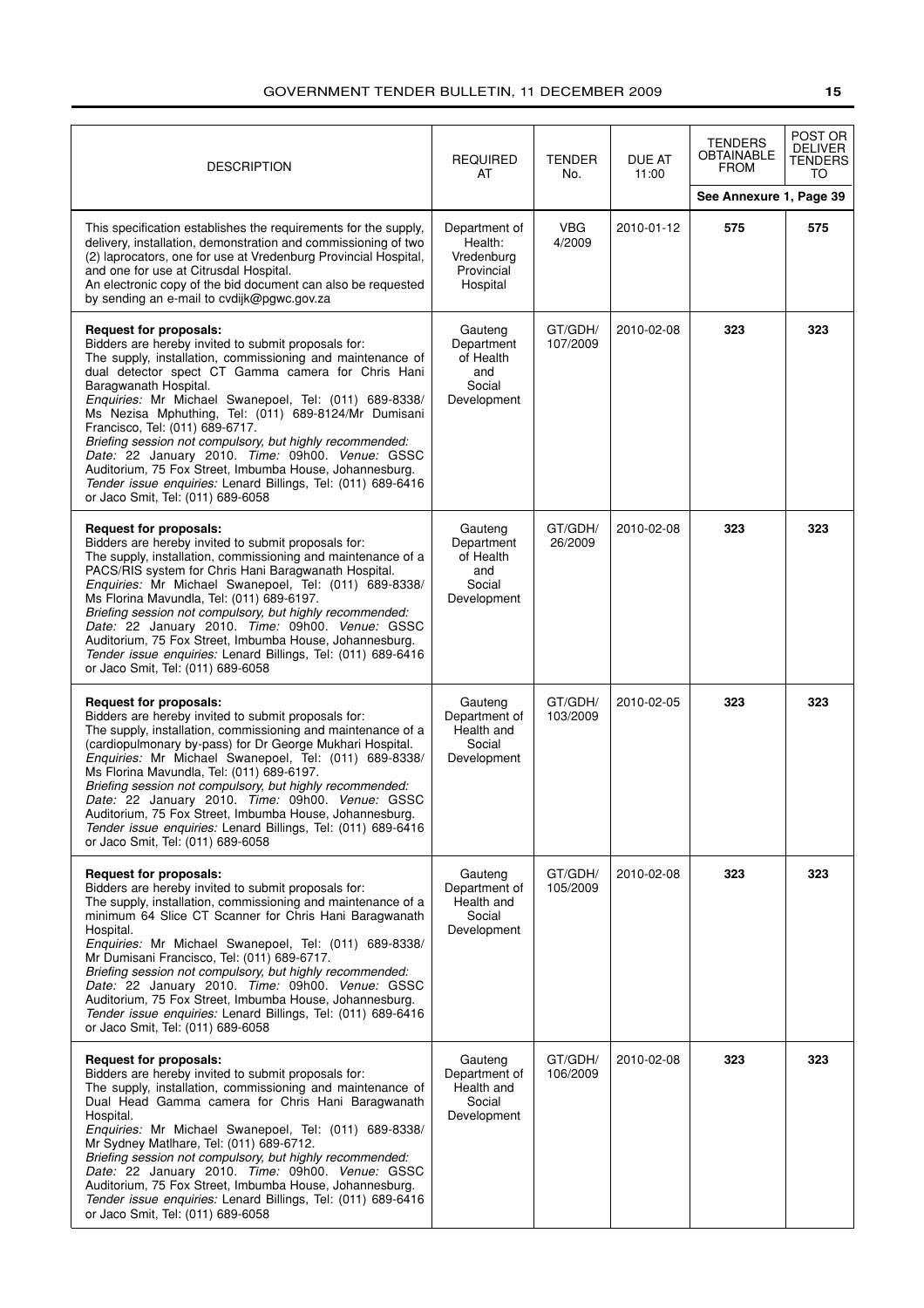| <b>DESCRIPTION</b>                                                                                                                                                                                                                                                                                                                                                                                                                                                                                                                                                                                                                                                                                                                                                                                                                                                                                                                                                                              | <b>REQUIRED</b>     | <b>TENDER</b>   | DUE AT            | TENDERS<br><b>OBTAINABLE</b><br><b>FROM</b> | POST OR<br><b>DELIVER</b><br>TENDERS |
|-------------------------------------------------------------------------------------------------------------------------------------------------------------------------------------------------------------------------------------------------------------------------------------------------------------------------------------------------------------------------------------------------------------------------------------------------------------------------------------------------------------------------------------------------------------------------------------------------------------------------------------------------------------------------------------------------------------------------------------------------------------------------------------------------------------------------------------------------------------------------------------------------------------------------------------------------------------------------------------------------|---------------------|-----------------|-------------------|---------------------------------------------|--------------------------------------|
|                                                                                                                                                                                                                                                                                                                                                                                                                                                                                                                                                                                                                                                                                                                                                                                                                                                                                                                                                                                                 | AT                  | No.             | 11:00             | See Annexure 1, Page 39                     | TO                                   |
| <b>SERVICES: BUILDING</b>                                                                                                                                                                                                                                                                                                                                                                                                                                                                                                                                                                                                                                                                                                                                                                                                                                                                                                                                                                       |                     |                 |                   |                                             |                                      |
| Upgrading of ambulance station: Lambert's Bay Hospital:<br>Lambert's Bay.<br>Compulsory clarification meeting will be held on Tuesday,<br>19 January 2010 at the main entrance of Lambert's Bay<br>Hospital at 14h00.<br>Designated grading: 3GB or higher.<br>A non-refundable deposit of R100,00 per set is payable.<br>Technical information: E. Ariefdien, Tel: 082 809 7270                                                                                                                                                                                                                                                                                                                                                                                                                                                                                                                                                                                                                | <b>West Coast</b>   | S 239/09        | <b>2010-01-27</b> | 300                                         | 352                                  |
| New ambulance station: Vredendal Hospital: Vredendal.<br>Compulsory clarification meeting will be held on Tuesday,<br>19 January 2010 at the main entrance of Vredendal Hospital<br>at 11h00.<br>Designated grading: 6GB or higher.<br>A non-refundable deposit of R100,00 per set is payable.<br>Technical information: E. Ariefdien, Tel: 082 809 7270                                                                                                                                                                                                                                                                                                                                                                                                                                                                                                                                                                                                                                        | <b>West Coast</b>   | S 240/09        | 2010-01-27        | 300                                         | 352                                  |
| General repairs and renovations: Soetendal and Saron Clinic:<br>Paarl.<br>Designated grading: 1GB or higher.<br>A non-refundable deposit of R30,00 per set is payable.<br>Technical information: Z. Ahmed, Tel: (021) 483-8959                                                                                                                                                                                                                                                                                                                                                                                                                                                                                                                                                                                                                                                                                                                                                                  | Cape<br>Winelands   | S 241/09        | <b>2009-12-14</b> | 300                                         | 352                                  |
| Rehabilitation Projects: Refurbishment / Upgrading of<br>Old Sekgosese Magistrate Offices.<br>This bid will be evaluated in terms of:<br>90/10 point scoring system<br>Preference:<br>Price and quality/functionality<br>Historically Disadvantaged Individuals (HDI)<br>7 points<br>Price:<br>100% (of 90)<br>Persons who had no<br>franchise in national<br>elections before the 1983<br>and 1993 Constitutions<br>Quality/Functionality:<br>0% (of 90)<br>Who is a female:<br>2 points<br>Persons with disability:<br>1 point<br>Other:<br>points<br>Total must equal:<br>100% (of 90)<br>10 points<br>Total must equal:<br>A compulsory site inspection on the 17-12-2009 at 10h00.<br>Prospective bidders/tenderers to meet at Old Sekgosese<br>Magistrate's Offices.<br>Note: Documents will be sold at a non-refundable deposit<br>of R300,00 CASH per set.<br>Contact for bid information: Rebecca Magoleng, Tel: (015)<br>293-8071.<br>General enquiries: Godfrey Mamena, 082 844 3697 | Limpopo<br>Province | <b>PLK 9/51</b> | 2010-01-15        | 638                                         | 638                                  |
| Construction of new Wesbank Community Day Care Centre:<br>Malmesbury.<br>Designated Grading: 7 GB or higher.<br>Compulsory clarification meeting will be held on Wednesday,<br>27 January 2010 at Malmesbury, Wesbank, Jakaranda Street<br>at 10h00.<br>A non-refundable deposit of R100,00 per set is payable.<br>Technical information: E. Ariedien, Cell: 082 809 7270                                                                                                                                                                                                                                                                                                                                                                                                                                                                                                                                                                                                                       | <b>West Coast</b>   | S 243/09        | 2010-02-11        | 300                                         | 352                                  |
| Construction of new clinic: Grassy Park, Cape Town.<br>Designated Grading: 6 GB or higher.<br>Compulsory clarification meeting will be held on Monday,<br>25 January 2010 at Grassy Park, Victoria Road, on site at<br>10h00.<br>A non-refundable deposit of R100,00 per set is payable.<br>Technical information: R. Shade, Cell: 083 959 5307                                                                                                                                                                                                                                                                                                                                                                                                                                                                                                                                                                                                                                                 | Cape<br>Metropole   | S 245/09        | 2010-02-10        | 300                                         | 352                                  |
| <b>SERVICES: FUNCTIONAL (INCLUDING CLEANING AND SECURITY SERVICES)</b>                                                                                                                                                                                                                                                                                                                                                                                                                                                                                                                                                                                                                                                                                                                                                                                                                                                                                                                          |                     |                 |                   |                                             |                                      |

| Rendering of twenty four months cleaning services contract:<br>Makhado Magistrate Office | Limpopo<br>Province |  | PLK 9/54 2010-01-22 | 638 | 638 |
|------------------------------------------------------------------------------------------|---------------------|--|---------------------|-----|-----|
|------------------------------------------------------------------------------------------|---------------------|--|---------------------|-----|-----|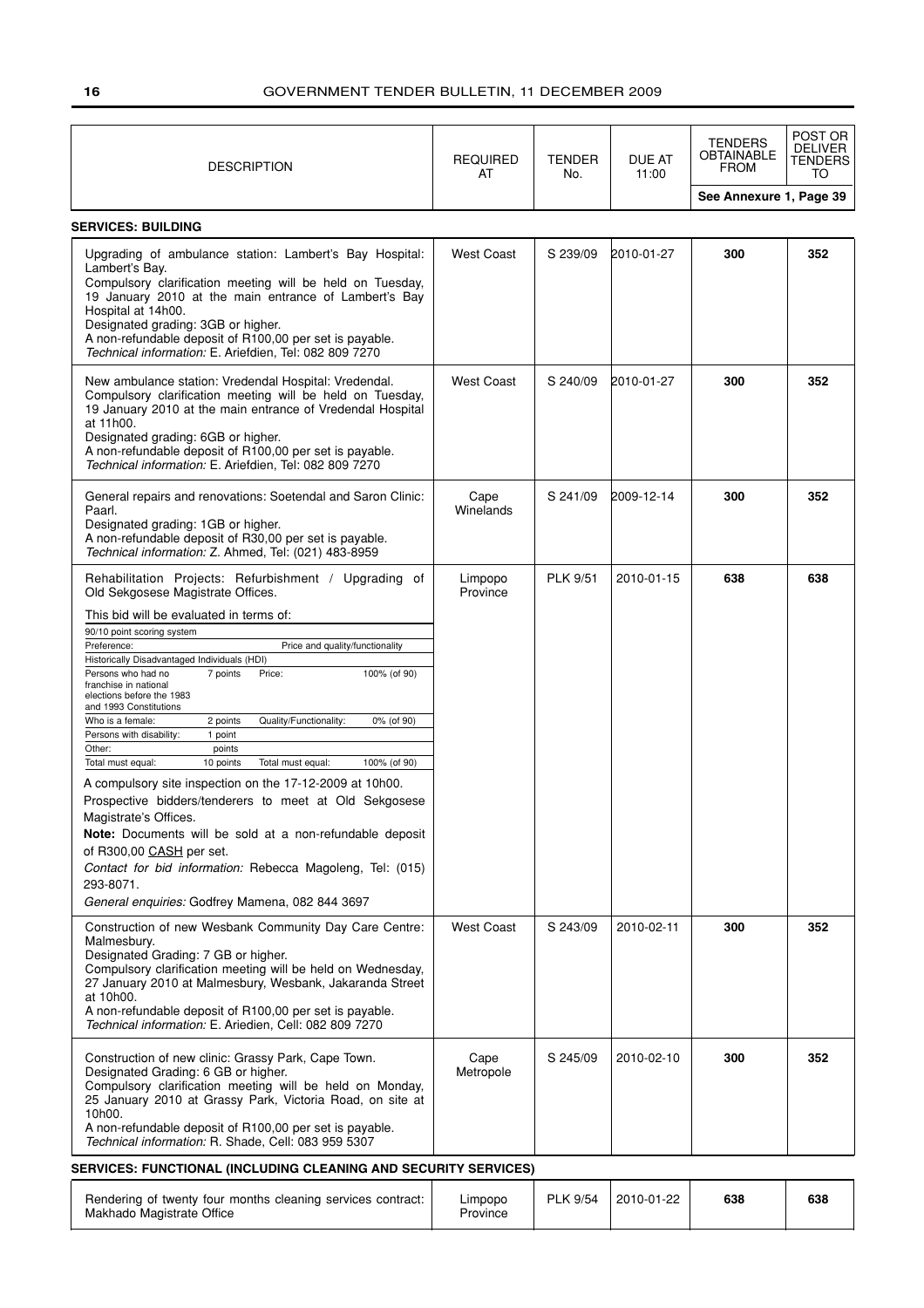| <b>DESCRIPTION</b>                                                                                                                                                                                                                                                                                                                                                                                                                                                                                                                                                                                                                                                                                                                                                                                                                                                                                                                                                                              | <b>REQUIRED</b><br>AT | <b>TENDER</b><br>No. | DUE AT<br>11:00 | <b>TENDERS</b><br><b>OBTAINABLE</b><br><b>FROM</b><br>See Annexure 1, Page 39 | POST OR<br><b>DELIVER</b><br>TENDERS<br>TO |
|-------------------------------------------------------------------------------------------------------------------------------------------------------------------------------------------------------------------------------------------------------------------------------------------------------------------------------------------------------------------------------------------------------------------------------------------------------------------------------------------------------------------------------------------------------------------------------------------------------------------------------------------------------------------------------------------------------------------------------------------------------------------------------------------------------------------------------------------------------------------------------------------------------------------------------------------------------------------------------------------------|-----------------------|----------------------|-----------------|-------------------------------------------------------------------------------|--------------------------------------------|
| This bid will be evaluated in terms of:<br>90/10 point scoring system<br>Preference:<br>Price and quality/functionality<br>Historically Disadvantaged Individuals (HDI)<br>7 points<br>Price:<br>Persons who had no<br>100% (of 90)<br>franchise in national<br>elections before the 1983<br>and 1993 Constitutions<br>Who is a female:<br>Quality/Functionality:<br>0% (of 90)<br>2 points<br>Persons with disability:<br>1 point<br>0 points<br>Other:<br>100% (of 90)<br>Total must equal:<br>10 points<br>Total must equal:<br>A compulsory site inspection on the 18-12-2009 at 11h00.<br>Prospective bidders/tenderers to meet at Makhado Magistrate<br>Office.<br>Note: Documents will be sold at a non-refundable deposit<br>of R100,00 CASH per set.<br>Contact for bid information: Rebecca Magoleng/Vusi<br>Msimango, Tel: (015) 293-8071.<br>General enguiries: Dickson Ndlovu, Tel: (015) 291-6347/<br>082 7191 966<br>Rendering of twenty four months cleaning services contract: | Limpopo               | <b>PLK 9/55</b>      | 2010-01-22      | 638                                                                           | 638                                        |
| Modimolle Magistrate Office<br>This bid will be evaluated in terms of:<br>90/10 point scoring system<br>Preference:<br>Price and quality/functionality<br>Historically Disadvantaged Individuals (HDI)<br>Persons who had no<br>7 points<br>Price:<br>100% (of 90)<br>franchise in national<br>elections before the 1983<br>and 1993 Constitutions<br>Quality/Functionality:<br>Who is a female:<br>2 points<br>0% (of 90)<br>Persons with disability:<br>1 point<br>Other:<br>0 points<br>10 points<br>100% (of 90)<br>Total must equal:<br>Total must equal:<br>A compulsory site inspection on the 17-12-2009 at 11h00.<br>Prospective bidders/tenderers to meet at Modimolle<br>Magistrate Office.<br>Note: Documents will be sold at a non-refundable deposit<br>of R100,00 CASH per set.<br>Contact for bid information: Rebecca Magoleng/Vusi<br>Msimango, Tel: (015) 293-8071.<br>General enguiries: Dickson Ndlovu, Tel: (015) 291-6347/<br>082 7191 966                               | Province              |                      |                 |                                                                               |                                            |

#### **SERVICES: GENERAL**

| Polokwane: Procurement of new office accommodation at a<br>lettable area of 1 727,50 $m2$ with 31 parking bays: Provincial<br>Joint Operation (Disaster Management): SAPS: New lease.<br><b>NB:</b> Only existing building which only requires minor<br>renovations.      |                                 |                        | Limpopo<br>Province | <b>PLK 9/52</b> | 2010-01-15 | 638 | 638 |  |
|---------------------------------------------------------------------------------------------------------------------------------------------------------------------------------------------------------------------------------------------------------------------------|---------------------------------|------------------------|---------------------|-----------------|------------|-----|-----|--|
| This bid will be evaluated in terms of:                                                                                                                                                                                                                                   |                                 |                        |                     |                 |            |     |     |  |
| 90/10 point scoring system                                                                                                                                                                                                                                                |                                 |                        |                     |                 |            |     |     |  |
| Preference:                                                                                                                                                                                                                                                               | Price and quality/functionality |                        |                     |                 |            |     |     |  |
| Historically Disadvantaged Individuals (HDI)                                                                                                                                                                                                                              |                                 |                        |                     |                 |            |     |     |  |
| Persons who had no<br>franchise in national<br>elections before the 1983<br>and 1993 Constitutions                                                                                                                                                                        | 2 points                        | Price:                 | 75% (of 90)         |                 |            |     |     |  |
| Who is a female:                                                                                                                                                                                                                                                          | point                           | Quality/Functionality: | 25% (of 90)         |                 |            |     |     |  |
| Persons with disability:                                                                                                                                                                                                                                                  | point                           |                        |                     |                 |            |     |     |  |
| Other:                                                                                                                                                                                                                                                                    | 6 points                        |                        |                     |                 |            |     |     |  |
| Total must equal:                                                                                                                                                                                                                                                         | 10 points                       | Total must equal:      | 100% (of 90)        |                 |            |     |     |  |
| No site inspection.<br><b>Note:</b> Documents will be sold at a non-refundable deposit<br>of R200,00 CASH per set.<br>Contact for bid information:<br>Magoleng/Vusi<br>Rebecca<br>Msimango, Tel: (015) 293-8071.<br>General enquiries: Mamaregana PM, Tel: (015) 291-6417 |                                 |                        |                     |                 |            |     |     |  |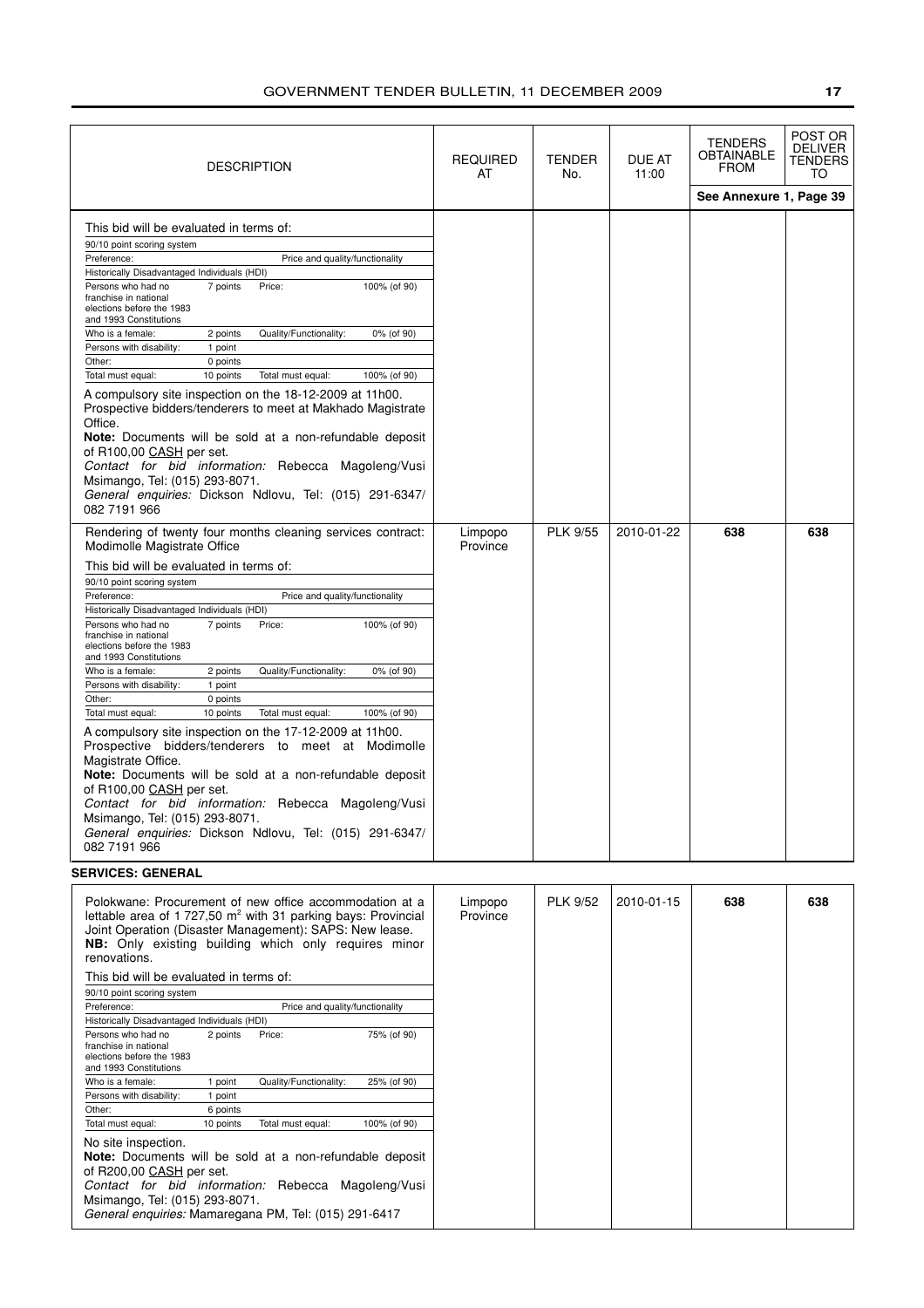| <b>DESCRIPTION</b>                                                                                                                                                                                                                                                                                                                                                                                                                                                                                                                                                                                                                                                                                                                                                                                                                                                                                                                                                                                                                                                                                                                                                                                                                                                                                                                                                                                     | <b>REQUIRED</b><br>AT                                                                  | TENDER<br>No.    | DUE AT<br>11:00     | TENDERS<br><b>OBTAINABLE</b><br><b>FROM</b> | POST OR<br><b>DELIVER</b><br>TENDERS<br>TO |
|--------------------------------------------------------------------------------------------------------------------------------------------------------------------------------------------------------------------------------------------------------------------------------------------------------------------------------------------------------------------------------------------------------------------------------------------------------------------------------------------------------------------------------------------------------------------------------------------------------------------------------------------------------------------------------------------------------------------------------------------------------------------------------------------------------------------------------------------------------------------------------------------------------------------------------------------------------------------------------------------------------------------------------------------------------------------------------------------------------------------------------------------------------------------------------------------------------------------------------------------------------------------------------------------------------------------------------------------------------------------------------------------------------|----------------------------------------------------------------------------------------|------------------|---------------------|---------------------------------------------|--------------------------------------------|
|                                                                                                                                                                                                                                                                                                                                                                                                                                                                                                                                                                                                                                                                                                                                                                                                                                                                                                                                                                                                                                                                                                                                                                                                                                                                                                                                                                                                        |                                                                                        |                  |                     | See Annexure 1, Page 39                     |                                            |
| Rustenburg Magistrate Office: Upgrading Magistrate's Office<br>and former SARS Building now incorporated into DOJ<br>Facilities.<br>CIDB Contractor grading designation required:<br>It is estimated that tenderers should have a CIDB contractor<br>grading designation of 8 GB or 8 GB* or higher.<br>It is estimated that potentially emerging enterprises should<br>have a CIDB contractor grading designation of 7 GB PE or<br>7 GB PE* or higher.<br>This tender will be evaluated commensurate with the<br>applicable scoring model at the time of evaluation.<br>The following criteria is applicable:<br>Preference:<br>1. Historically Disadvantaged Individuals (HDI)<br>(a) Persons who had no franchise in national elections before<br>1 point<br>the 1983 and 1993 Constitutions<br>(b) Who is a female<br>2 points<br>(c) Persons with disability<br>1 point<br>2. Other specific goals (according to the PPPFA)<br>(a) Contract participation goal by awarding contracts to targeted<br>6 points<br>enterprises (Tender and Contract Conditions PA-16.2 EC is appli-<br>cable)<br>(b)<br>points<br>(c)<br>points<br>Total must equal 10 or 20 points<br>10 points<br>Price and quality weighting:<br>Quality:<br>$0\%$<br>Price: 100%<br>Total must equal: 100%<br>A compulsory site inspection on the 23-12-2009 at 11:00.<br>Prospective tenderers to meet at Rustenburg Magistrate | Rustenburg<br>Magistrate<br>Court                                                      | ММВ<br>09/045 EC | 2010-01-13          | 324                                         | 324                                        |
| Court.<br>Note: Documents will be sold at a non-refundable deposit of<br>R700,00 CASH per set.<br>Contact for tender information: Badisa Motlhatlhedi, Tel: (018)<br>386-1135.<br>General enquiries: Mr Tiro Mothata                                                                                                                                                                                                                                                                                                                                                                                                                                                                                                                                                                                                                                                                                                                                                                                                                                                                                                                                                                                                                                                                                                                                                                                   |                                                                                        |                  |                     |                                             |                                            |
| Provision of crop spraying rotor-wing aircraft for the aerial<br>herbicide control of aquantic weed plants in rivers and dams<br>in DWA Mpumalanga.<br>For technical information: Mrs Kathleen Saunders. Tel: (013)<br>759-7385. Cell: 083 728 6190                                                                                                                                                                                                                                                                                                                                                                                                                                                                                                                                                                                                                                                                                                                                                                                                                                                                                                                                                                                                                                                                                                                                                    | Mpumalanga                                                                             | W 10335          | 2009-12-24          | 944                                         | 944                                        |
| Provision of eradication of invasive alien plants within<br>Nkomazi Water Catchment Project Area.<br>For technical information: Mrs Kathleen Saunders. Tel: (013)<br>759-7385. Cell: 083 728 6190                                                                                                                                                                                                                                                                                                                                                                                                                                                                                                                                                                                                                                                                                                                                                                                                                                                                                                                                                                                                                                                                                                                                                                                                      | Nkomazi Water<br>Catchment<br>Project Area<br>(Mpumalanga<br>Province)                 | W 10334          | 2009-12-24          | 944                                         | 944                                        |
| Provision of eradication of invasive alien plants within<br>Crocodile Water Catchment Project Area.<br>For technical information: Mrs Kathleen Saunders. Tel: (013)<br>759-7385, Cell: 083 728 6190                                                                                                                                                                                                                                                                                                                                                                                                                                                                                                                                                                                                                                                                                                                                                                                                                                                                                                                                                                                                                                                                                                                                                                                                    | Crocodile Water<br>Catchment<br>Project Area<br>(Mpumalanga<br>Province)               | W 10333          | 2009-12-24          | 944                                         | 944                                        |
| Provision of eradication of invasive alien plants within Olifants<br>Water Catchment Project Area.<br>For technical information: Mrs Kathleen Saunders. Tel: (013)<br>759-7385. Cell: 083 728 6190                                                                                                                                                                                                                                                                                                                                                                                                                                                                                                                                                                                                                                                                                                                                                                                                                                                                                                                                                                                                                                                                                                                                                                                                     | <b>Olifants Water</b><br>Catchment<br>Project Area<br>(Mpumalanga<br>Province)         | W 10332          | 2009-12-24          | 944                                         | 944                                        |
| The Council for Geoscience (CGS) request proposals (RFP)<br>for the appointment for consulting service for airborne time<br>domain electromagnetic data acquisition.<br>Compulsory briefing session date: 11 January 2010 at 11:00.<br>Compulsory site visit address: 280 Pretoria Road, Silverton,<br>Pretoria.<br>Contact person: Mrs L. M. Mampuru, Tel: (012) 841-1250                                                                                                                                                                                                                                                                                                                                                                                                                                                                                                                                                                                                                                                                                                                                                                                                                                                                                                                                                                                                                             | Council for<br>Geoscience<br>(CGS),<br>280 Pretoria<br>Road,<br>Silverton,<br>Pretoria | CGS-<br>2009-016 | 2010-01-15<br>10:00 | 722                                         | 722                                        |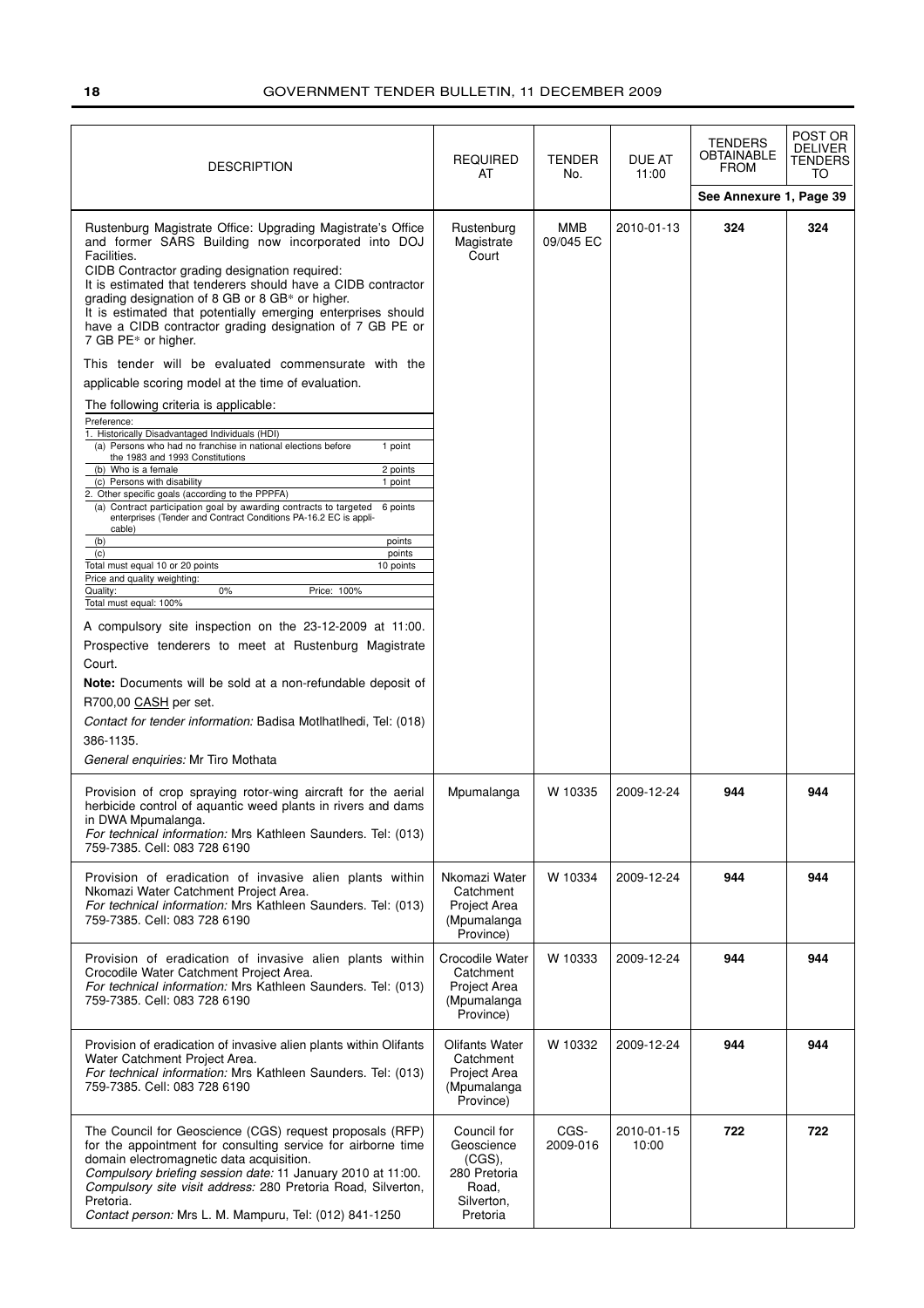| <b>DESCRIPTION</b>                                                                                                                                                                                                                                                                                                                                                                                                                                                                                                                                                                                                                                                                                                                                                                                                                                                                                                                                                                                                                                                                                                                                                                                                                                                                                                                                                                                                                                                                                                                                                                                                                                                                                                              | <b>REQUIRED</b><br>AT                      | <b>TENDER</b><br>No.     | DUE AT<br>11:00 | TENDERS<br>OBTAINABLE<br><b>FROM</b> | POST OR<br><b>DELIVER</b><br>TENDERS<br>TO |
|---------------------------------------------------------------------------------------------------------------------------------------------------------------------------------------------------------------------------------------------------------------------------------------------------------------------------------------------------------------------------------------------------------------------------------------------------------------------------------------------------------------------------------------------------------------------------------------------------------------------------------------------------------------------------------------------------------------------------------------------------------------------------------------------------------------------------------------------------------------------------------------------------------------------------------------------------------------------------------------------------------------------------------------------------------------------------------------------------------------------------------------------------------------------------------------------------------------------------------------------------------------------------------------------------------------------------------------------------------------------------------------------------------------------------------------------------------------------------------------------------------------------------------------------------------------------------------------------------------------------------------------------------------------------------------------------------------------------------------|--------------------------------------------|--------------------------|-----------------|--------------------------------------|--------------------------------------------|
|                                                                                                                                                                                                                                                                                                                                                                                                                                                                                                                                                                                                                                                                                                                                                                                                                                                                                                                                                                                                                                                                                                                                                                                                                                                                                                                                                                                                                                                                                                                                                                                                                                                                                                                                 |                                            |                          |                 | See Annexure 1, Page 39              |                                            |
| Registration of service providers for the facilitation of air<br>travel, taxi/shuttle services and vehicle hire for the Western<br>Cape Education Department (WCED) over a two-year<br>contract period.<br>Services valued in excess of R500 000 promoting enterprises<br>located within the Western Cape Province.<br>For the purpose of this bid the following goals will be targeted<br>in terms of the 90/10 preference point system of the<br>Preferential Procurement Regulations, 2001, pertaining to the<br>Preferential Procurement Policy Framework Act, No. 5 of<br>2000:<br>Preference:<br>1. Historically Disadvantaged Individuals (HDI)<br>(a) Persons who had no franchise in national elections before the<br>2 points<br>1983 and 1993 Constitutions<br>(b) Who is a female:<br>1 point<br>(c) Persons with disability:<br>1 point<br>2. Other specific goals (according to the PPPFA)<br>(a) Promotion of Small including Micro Enterprises and Medium<br>2 points<br>Enterprises<br>(b) Promotion of involvement in the Development of Human resour-<br>2 points<br>ces<br>(c) The promotion of enterprises located within the Western Cape<br>Province<br>2 points<br>Total must equal<br>10 points<br>Functionality and discount weighting:<br>Functionality:<br>65 points<br>Discount<br>25 points<br>Total must equal:<br>100 points<br>NB: A compulsory information session will be held on<br>13 January 2010 at 11h00 at the Grand Central Building,<br>Lower Plein Street, Cape Town, 2nd Floor, Conference<br>Room 4.<br>Bid documents are obtainable before the information session<br>and will be available at Room 608, 6th Floor, Grand<br>Central Towers, Lower Parliament Street, Cape Town. | Western<br>Cape<br>Education<br>Department | <b>B/WCED</b><br>1187/09 | 2010-01-18      | 415                                  | 415                                        |
| Nylstroom Prison: Repair and maintenance of mechanical and<br>electrical installations building and civil works.<br>CIDB Contractor grading designation required:<br>It is estimated that tenderers should have a CIDB contractor<br>grading designation of 7 ME or 7 EE* or higher.<br>This tender will be evaluated commensurate with the<br>applicable scoring model at the time of evaluation.<br>The following criteria is applicable:<br>Preference:<br>1. Historically Disadvantaged Individuals (HDI)<br>(a) Persons who had no franchise in national elections before<br>7 points<br>the 1983 and 1993 Constitutions<br>(b) Who is a female<br>2 points<br>(c) Persons with disability<br>1 point<br>2. Other specific goals (according to the PPPFA)<br>(a) Contract participation goal by awarding contracts to targeted<br>points<br>enterprises (Tender and Contract Conditions PA-16.2 EC is appli-<br>cable)<br>(b)<br>points<br>(c)<br>points<br>Total must equal 10 or 20 points<br>10 points<br>Price and quality weighting:<br>Quality:<br>$0\%$<br>Price: 100%<br>Total must equal: 100%<br>A compulsory site inspection on the 17 December 2009 at<br>11h00.<br>Prospective tenderers to meet at Nylstroom Prison.<br>Note: Documents will be sold at a non-refundable deposit of<br>R500,00 CASH per set.<br>Contact for tender information: Rebecca Magoleng/Msimango.<br>General enquiries: Marothi Thema                                                                                                                                                                                                                                                                                               | Nylstroom                                  | PLK 9/53                 | 2009-01-22      | 638                                  | 638                                        |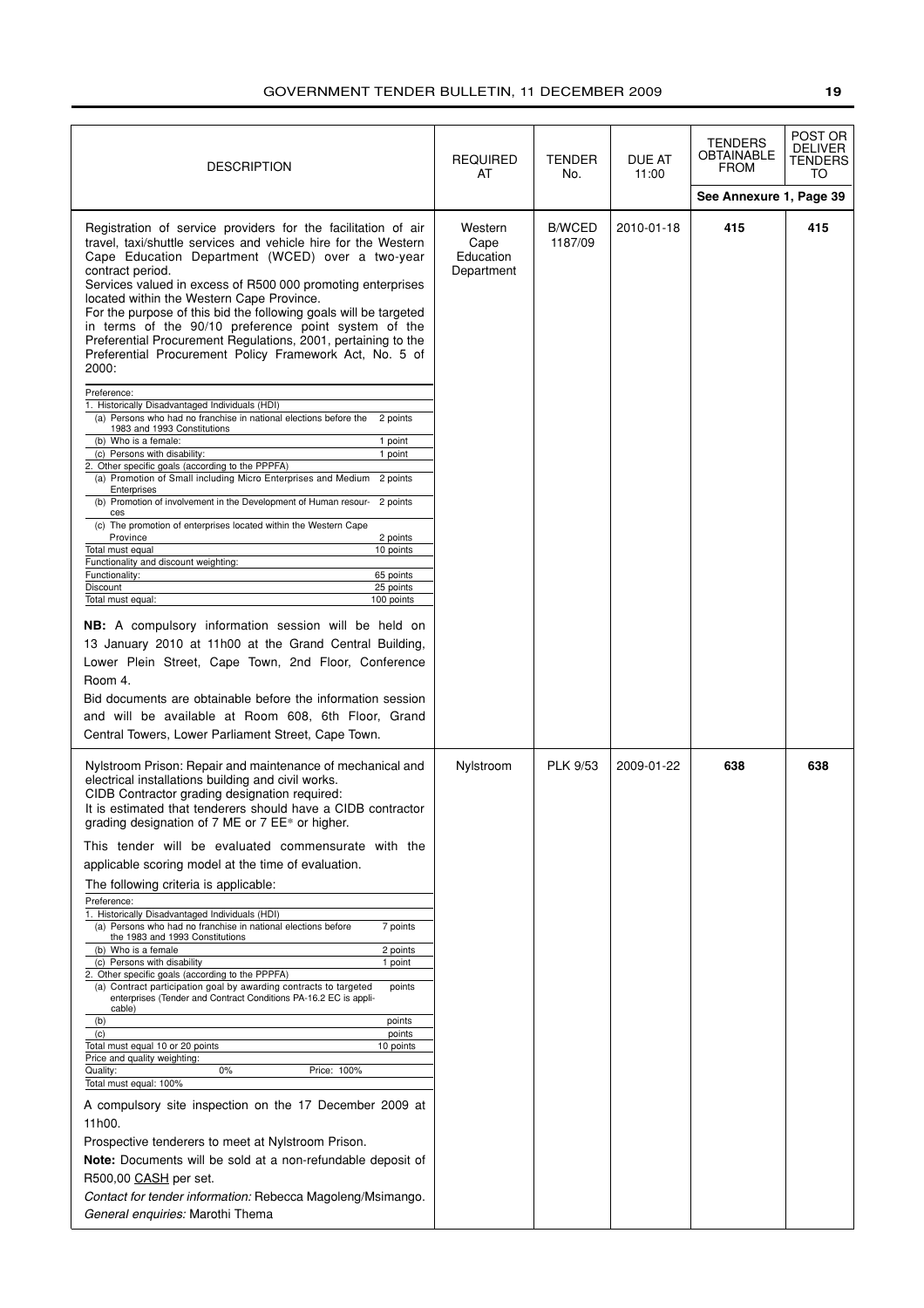|                                                                                                                                                                                                                                                                                                                                                                                                                                                                                                                     |                                                                                           |                                 |                     | <b>TENDERS</b>          | POST OR<br><b>DELIVER</b> |
|---------------------------------------------------------------------------------------------------------------------------------------------------------------------------------------------------------------------------------------------------------------------------------------------------------------------------------------------------------------------------------------------------------------------------------------------------------------------------------------------------------------------|-------------------------------------------------------------------------------------------|---------------------------------|---------------------|-------------------------|---------------------------|
| <b>DESCRIPTION</b>                                                                                                                                                                                                                                                                                                                                                                                                                                                                                                  | <b>REQUIRED</b><br>AT                                                                     | <b>TENDER</b><br>No.            | DUE AT<br>11:00     | OBTAINABLE<br>FROM      | TENDERS<br>TO             |
|                                                                                                                                                                                                                                                                                                                                                                                                                                                                                                                     |                                                                                           |                                 |                     | See Annexure 1, Page 39 |                           |
| Two years contract for rendering of internal plant service to the<br>Department of Defence.<br>Compulsory briefing session will be held at: Logistic Support<br>Formation at Tek Base, Imbizo Conference Room on the<br>21 January 2010 at 11:00.<br>Tenderers must collect tender documents as no tender<br>documents will be sent via post. Alternatively a self-addressed<br>and stamped envelope (Size E3) can be sent to this Centre.<br>Contact person: Colonel Lottering, Tel: (012) 671-0321                | SAAF HQ Unit.<br>Pretoria                                                                 | CPSC B/<br>AF/025/09            | 2010-02-02          | 371A                    | 371A                      |
| Two year contract for rendering of sales and destruction of<br>unserviceable information technology equipment to the<br>Department of Defence.<br>Compulsory briefing session will be held at Logistic Support<br>Formation at Tek Base, Imbizo Conference Room.<br>Tenderers must collect tender documents as no tender<br>documents will be sent via post. Alternatively a self-addressed<br>and stamped envelope (Size E3) can be sent to this Centre.<br>Contact person: Colonel Lottering, Tel: (012) 671-0321 | <b>Various Units</b>                                                                      | CPSC B/<br>G/398/09             | 2010-02-02          | 371A                    | 371A                      |
| The Council for Geoscience (CGS) request proposals for the<br>expression of interest to assist the CGS Project Team of the<br>Coal Resource and Reserve Project in providing expert advice<br>and expertise with regard to any of the coal fields existing in<br>South Africa.<br>Contact person: Mrs L. M. Mampuru, Tel: (012) 841-1250 or<br>Jacques Hugo, Tel: (012) 841-1084                                                                                                                                    | Council for<br>Geoscience<br>$(CGS)$ ,<br>280 Pretoria<br>Road.<br>Silverton,<br>Pretoria | CGS-<br>2009-017                | 2010-01-15<br>10:00 | 722                     | 722                       |
| <b>SERVICES: PROFESSIONAL</b>                                                                                                                                                                                                                                                                                                                                                                                                                                                                                       |                                                                                           |                                 |                     |                         |                           |
| Appointment of a bidder/s to conduct a National Primary<br>Health Care Facilities Audit.<br>Compulsory briefing session:<br>Date: 12 January 2010. Time: 10h00. Venue: Department of<br>Health, 226 Prinsloo Street, HTI Building, 3rd Floor, Impillo 1,<br>Pretoria.<br>NB: Bid documents can be downloaded from www.doh.gov.za<br>Technical/bid enquiries: Mr T. Prinsloo, Tel: (012) 312-0617                                                                                                                    | Department of<br>National Health,<br>Pretoria                                             | <b>NDOH</b><br>22/2009-<br>2010 | 2010-01-22          | 13                      | 13                        |
| Appointment of a professional service provider to conduct a<br>study to establish a real time operating decision support<br>system for the Sabie-Sand River System.<br>Please note:<br>Compulsory briefing session will be held as follows:<br>Date: 5 January 2009. Time: 11:00 am. Venue: Sedibeng 845.<br>For technical information:<br>Contact person: R. Cai, Tel: (012) 336-8480                                                                                                                              | Department of<br><b>Water Affairs</b><br>and Forestry<br>(DWA)                            | WP 0042                         | 2010-01-12          | 95                      | 95                        |
| Appointment of a professioinal service provider to determine<br>Forest Transport Infrastructure requirements.<br>Please note: No briefing session will be held.<br>For technical information:<br>Contact person: Mr C. Morodi, Tel: (012) 336-6653                                                                                                                                                                                                                                                                  | Department of<br><b>Water Affairs</b><br>and Forestry<br>(DWA)                            | WP 10278                        | 2010-01-22          | 95                      | 95                        |
| Appointment of a professional service provider for the<br>development of Resource Directed Measures (RDM) Decision<br>Support System.<br>For technical information: Mr S. Manamela, Tel: (012)<br>336-8410, Cell: 082 809 5126                                                                                                                                                                                                                                                                                      | Department of<br><b>Water Affairs</b><br>and Forestry<br>(DWA)                            | WP 10254                        | 2010-01-22          | 95A                     | 95A                       |
| The maintenance of High Accuracy Airborne Digital Sensor<br>System for the Chief Directorate: National Geospatial<br>Information, Mowbray, Cape Town.<br>Contact for technical enquiries: Ms M. Denner, Tel: (012)<br>658-4399, during office hours only.<br>Administration enquiries: Mr M. Tshelu/Ms N. Nontsele,<br>Tel: (021) 658-6860                                                                                                                                                                          | Chief<br>Directorate:<br>National<br>Geospatial<br>Information,<br>Mowbray,<br>Cape Town  | SSC WC<br>09/2009<br><b>DLA</b> | 2010-01-08          | 438                     | 438                       |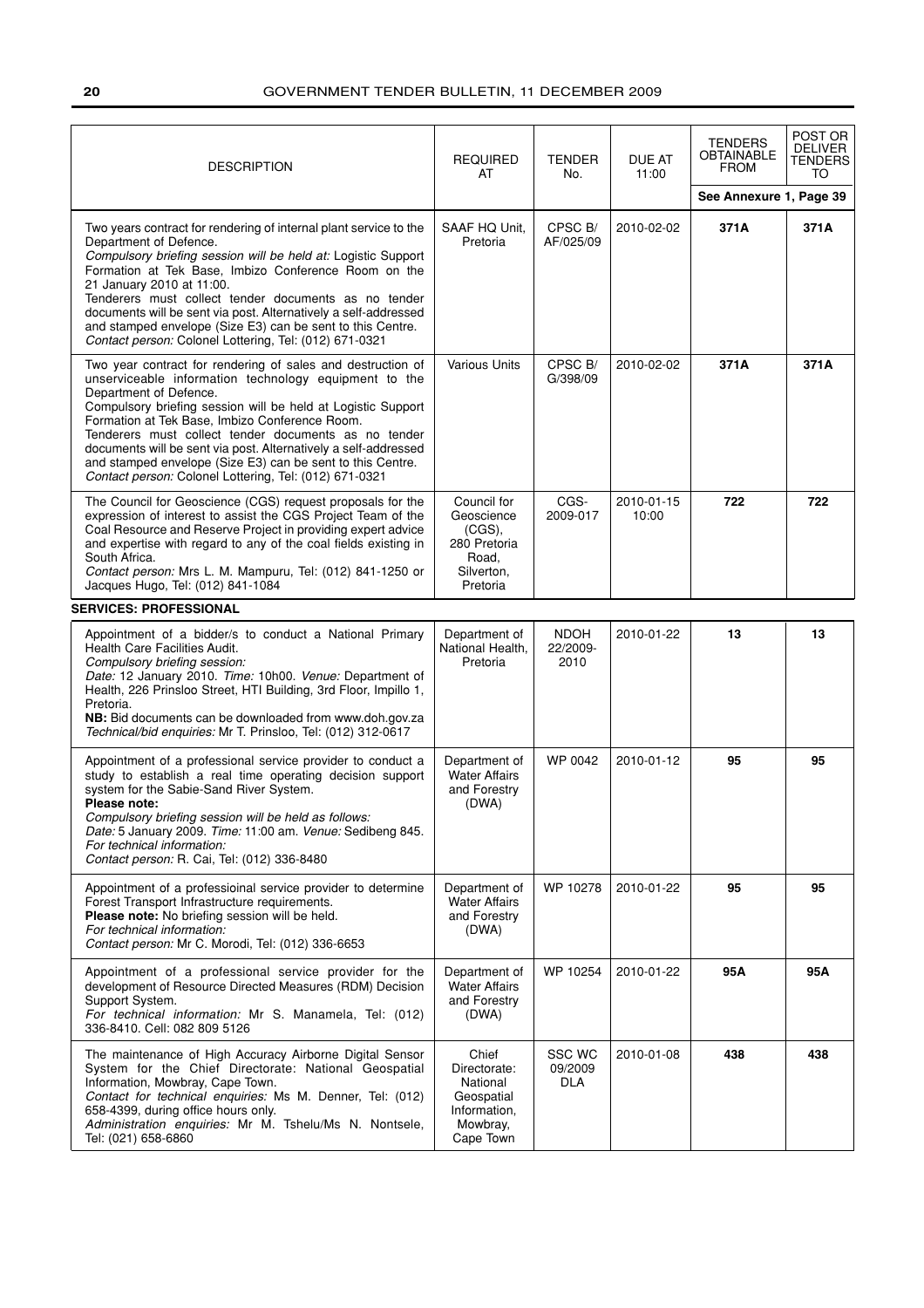| <b>DESCRIPTION</b>                                                                                                                                                                                                                                                                                                                                                                                                                                                                                                                                                                                                                                                                                                                                                                                                     | <b>REQUIRED</b><br>AT                         | <b>TENDER</b><br>No.            | <b>DUE AT</b><br>11:00 | <b>TENDERS</b><br>OBTAINABLE<br><b>FROM</b> | POST OR<br><b>DELIVER</b><br>TENDERS<br>TO |
|------------------------------------------------------------------------------------------------------------------------------------------------------------------------------------------------------------------------------------------------------------------------------------------------------------------------------------------------------------------------------------------------------------------------------------------------------------------------------------------------------------------------------------------------------------------------------------------------------------------------------------------------------------------------------------------------------------------------------------------------------------------------------------------------------------------------|-----------------------------------------------|---------------------------------|------------------------|---------------------------------------------|--------------------------------------------|
|                                                                                                                                                                                                                                                                                                                                                                                                                                                                                                                                                                                                                                                                                                                                                                                                                        |                                               |                                 |                        | See Annexure 1, Page 39                     |                                            |
| The Department of Science and Technology (DST) is inviting<br>potential service provider to review and evaluate the roll-out<br>progress of the National Equipment Programme (NEP) and<br>the National Nanotechnology Equipment Programme (NNEP).<br>Site meeting: Information session will be held on Monday,<br>21 December 2009 at the DST from 09h00 to 10h00.<br>Prospective providers are therefore advised to attend the<br>session to clarify the department's specifications.<br>Address: DST, CSIR Campus, Building 53, Meiring Naude<br>Road, Brummeria, 0184.<br>Contact person for compliance enquiries: Judian Inama.<br>Tel: (012) 843-6757. E-mail: judian.inama@dst.gov.za<br>Contact person for technical enquiries: Nomahlubi Sishuba.<br>Tel: (012) 843-6541. E-mail: nomahlubi.sishuba@dst.gov.za | Department of<br>Science and<br>Technology    | DST 6/2009                      | 2010-01-13             | 353                                         | 353                                        |
| The Department of Science and Technology (DST) is inviting<br>potential service providers to conduct a feasibility study on the<br>establishment of a combined vaccines research, development<br>and production initiative in South Africa.<br>Site meeting: Information session will be held on Monday,<br>21 December 2009 at the DST from 11h00 to 12h00.<br>Prospective providers are therefore advised to attend the<br>session to clarify the department's specifications.<br>Address: DST, CSIR Campus, Building 53, Meiring Naude<br>Road, Brummeria, 0184.<br>Contact person for compliance enquiries: Judian Inama.<br>Tel: (012) 843-6757. E-mail: judian.inama@dst.gov.za<br>Contact person for technical enquiries: Dr Herbert Basetse.<br>Tel: (012) 843-6469. E-mail: herbert.basetse@dst.gov.za        | Department of<br>Science and<br>Technology    | DST 7/2009                      | 2010-01-13             | 353                                         | 353                                        |
| <b>Advertising of bid:</b><br>Appointment of a strategic advisor (consultant) within the<br>Census 2011, for the period of twenty-seven (27) months.<br>Compulsory briefing session:<br>Date: 18 January 2009. Time: 10:00. Venue: 20th Floor,<br>167 Bothongo Heights Building, Andries Street                                                                                                                                                                                                                                                                                                                                                                                                                                                                                                                        | Stats SA                                      | <b>STATS SA</b><br>009/09       | 2010-01-08             | 751                                         | 751                                        |
| Appointment of a bidder for the auditing of private nursing<br>training institutions as well as Public Higher Education<br>Institutions.<br>Compulsory briefing session:<br>Date: 8 January 2010. Time: 09h00. Venue: Department of<br>Health, 226 Prinsloo Street, HTI Building, 3rd Floor, Impillo 1,<br>Pretoria.<br>NB: Bid documents can be downloaded from www.doh.gov.za<br>Technical/bid enquiries: Mr T. Prinsloo, Tel: (012) 312-0617                                                                                                                                                                                                                                                                                                                                                                        | Department of<br>National Health,<br>Pretoria | <b>NDOH</b><br>33/2009-<br>2010 | 2010-01-18             | 13                                          | 13                                         |
| Amendment of briefing meeting:<br>Appointment of a service provider to render travel manage-<br>ment services.<br>A compulsory briefing meeting will be held on 18 December<br>2009 at 10h00 at NIA Headquarters, Musanda Complex,<br>Rietvlei Pretoria East.<br>NB: Service providers are requested to be at NIA Reception<br>at 09:00. Nobody would be allowed access into the premises<br>after 10h00.<br>Note: Attendance is compulsory and documents will be<br>supplied at the briefing @ no cost. Please send copies of ID's<br>prior the attendance to the e-mail provided                                                                                                                                                                                                                                     | National<br>Intelligence<br>Agency            | NIA/06/<br>FA33/09-10           | 2010-01-29             | 860                                         | 860                                        |
| <b>DISPOSALS: GENERAL</b>                                                                                                                                                                                                                                                                                                                                                                                                                                                                                                                                                                                                                                                                                                                                                                                              |                                               |                                 |                        |                                             |                                            |
| For sale of Construction Central equipment at Jan Kempdorp                                                                                                                                                                                                                                                                                                                                                                                                                                                                                                                                                                                                                                                                                                                                                             | Northern Cape                                 | W 0060-                         | 2010-02-11             | 95B                                         | 95B                                        |

| For sale of Construction Central equipment at Jan Kempdorp<br>for Directorate Construction.<br>For technical information: Mr Daniel Kock, Tel: (053)<br>456-0508, Cell: 082 600 3602       | Northern Cape<br>(Jan Kempdorp) | W 0060-<br><b>WTE</b> | 2010-02-11 | 95B | 95B |
|--------------------------------------------------------------------------------------------------------------------------------------------------------------------------------------------|---------------------------------|-----------------------|------------|-----|-----|
| For sale of Construction Central equipment at Paarl<br>(Drakenstein) for Directorate Construction.<br>For technical information: Mr E. Mbalula, Tel: (021)<br>872-0591, Cell: 083 634 6132 | Western Cape<br>(Paarl)         | W 0061-<br><b>WTE</b> | 2010-02-11 | 95B | 95B |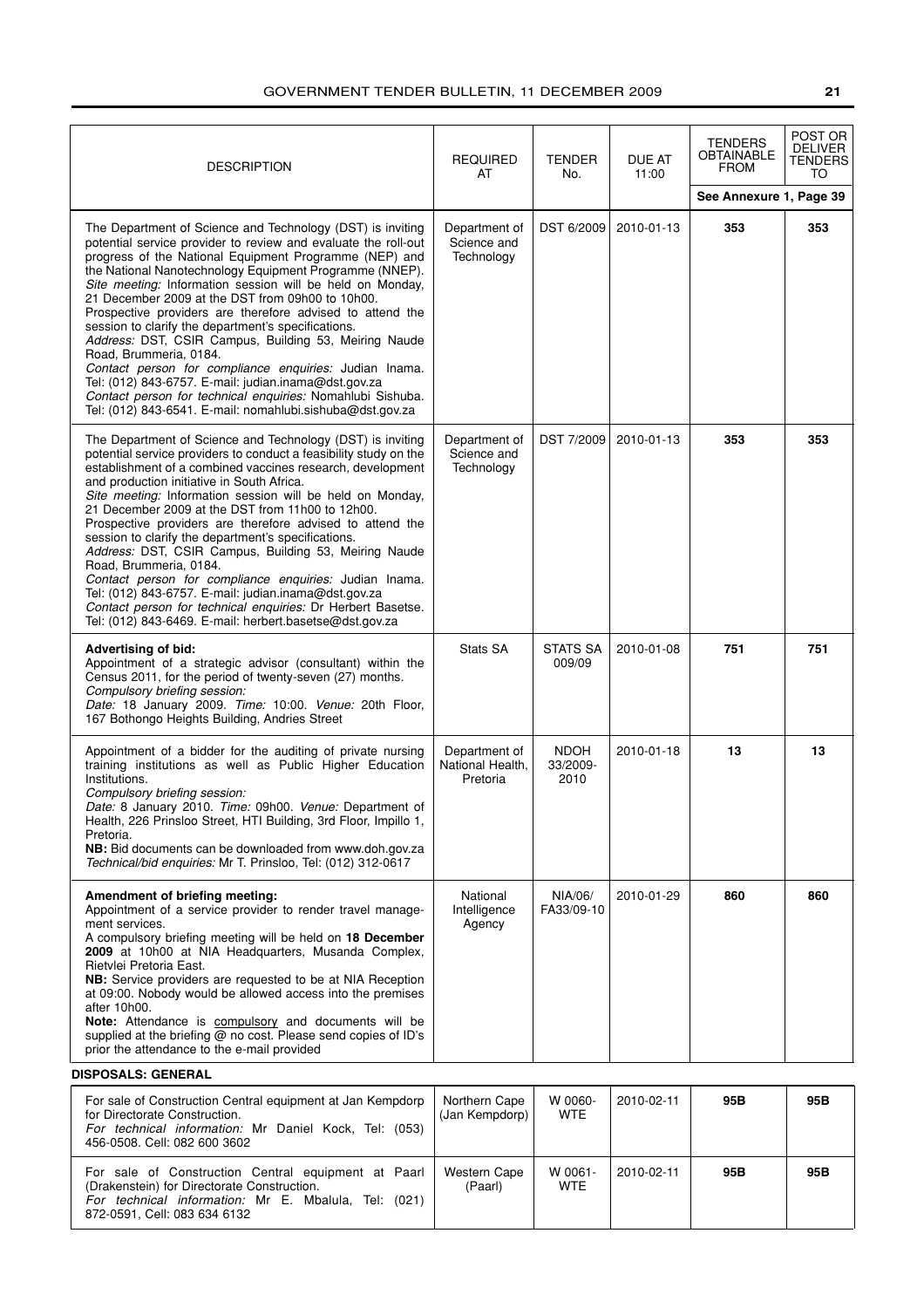#### **SPECIAL ADVERTISEMENTS**

### **MINING QUALIFICATIONS AUTHORITY**

#### **REQUEST FOR PROPOSALS**

The Mining Qualifications Authority (MQA) is a statutory body established in terms of the Mine Health and Safety Act of 1996, and a registered Sector Education and Training Authority in terms of the Skills Development Act of 1998.

**RFP/1/09-10** The Mining Qualifications Authority (MQA) hereby request proposals from potential service providers in the commercial property industry for the acquisition of an office building in Gauteng Province (Parktown, Braamfontein, Johannesburg Central, Rosebank, etc). The building should be 4 000 to 5 000  $m^2$ .

Proposals can be submitted at the MQA Offices, 4th Floor, Union Corporation Building 74–78 Marshall Street, Marshalltown, Johannesburg.

*Closing date for submissions of proposals is:* **18 December 2009** at 11:00 am.

Late submissions will not be accepted. *All queries must be sent via e-mail.*

*Enquiries:* Ms Khathu Raphunga. E-mail: khathur@mqa.org.za

#### **DEPARTMENT OF HEALTH**

#### **KWAZULU-NATAL**

#### **ZULULAND HEALTH DISTRICT OFFICE**

#### **QUOTATIONS ARE INVITED FOR THE UNDERMENTIONED REQUIREMENTS OF THE ZULULAND HEALTH DISTRICT OFFICE**

- (i) Quotations must be on the official quotation form, which shall be completed in all respects, and all information must be supplied as stipulated in the quotation document.
- (ii) Quotations must be submitted in sealed envelopes and be deposited in a quotation box next to the Security Counter—Ground Floor (Entrance 5).
- (iii) The envelope must be addressed to Zululand Health District Office: Bid Evaluation Committee reflecting the quotation number and closing date.
- (iv) The name and address of the quoting contractor must be endorsed on the back of the envelope.
- (v) All Department of Health contracts awarded are subject to appeals being timeously lodged (if any) and letters of acceptance being issued.
- (vi) An original ZNT 30 forms must be completed when submitting quotations together with an original Tax Clearance Certificate.
- (vii) Quotation documents are available from the Zululand Health District Office, King Dinuzulu Highway, Administrative Building, Ground Floor, Zone 6, Acquisition Section. Tel: (035) 874-2357.

|                                    | ADVERTISEMENT OF QUOTATIONS                                                                                                                                     |
|------------------------------------|-----------------------------------------------------------------------------------------------------------------------------------------------------------------|
| SUPPLY:                            | 1250 Series—Full featured hand-held dopplers with large display for indication of<br>heart-rate and battery status, rechargeable batteries and audio recording. |
| Quotation No:                      | ZNQ 110/09.                                                                                                                                                     |
| Closing date:                      | 2009-12-21.                                                                                                                                                     |
| Time:                              | 11:00.                                                                                                                                                          |
| Contact person:                    | Ms E. L. Mbatha, Tel: (035) 874-2357.                                                                                                                           |
| Enquiries regarding specification: | Mrs W. T. Buthelezi, Tel: (035) 874-2366.                                                                                                                       |

**ADVERTISEMENT OF QUOTATIONS**

### **WHOLESALE AND RETAIL SETA (W&RSETA)**

#### **REQUEST FOR PROPOSAL—CFO/IAS/048/01**

#### **INTERNAL AUDIT SERVICES**

The W&RSETA hereby invites qualified service providers with proof of registration with the Institute of Internal Auditors to submit proposals for the provision of internal audit services.

#### **Objectives:**

The objective of this bid is to appoint a suitable independent internal audit service provider who can maintain and support an appropriate internal audit service which provides the Board and Management of W&RSETA with a systematic review and evaluation of operations for determining efficiency, economy and effectiveness of policies, practices and control.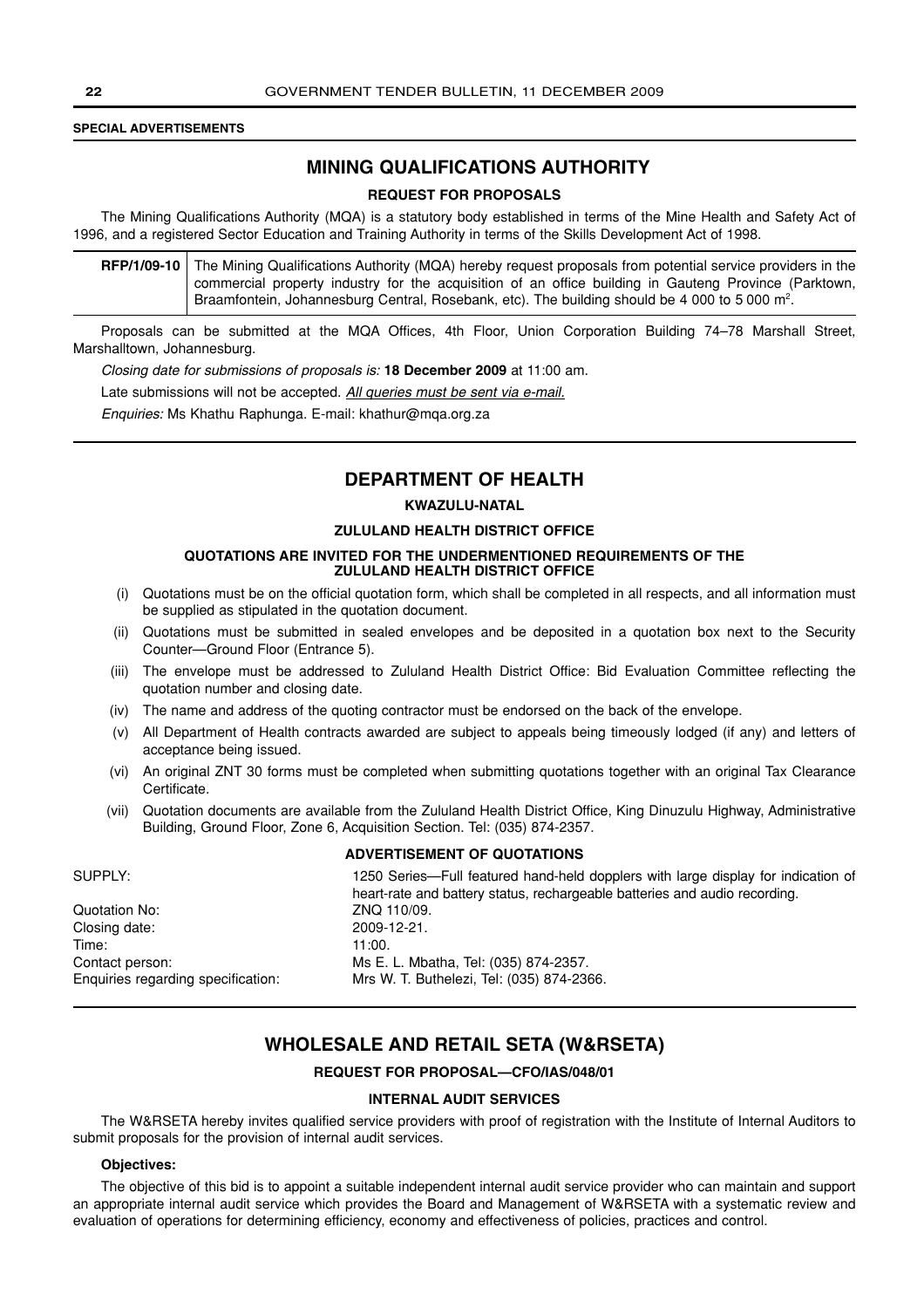#### **Scope of work:**

Refer to terms of reference for detail scope of work.

#### **Submission requirements:**

- This tender is subject to the prescripts of the 90/10 system as per the PPPFA and a detailed analysis of the scoring can be found in the bid documentations.
- The bid documentation, including the terms of reference are available from the W&RSETA website.
- The tender must be in the prescribed format as available from the W&RSETA website and offices as an attachment to the terms of reference.
- 3 copies of the tender must reach the W&RSETA by 11:00 on the Friday, 8 January 2010.
- All queries with regard to this tender must be in writing and addressed to tenders@wrseta.org.za

**NB:** No briefing session will be held. No late submissions will be accepted.

### **DEPARTMENT OF HEALTH**

#### **NGWELEZANA HOSPITAL**

#### **QUOTATIONS ARE INVITED FOR THE UNDERMENTIONED REQUIREMENTS OF THE PROVINCIAL ADMINISTRATION OF KWAZULU-NATAL**

- (i) Quotations must be on the official quotation form, which shall be completed in all respects, and all information must be supplied as stipulated in the quotation document.
- (ii) Quotations must be submitted in sealed envelopes/faxed.
- (iii) Separate envelopes must be used for each quotation.
- (iv) The envelope must be addressed to Ngwelezana Hospital, for attention: Ms Slindile Mchunu or Ms Hlengiwe Zulu, reflecting the quotation number.
- (v) The name and address of the quoting company must be endorsed on the back of the envelope.

All Department of Health contracts awarded are subject to appeals being timeously lodged (if any) and letters of acceptance being issued.

- (vi) Please complete original ZNT 30 documents when submitting quotations above R30 000 (thirty thousand rand) together with an original Tax Clearance Certificate.
- (vii) Quotation documents are available from Ngwelezana Hospital, Thanduyise Road, Private Bag X20021, Empangeni, 3880. Tel: (031) 901-7180. Fax (035) 794-1905.

SUPPLY: Disposable endoscopic graspers with rachet x 20 units 5 mm ref: 5DSG.

Quotation number: <br>
ZNQ 1089. Closing date: 17 December 2009. Closing time: 11:00. Enquiries: Slindile Mchunu, Tel: (035) 901-7206. Hlengiwe Zulu, Tel: (035) 901-7206. SUPPLY: Linear cutter reloads ref: TRT55 x 10 boxes. Quotation number: ZNQ 1110/09-10. Closing date: 17 December 2009. Closing time: 11:00. Enquiries: Slindile Mchunu, Tel: (035) 901-7206. Hlengiwe Zulu, Tel: (035) 901-7206. SUPPLY: SUPPLY: Linear cutter 55 mm ref: TCT55 x 10 units. Quotation number: ZNQ 1111/09-10. Closing date: 17 December 2009. Closing time: 11:00. Enquiries: Slindile Mchunu, Tel: (035) 901-7206. Hlengiwe Zulu, Tel: (035) 901-7206. SUPPLY: 
Linear cutter 75 mm ref: TCT75 x 10 units. Quotation number: ZNQ 1112/09-10. Closing date: 17 December 2009. Closing time: 11:00. Enquiries: Slindile Mchunu, Tel: (035) 901-7206. Hlengiwe Zulu, Tel: (035) 901-7206.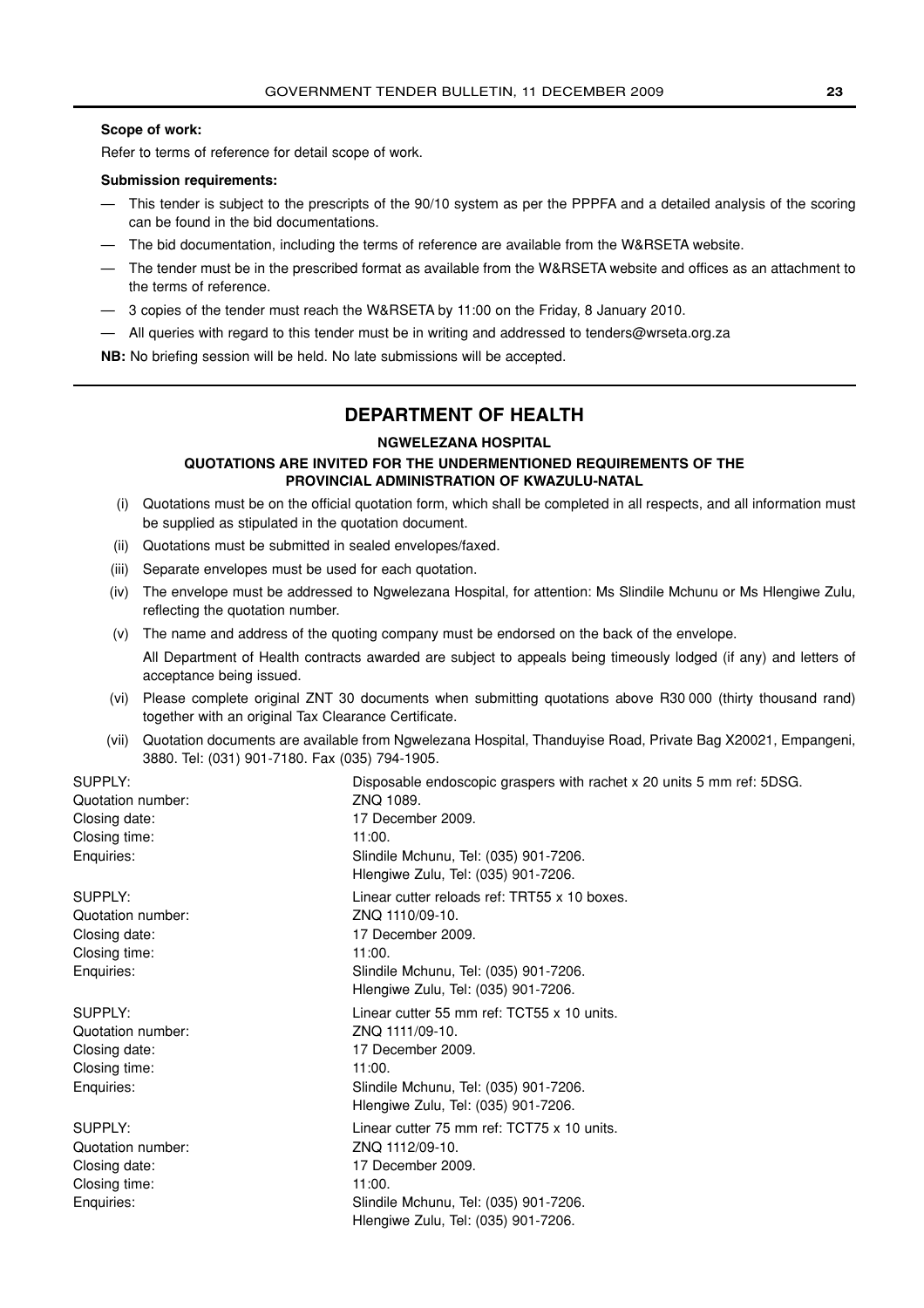### SUPPLY: Linear cutter reloads ref: TRT75 x 10 boxes. Quotation number: ZNQ 1085/09-10. Closing date: 17 December 2009. Closing time: 11:00. Enquiries: Slindile Mchunu, Tel: (035) 901-7206. Hlengiwe Zulu, Tel: (035) 901-7206. SUPPLY: Disposable curved endoscopic x 20 units 5 mm ref: DCD. Quotation number: ZNQ 1109/09-10.

Closing date: 17 December 2009. Closing time: 11:00. Enquiries: Slindile Mchunu, Tel: (035) 901-7206.

SUPPLY: SUPPLY: Quotation number: ZNQ 891/09-10. Closing date: 17 December 2009. Closing time: 11:00. Enquiries: Slindile Mchunu, Tel: (035) 901-7206.

### **DEPARTMENT OF HEALTH**

Hlengiwe Zulu, Tel: (035) 901-7206.

Hlengiwe Zulu, Tel: (035) 901-7206.

#### **MANGUZI HOSPITAL**

#### **QUOTATIONS ARE INVITED FOR THE UNDERMENTIONED REQUIREMENTS OF THE PROVINCIAL ADMINISTRATION OF KWAZULU-NATAL**

- (i) Quotations must be on an official quotation form, which shall be completed in all respects and all information must be supplied as stipulated in the quotation document.
- (ii) Quotations must be submitted in sealed envelopes.
- (iii) Separate envelopes must be used for each quotation.
- (iv) The envelope/s should be addressed to the Department of Health: Manguzi Hospital, with the quotation number and the closing date.
- (v) The name and the address of the quoting contractors must be endorsed at the back of the envelope(s).
- (vi) All Departments of Health Contractors awarded are subject to appeals being timorously lodged (if any) and letters of acceptance being issued.
- (vii) Quotation forms or documents are available from Manguzi Hospital, off Main Road, Ithala Centre, Manguzi Town, Kwa-Ngwanase, 3973.
- (viii) For quotations exceeding R30 000,00 an original ZNT 30 application for preference point forms must be submitted with the quotation.
- (ix) An original recent Tax Clearance Certificate must accompany the quote regardless of the price.

SUPPLY: 2 x hospital orthopaedic bed.

|                                    | Specification: H.T.S. No. M 48 (Mechanical).     |
|------------------------------------|--------------------------------------------------|
|                                    | Revised: 22-10-2009.                             |
|                                    | Preamble B.                                      |
| Quotation number:                  | ZNQ 855/2009-2010.                               |
| Closing date:                      | 18-01-2010.                                      |
| Closing time:                      | 11:00.                                           |
| Contact person:                    | Mr Sbusiso Mpanza, Tel: (035) 592-0150, Ext 212. |
| Enquiries regarding specification: | Dr Haertwick, Tel: (035) 592-0150.               |
| SUPPLY:                            | 4 x hospital delivery bed/labour ward bed.       |
|                                    | Specification: H.T.S. No. M 42 (Mechanical).     |
|                                    | Revised: 15-09-2009.                             |
|                                    | Preamble B.                                      |
| Quotation number:                  | ZNQ 856/2009-2010.                               |
| Closing date:                      | 18-01-2010.                                      |
| Closing time:                      | 11:00.                                           |
| Contact person:                    | Mr Sbusiso Mpanza, Tel: (035) 592-0150, Ext 212. |
| Enquiries regarding specification: | Dr Haertwick, Tel: (035) 592-0150.               |
|                                    |                                                  |

#### **24** GOVERNMENT TENDER BULLETIN, 11 DECEMBER 2009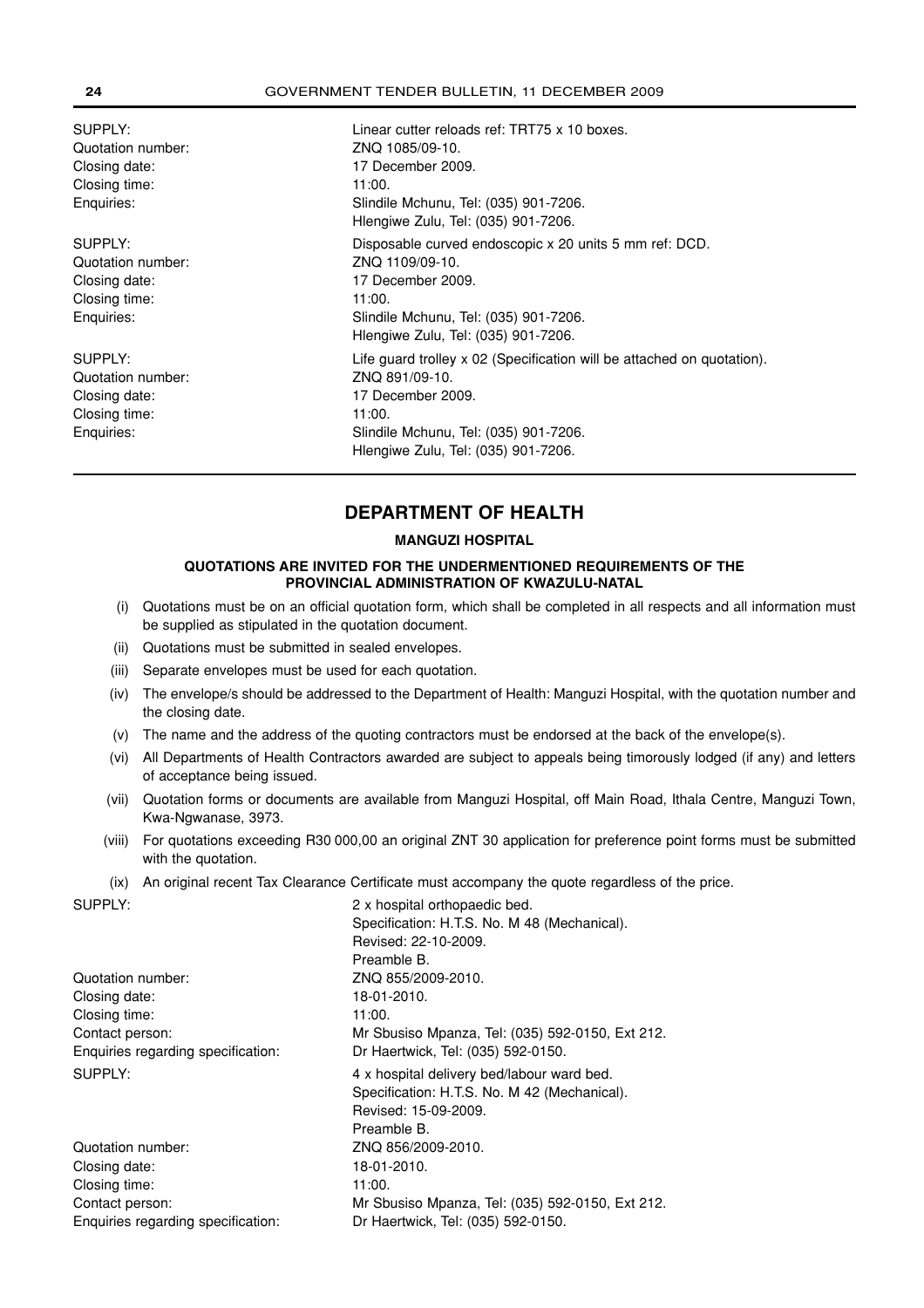| H: 1 130 mm x W: 475 mm x L: 915 mm.<br>Quotation number:<br>ZNQ 857/2009-2010.<br>18-01-2010.<br>Closing date:<br>Closing time:<br>11:00.<br>Mr Sbusiso Mpanza, Tel: (035) 592-0150, Ext 212.<br>Contact person:<br>Enquiries regarding specification:<br>Dr Haertwick, Tel: (035) 592-0150.<br>SUPPLY:<br>Anti-Trendelenberg, epoxy coared, dimensions.<br>L: 2 000 mm x W: 915 mm x H: 406 mm<br>Quotation number:<br>ZNQ 858/2009-2010.<br>Closing date:<br>18-01-2010.<br>Closing time:<br>11:00.<br>Mr Sbusiso Mpanza, Tel: (035) 592-0150, Ext 212.<br>Contact person: | SUPPLY:                            | 4 x resuscitattion trolley, Spec. IV pole, defribilator shelf, O2 cylinder holder gloves<br>dispenser, file holder, CPR Cardac board, sharp container holder, 5 drower trolley,<br>top has a raised edge on 3 sides, mounted on castors. |  |
|-------------------------------------------------------------------------------------------------------------------------------------------------------------------------------------------------------------------------------------------------------------------------------------------------------------------------------------------------------------------------------------------------------------------------------------------------------------------------------------------------------------------------------------------------------------------------------|------------------------------------|------------------------------------------------------------------------------------------------------------------------------------------------------------------------------------------------------------------------------------------|--|
|                                                                                                                                                                                                                                                                                                                                                                                                                                                                                                                                                                               |                                    |                                                                                                                                                                                                                                          |  |
|                                                                                                                                                                                                                                                                                                                                                                                                                                                                                                                                                                               |                                    |                                                                                                                                                                                                                                          |  |
|                                                                                                                                                                                                                                                                                                                                                                                                                                                                                                                                                                               |                                    |                                                                                                                                                                                                                                          |  |
|                                                                                                                                                                                                                                                                                                                                                                                                                                                                                                                                                                               |                                    |                                                                                                                                                                                                                                          |  |
|                                                                                                                                                                                                                                                                                                                                                                                                                                                                                                                                                                               |                                    |                                                                                                                                                                                                                                          |  |
|                                                                                                                                                                                                                                                                                                                                                                                                                                                                                                                                                                               |                                    |                                                                                                                                                                                                                                          |  |
|                                                                                                                                                                                                                                                                                                                                                                                                                                                                                                                                                                               |                                    | 32 x hospital bed and mattresses. Spec. Adjustable back rest, Trendeleberg/                                                                                                                                                              |  |
|                                                                                                                                                                                                                                                                                                                                                                                                                                                                                                                                                                               |                                    |                                                                                                                                                                                                                                          |  |
|                                                                                                                                                                                                                                                                                                                                                                                                                                                                                                                                                                               |                                    |                                                                                                                                                                                                                                          |  |
|                                                                                                                                                                                                                                                                                                                                                                                                                                                                                                                                                                               |                                    |                                                                                                                                                                                                                                          |  |
|                                                                                                                                                                                                                                                                                                                                                                                                                                                                                                                                                                               |                                    |                                                                                                                                                                                                                                          |  |
|                                                                                                                                                                                                                                                                                                                                                                                                                                                                                                                                                                               | Enquiries regarding specification: | Dr Haertwick, Tel: (035) 592-0150.                                                                                                                                                                                                       |  |

### **DEPARTMENT OF HEALTH**

#### **NGWELEZANA HOSPITAL**

#### **QUOTATIONS ARE INVITED FOR THE UNDERMENTIONED REQUIREMENTS OF THE PROVINCIAL ADMINISTRATION OF KWAZULU-NATAL**

- (i) Quotations must be on the official quotation form, which shall be completed in all respects and all information must be supplied as stipulated in the quotation document.
- (ii) Quotations must be submitted in sealed envelopes/faxed.
- (iii) Separate envelopes must be used for each quotation.
- (iv) The envelope must be addressed to Ngwelezana Hospital, for attention: Ms Slindile Mchunu or Ms Hlengiwe Zulu, reflecting the quotation number.
- (v) The name and address of the quoting company must be endorsed on the back of the envelope.

All Department of Health contracts awarded are subject to appeals being timeously lodged (if any) and letters of acceptance being issued.

- (vi) Please complete original ZNT 30 documents when submitting quotations above R30 000 (thirty thousand rand) together with an original Tax Clearance Certificate.
- (vii) Quotation documents are available from Ngwelezana Hospital: Thanduyise Road, Private Bag X20021, Empangeni, 3880. Telephone (031) 901-7180. Fax (035) 794-1905.

| SUPPLY:           | Disposable endoscopic graspers with rachet x 20 units, 5 mm, Ref: 5 DSG.   |
|-------------------|----------------------------------------------------------------------------|
| Quotation number: | ZNO 1089.                                                                  |
| Closing date:     | 17 December 2009.                                                          |
| Time:             | 11:00.                                                                     |
| Enquiries:        | Slindile Mchunu, Tel: (035) 901-7206 / Hlengiwe Zulu, Tel: (035) 901-7206. |
| SUPPLY:           | Linear cutter reloads, Ref: TRT55 x 10 boxes.                              |
| Quotation number: | ZNQ 1110/09-10.                                                            |
| Closing date:     | 17 December 2009.                                                          |
| Time:             | 11:00.                                                                     |
| Enquiries:        | Slindile Mchunu, Tel: (035) 901-7206 / Hlengiwe Zulu, Tel: (035) 901-7206. |
| SUPPLY:           | Linear cutter 55 mm, Ref: TCT55 x 10 units.                                |
| Quotation number: | ZNQ 1111/09-10.                                                            |
| Closing date:     | 17 December 2009.                                                          |
| Time:             | 11:00.                                                                     |
| Enquiries:        | Slindile Mchunu, Tel: (035) 901-7206 / Hlengiwe Zulu, Tel: (035) 901-7206. |
| SUPPLY:           | Linear cutter 75 mm, Ref: TCT75 x 10 units.                                |
| Quotation number: | ZNQ 1112/09-10.                                                            |
| Closing date:     | 17 December 2009.                                                          |
| Time:             | 11:00.                                                                     |
| Enquiries:        | Slindile Mchunu, Tel: (035) 901-7206 / Hlengiwe Zulu, Tel: (035) 901-7206. |
|                   |                                                                            |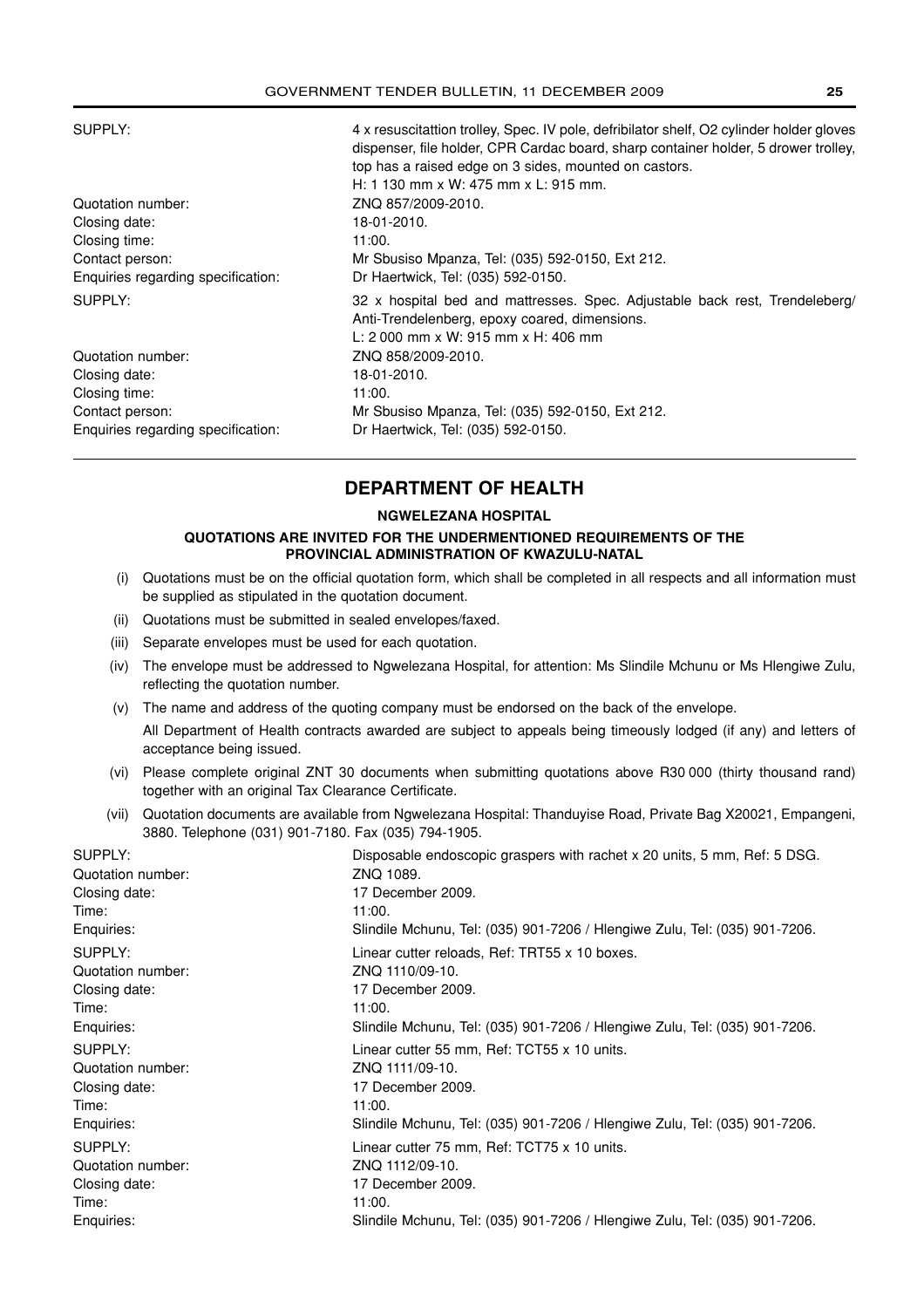| SUPPLY:           | Linear cutter reloads, Ref: TRT75 x 10 boxes.                              |
|-------------------|----------------------------------------------------------------------------|
| Quotation number: | ZNQ 1085/09-10.                                                            |
| Closing date:     | 17 December 2009.                                                          |
| Time:             | 11:00.                                                                     |
| Enquiries:        | Slindile Mchunu, Tel: (035) 901-7206 / Hlengiwe Zulu, Tel: (035) 901-7206. |
| SUPPLY:           | Disposable curved endoscopic x 20 units, 55 mm, Ref: DCD.                  |
| Quotation number: | ZNO 1109/09-10.                                                            |
| Closing date:     | 17 December 2009.                                                          |
| Time:             | 11:00.                                                                     |
| Enquiries:        | Slindile Mchunu, Tel: (035) 901-7206 / Hlengiwe Zulu, Tel: (035) 901-7206. |
| SUPPLY:           | Life guard trolley x 02 (Specification will be attached on quotation).     |
| Quotation number: | ZNO 891/09-10.                                                             |
| Closing date:     | 17 December 2009.                                                          |
| Time:             | 11:00.                                                                     |
| Enquiries:        | Slindile Mchunu, Tel: (035) 901-7206 / Hlengiwe Zulu, Tel: (035) 901-7206. |

### **CAPENATURE**

#### **INVITATION TO TENDER**

#### **BID: WCNCB 03/12/2009**

CapeNature seeks to appoint a suitable qualified service providers to provide two staff housing unites of approximately 75 sqm with two bedrooms, bathroom, toilet, open plan kitchen and lounge area for the Rocher Pan Nature Reserve. Service providers are also requested to provide a unit for the new office facility at Rocher Pan Nature Reserve of 60 sqm in size.

#### *Compulsory briefing session:*

*Date:* 6 January 2010. *Time:* 10h00. *Place:* Rocher Pan Nature Reserve on the West Coast in the Western Cape Province. *Enquiries:* Wilfred Williams, Tel: (021) 659-3448 or Wwilliams@capenature.co.za

Sealed tenders, enclosed with the corresponding tender number and description must be placed in the tender box not later than 11h00 on 15 January 2010 on the First Floor of CapeNature House, Belmont Park, 14 Belmont Road, Rondebosch.

*Tender are obtained from:* Ms Kim Gabriel, Tel: (021) 659-33470 or the Reception at the First Floor, CapeNature House, Belmont Park, 14 Belmont Road, Rondebosch, during office hours (07h30 to 16h00).

*Closing date:* 15 January 2010 at 11h00.

Late tenders will not be considered and will be returned to tenderer.

*Cost for tender document:* R100,00.

#### **CAPENATURE**

#### **INVITATION TO TENDER**

#### **BID: WCNCB 02/12/2009**

CapeNature seeks to appoint a suitable qualified service provider to half brick paving at Algeria Campsitge in the Cederberg Region of the Western Cape.

*Compulsory briefing session:*

*Date:* 7 January 2010. *Time:* 10h00. *Place:* Algeria Campsite in the Cederberg Region in the Western Cape Province.

*Enquiries:* Wilfred Williams, Tel: (021) 659-3448 or Wwilliams@capenature.co.za

Sealed tenders, enclosed with the corresponding tender number and description must be placed in the tender box not later than 11h00 on 15 January 2010 on the First Floor of CapeNature House, Belmont Park, 14 Belmont Road, Rondebosch.

*Tender are obtained from:* Ms Kim Gabriel, Tel: (021) 659-33470 or the Reception at the First Floor, CapeNature House, Belmont Park, 14 Belmont Road, Rondebosch, during office hours (07h30 to 16h00).

*Closing date:* 15 January 2010 at 11h00.

Late tenders will not be considered and will be returned to tenderer.

*Cost for tender document:* R100,00.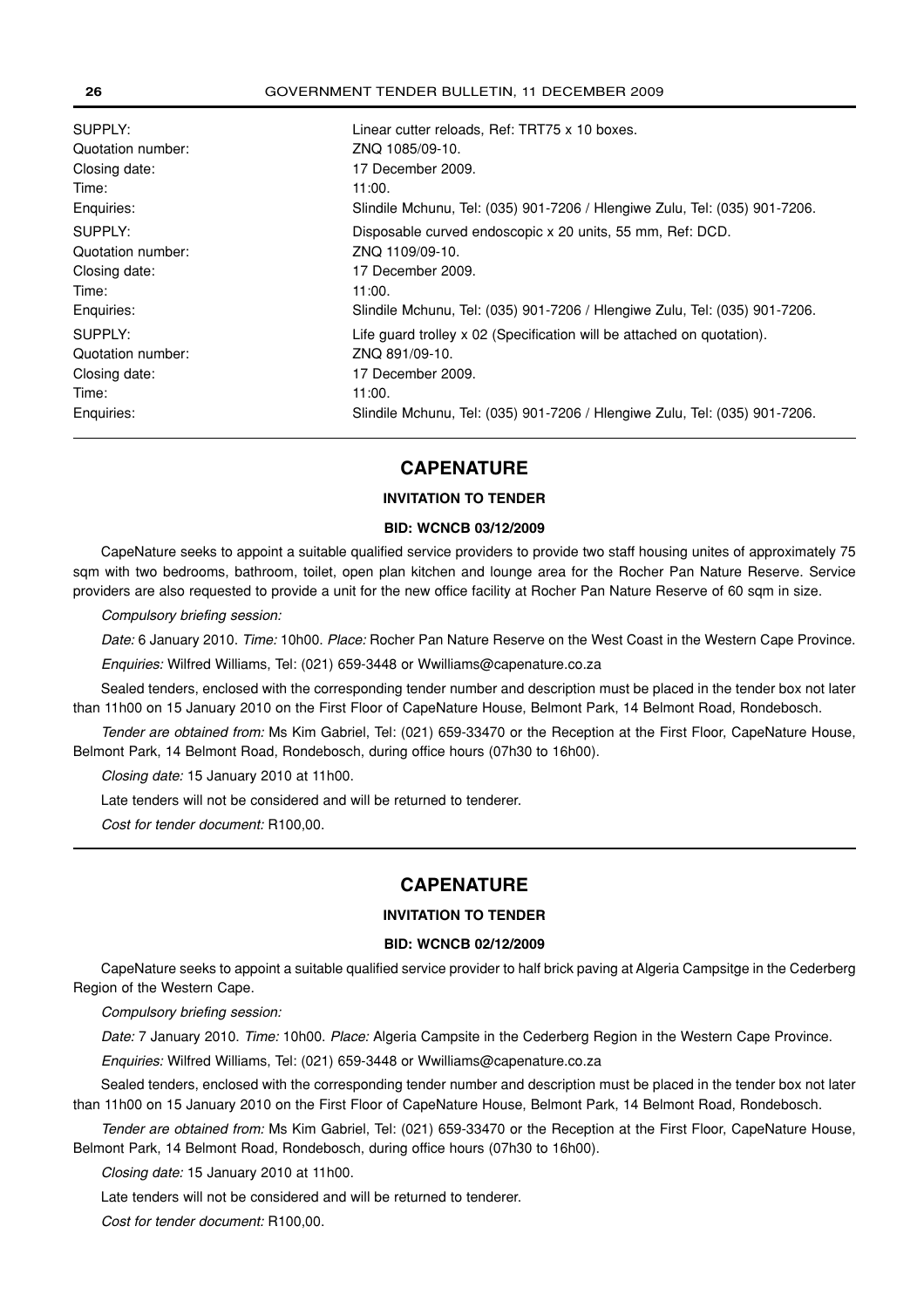### **DEPARTMENT OF HEALTH**

#### **STANGER HOSPITAL**

#### **BIDS ARE INVITED FOR THE UNDERMENTIONED REQUIREMENTS OF THE PROVINCIAL ADMINISTRATION OF KWAZULU-NATAL**

- (i) Bids must be on the official bid form, which shall be completed in all respects, and all the information must be supplied as stipulated in the bid document.
- (ii) Bids must be submitted in a sealed envelope.
- (iii) Separate envelopes must be used for each bid.
- (iv) The envelope must be addressed to the Department of Health: Stanger Hospital, Private Bag X10609, Stanger, 4450, together with the bid number and closing date.
- (v) The name and address of the quoting contractor must be endorsed on the back of the envelope.
- (vi) All Department of Health contracts awarded are subject to appeals being timeously lodged (if any) and letters of acceptance being issued.
- (vii) The department is not obliged to accept the lowest bid.
- (viii) Bid documents to be collected, no fax or e-mailing from: The Department of Health: Stanger Hospital, corner King Shaka and Patterson Streets, Stanger. Tel: (032) 437-6000. Fax: (032) 551-2479.

| SUPPLY:               | Monitor multiparameter.                  |
|-----------------------|------------------------------------------|
| HTU Specification No. | 11/2000A.                                |
| UMDNS:                | 12636.                                   |
| Specification date:   | 2008-03-15.                              |
| Quotation number:     | ZNB 71/09-10.                            |
| Closing date          | 2009-12-21.                              |
| Closing time:         | 11:00.                                   |
| Contact person:       | Mr T. Ganasan. Tel: (032) 437-6204.      |
| Enquiries:            | Mrs M. Venter, Telephone (032) 437-6204. |
|                       |                                          |

### **INDEPENDENT COMMUNICATIONS AUTHORITY OF SOUTH AFRICA (ICASA)**

#### **INVITATION TO BID**

ICASA hereby invites bidders for the following bid:

#### *Open bidding process:* **Bid No: ICASA 51/2009.**

**Appointment of a service provider for the acquisition and implementation of server hardware an additional storage for the virtualization to the Independent Communications Authority of South Africa (ICASA) for a period of three (3) months on the 90/10 PPPFA.**

Hard copies of the bid document will be available on 11 December 2009 and are obtainable at ICASA, 164 Katherine Street, Pin Mill Farm Block B, Sandton, Johannesburg, South Africa from Bid Administrator. A soft copy of the bid document will be available on the ICASA website www.icasa.org.za (on the website click the following icons i.e. Corporate; bids, relevant bid and follow command).

Office hours: 08h30—16h30 (Monday to Friday).

Contact person: Mr Fhatuwani Matshili. Tel: (011) 566-3103. E-mail: fmatshili@icasa.org.za

Bids must be deposited in ICASA's bid box on or before 19 January 2010 and not later than 11:00 am (South African time). The bid box is situated at the reception area of ICASA Head Office at 164 Katherine Street, Pin Mill Farm Block B, Sandton and Johannesburg.

**NB:** It is the prospective bidders' responsibility to obtain documents in time so as to ensure that responses reach ICASA, timeously. ICASA cannot be held responsible for delays in the postal service.

#### **ICASA reserves the right to cancel or withdraw any item published on this bid.**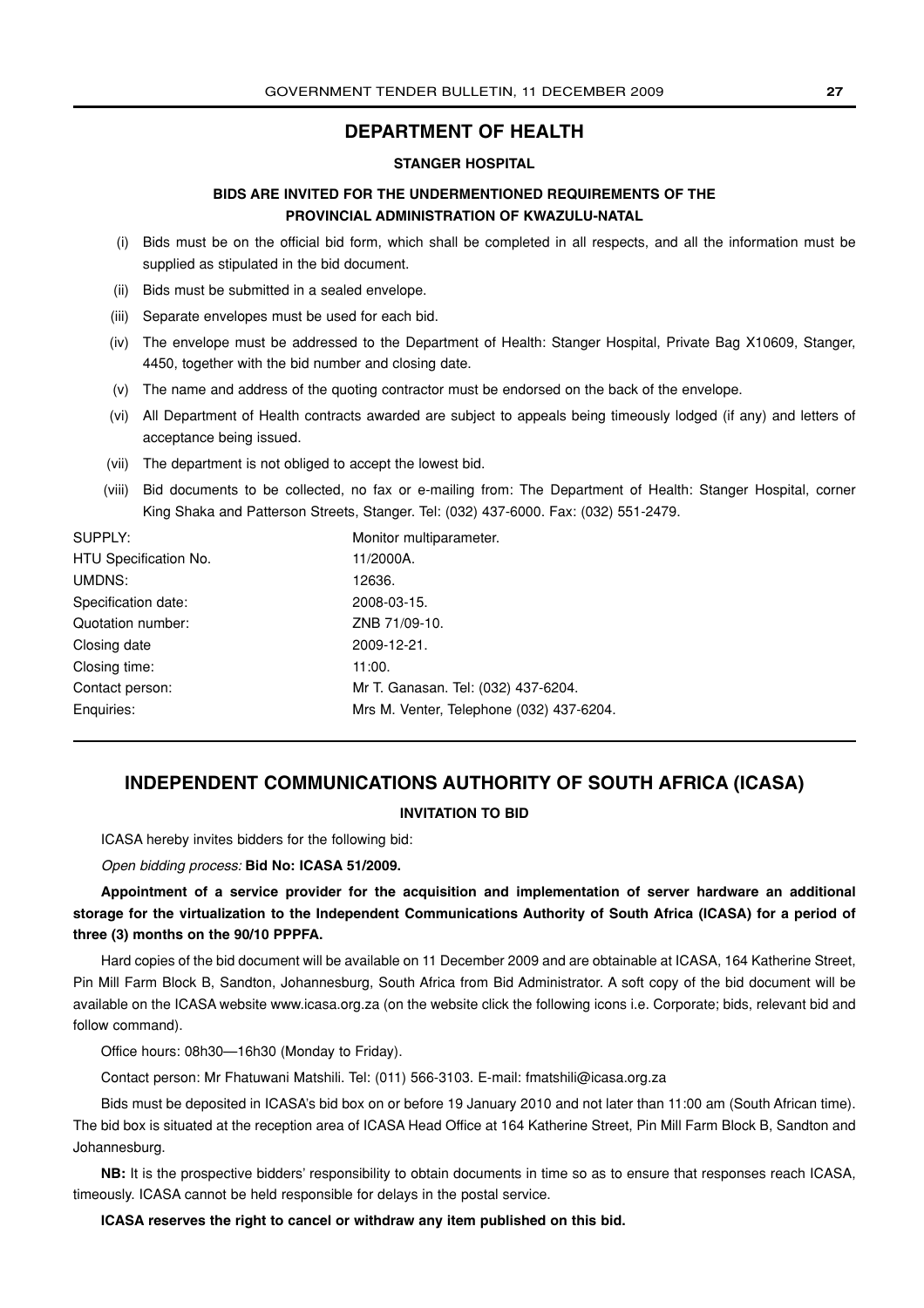#### **INDEPENDENT COMMUNICATIONS AUTHORITY OF SOUTH AFRICA (ICASA)**

#### **INVITATION TO BID**

ICASA hereby invites bidders for the following bid:

*Open bidding process:* **Bid No: ICASA 52/2009.**

**Appointment of a service provider to develop a Business Continuity Plan for the Independent Communications Authority of South Africa for a period of two (2) months of the 80/20 PPPFA.**

Hard copies of the bid document will be available on 11 December 2009 and are obtainable at ICASA, 164 Katherine Street, Pin Mill Farm Block B, Sandton, Johannesburg, South Africa from Bid Administrator. A soft copy of the bid document will be available on the ICASA website www.icasa.org.za (on the website click the following icons i.e. Corporate; bids, relevant bid and follow command).

Office hours: 08h30—16h30 (Monday to Friday).

Contact person: Mr Fhatuwani Matshili. Tel: (011) 566-3103. E-mail: fmatshili@icasa.org.za

Bids must be deposited in ICASA's bid box on or before 20 January 2010 and not later than 11:00 am (South African time). The bid box is situated at the reception area of ICASA Head Office at 164 Katherine Street, Pin Mill Farm Block B, Sandton and Johannesburg.

**NB:** It is the prospective bidders' responsibility to obtain documents in time so as to ensure that responses reach ICASA, timeously. ICASA cannot be held responsible for delays in the postal service.

**ICASA reserves the right to cancel or withdraw any item published on this bid.**

### **INDEPENDENT COMMUNICATIONS AUTHORITY OF SOUTH AFRICA (ICASA)**

#### **INVITATION TO BID**

ICASA hereby invites bidders for the following bid:

*Competitive bidding process:* **Bid No: ICASA 53/2009.**

**The Independent Communications Authority of South Africa intends to appoint a service provider to assist with the analysis of 38 applications for individual free to air commercial sound broadcasting licences submitted in terms of section 9 (1) of the Electronic Communications Act, 36 of 2005 ("the EC Act") in the geographical areas of Gauteng and metropolitan areas of and around Cape Town and Durban ("primary markets") on the 90/10 in terms of the PPPFA.**

Hard copies of the bid document will be available on 11 December 2009 and are obtainable at ICASA, 164 Katherine Street, Pin Mill Farm Block B, Sandton, Johannesburg, South Africa from Bid Administrator. A soft copy of the bid document will be available on the ICASA website www.icasa.org.za

Office hours: 08h30—16h30 (Monday to Friday).

Contact person: Mr Lwandle Mdiglana. Tel: (011) 566-3131. E-mail: Imgidlana@icasa.org.za

Bids must be deposited in ICASA's bid box on or before 25 January 2010 and not later than 11:00 am (South African time). The bid box is situated at the reception area of ICASA Head Office at 164 Katherine Street, Pin Mill Farm Block B, Sandton and Johannesburg.

**NB:** It is the prospective bidders' responsibility to obtain documents in time so as to ensure that responses reach ICASA, timeously. ICASA cannot be held responsible for delays in the postal service.

**ICASA reserves the right to cancel or withdraw any item published on this bid.**

ICASA hereby invites bidders for the following bid:

*Open bidding process:* **Bid No: ICASA 54/2009.**

**Appointment of service provider to supply, install and commission the frequency spectrum software system on the once off period with ten (10) years of maintenance and support on a 90/10 PPPFA.**

Hard copies of the bid document will be available on Friday, 11 December 2009 and are obtainable at ICASA, 164 Katherine Street, Pin Mill Farm Block B, Sandton, Johannesburg, South Africa from Bid Administrator. A soft copy of the bid document will be available on the ICASA website www.icasa.org.za, on the same day.

Compulsory briefing session will be held as follows:

Date: Wednesday, 15 January 2009. Time: 10h00—11h00. Venue: ICASA Block C, Presentation Room.

(No bidder will be allowed to respond to bid if they did not attend the compulsory briefing session).

Office hours: 08h30—16h30 (Monday to Friday).

Contact person: Lwandle Mdiglana. Tel: +27(11) 566-3131. E-mail: Imgidlana@icasa.org.za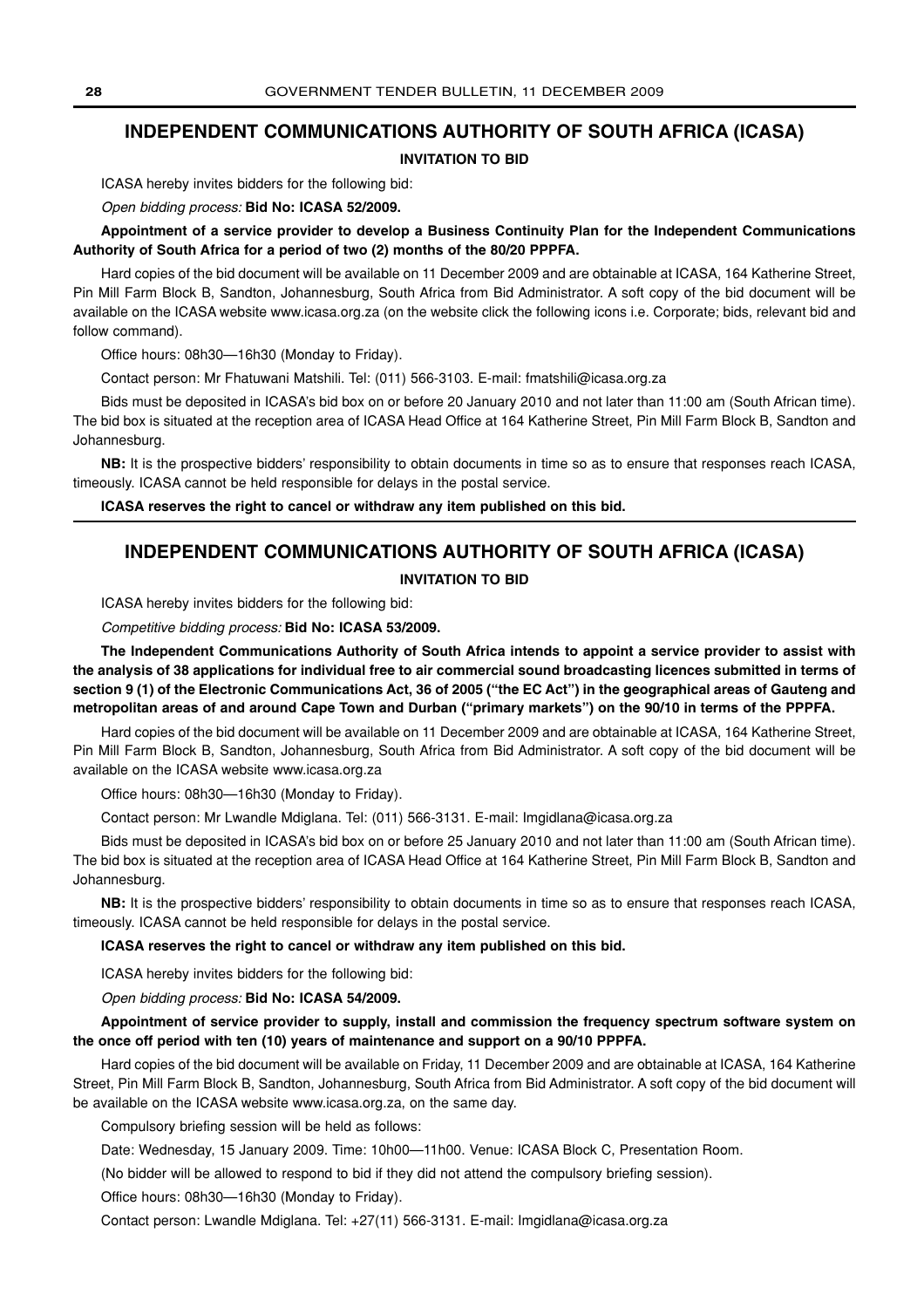Bids must be deposited in ICASA's bid box on or before 28 January 2010 and not later than 11:00 am (South African time). No late, electronic, scanned and facsimile submissions will be accepted. The bid box is situated at the reception area of ICASA Head Office at 164 Katherine Street, Pin Mill Farm Block B, Sandton and Johannesburg, and is accessible for twenty-four (24) hours.

**NB:** It is the prospective bidders' responsibility to obtain documents in time so as to ensure that responses reach ICASA, timeously. ICASA cannot be held responsible for delays in the postal service.

Bid free: A non-refundable fee of two hundred (R200,00) rand is payable to this bid. Only bidders who will submit a bid response are required to pay. Banking details are included in the bid document.

**ICASA reserves the right to cancel or withdraw any item published on this bid.**

### **SERVICES SETA**

#### **THE SERVICES SETA IS LOOKING TO APPOINT A WSP/ATR LOAD AUDITOR**

The Services Sector Education and Training Authority invites all SDF's previously appointed as WSP/ATR Auditors to submit proposals to lead the WSP/ATR Audits for Compliance.

#### **KEY DELIVERABLES AND REQUIREMENTS:**

The Lead Auditor will be required to:

- Ensure that auditors conduct the audits according to the pre-defined checklist.
- Complete and submit an audit report to the SSETA on a monthly basis for companies audited detailing audit outcomes.
- Complete and submit monthly reports and the final audit report to the Services SETA on project conclusion.

#### **Experience**

SDF qualification registered with the ETDP SETA or any other recognized institution:

- At least five (5) years SDF experience.
- Willingness to provide proof/evidence of five (5) WSP/ATR submitted for the last three (3) years for perusal as part of the selection criteria.
- Must have lead auditing or at least a year Star 1 Auditing experience on WSP/ATR's.
- Must have attended the skills transfer workshop conducted by the previous Lead Auditor.

#### **CONTRACT DETAILS:**

- The Services SETA will pay for training requirements for the training and capacitating of the auditors.
- Payment will be released once the Quality Assurance of Audit Reports has been concluded, on a monthly basis on providing an invoice.

**Please note:** All tender submissions must quote the Reference Number **PROC T116** and be hand delivered before 11h00, 18 January 2010 to the tender box at 15 Shelborne Road, Park Town, Johannesburg or posted to P.O. Box 3322, Houghton, 2041. *For attention:* Procurement Manager: Jabulani Kunene.

- The standard 80/20 preference points system will apply for an amount below R500 000 in terms of the Preferential Procurement Policy Framework Act (PPPFA), 2000. The prices quoted in the proposal should be VAT inclusive.
- Bid application forms and tender scope documents are available on the Services SETA website and you should attach a valid Tax Clearance Certificate.
- The Services SETA reserves the right to cancel this tender at any time and for whatever reason deemed necessary.
- The Services SETA cannot be held responsible for proposals received after the closing date whether via post or hand delivered.
- E-mailed or faxed bid proposals are not acceptable.

*For more information, please contact:* Precious Nyaweni, Tel: (011) 276-9659 or by E-mail: precious@serviceseta.org.za

### **SERVICES SETA**

#### **THE SERVICES SETA IS LOOKING TO APPOINT A WSP/ATR LOAD AUDITORS**

The Services Sector Education and Training Authority invites qualified/registered SDF's interested in WSP/ATR Auditing to submit CV's/proposals outlying their SDF activities.

#### **KEY DELIVERABLES AND REQUIREMENTS:**

The WSP/ATR Auditor will be required to:

- Schedule the audits/approach the client i.e. member companies.
- Verify WSP/ATR content with the company.
- Complete and submit weekly audit reports and evidence to the SSETA.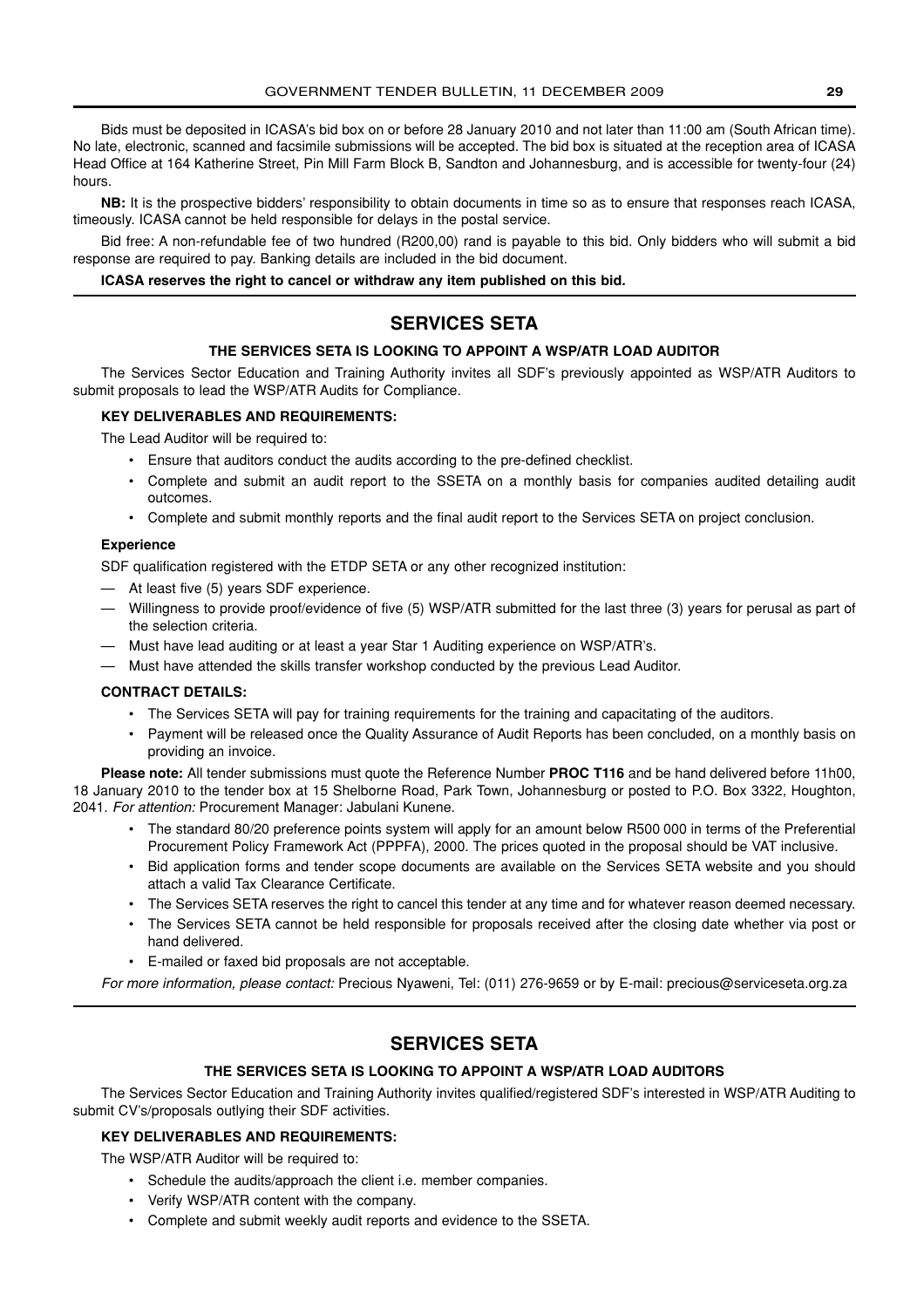- SDF qualification registered with the ETDP SETA or any other recognized institution.
- At least five (5) years SDF experience.
- Willingness to provide proof/evidence of five (5) WSP/ATR's submitted to the Services SETA for the last three (3) years for perusal as part of the selection criteria.
- Must be an active Services SETA SDF in terms of WSP/ATR submissions.
- Submit a proposal covering services requested and the cost involved, V.A.T. inclusive.

#### **CONTRACT DETAILS:**

- The Services SETA will pay for training requirements for the training of the auditors
- Payment will be released once the Quality Assurance of Audit Reports by the Lead Auditor has been concluded, on a monthly basis.

**Please note:** All tender submissions must quote the Reference Number **PROC T117** and be hand delivered before 11h00, 18 January 2010 to the tender box at 15 Shelborne Road, Park Town, Johannesburg or posted to P.O. Box 3322, Houghton, 2041. *For attention:* Procurement Manager: Jabulani Kunene.

- The standard 80/20 preference points system will apply for an amount below R500 000 in terms of the Preferential Procurement Policy Framework Act (PPPFA), 2000. The prices quoted in the proposal should be VAT inclusive.
- Bid application forms and tender scope documents are available on the Services SETA website and you should attach a valid Tax Clearance Certificate.
- The Services SETA reserves the right to cancel this tender at any time and for whatever reason deemed necessary.
- The Services SETA cannot be held responsible for proposals received after the closing date whether via post or hand delivered.
- E-mailed or faxed bid proposals are not acceptable.

*For more information, please contact:* Precious Nyaweni, Tel: (011) 276-9659 or by E-mail: precious@serviceseta.org.za

### **AFRICAN ORGANIZATION OF ENGLISH SPEAKING SUPREME AUDIT INSTITUTIONS (AFROSAI-E)**

#### **REQUEST FOR EXPRESSION OF INTEREST**

#### **INSTITUTIONAL STRENGTHENING OF SUPREME AUDIT INSTITUTIONS IN ENGLISH SPEAKING AFRICA PROJECT**

*Name of assignment:* **Technical advancement and Institutional Strengthening of Supreme Audit Institutions in the auditing of Local Authorities and Financial Management Systems: Increased audit coverage by developing the use of information technology in auditing and audit reporting.**

#### **CONSULTING SERVICES**

Grant No. TF090896

Project ID No. P103834

#### **EXPRESSIONS OF INTEREST**

This request for expressions of interest follows the General Procurement Notice for this project that appeared in the dgmarket on 15th November 2009.

The African Organization of English Speaking Supreme Audit Institutions (AFROSAI-E) has received financing (herein after called the "Grant") from the International Bank for Reconstruction and Development (IBRD) towards the cost of Institutional Strengthening of Supreme Audit Institutions in English Speaking Africa Project and intends to apply part of the proceeds of this grant to payments under the contract for consulting services for increased audit coverage by developing the use of information technology in auditing and audit reporting.

The services required will include the development and implementation of productivity enhancement auditing practices; analysis of Supreme Audit Institution's (SAIs) IT environment and the development of a migration readiness checklist; development of electronic audit manual, procedures and guidelines to roll out audits using computer software; development of training material and training of trainers to equip auditors to migrate from a manual auditing reality to an electronic working environment.

The expected starting date is February 2010 and it is expected to be completed by October 2010.

AFROSAI-E now invites eligible consultants firms (general and or limited partnerships; limited liability companies and for profit corporations) to indicate their interest in providing these services. Interested consultants must provide information indicating that they are qualified to perform the services (brochures, description of similar assignments, experience in similar conditions, general qualifications and availability of appropriate skills among key staff of the consultants firm such as its principals, directors—and not staff that would be proposed to undertake the assignment as this information is not necessary for the EOI, etc.).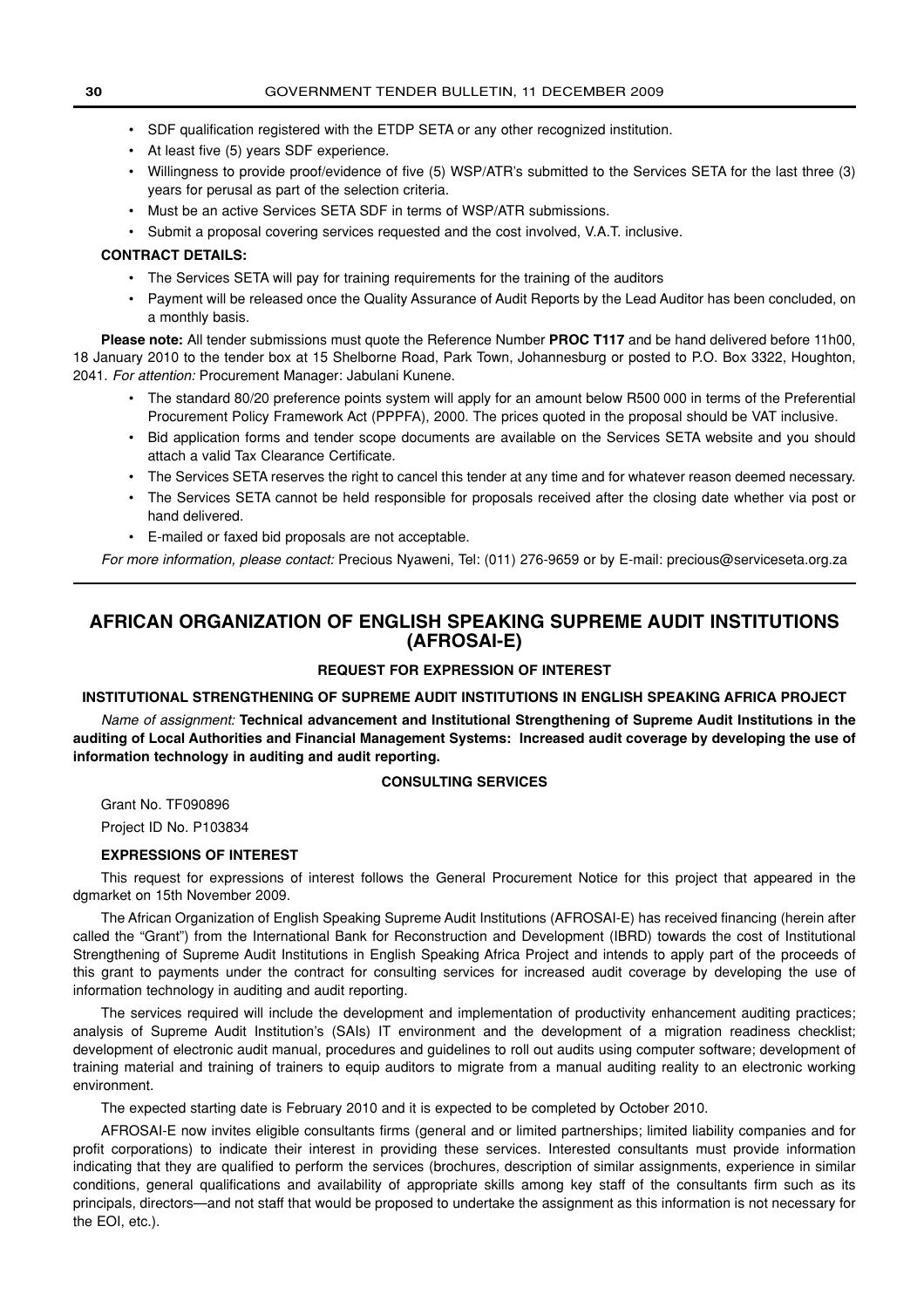A consultant firm will be selected in accordance with the procedures set out in the World Bank's Guidelines: Selection and employment of consultants by World Bank Borrowers, May 2004 revised October 2006.

Interested consultant firms may obtain further information at the address below during normal office hours (i.e. 09:00 hours to 12:00 hours and 14:30 hours to 16:00 hours) between Monday and Friday:

An expression of interest must be submitted in four (4) copies (one original and three copies) in a sealed envelope to the address below, on or before 18 December 2009 at 15:00 am local time clearly marked "Expression of Interest for Technical Advancement and Institutional Strengthening of Supreme Audit Institutions in the auditing of Local Authorities and Financial Management Systems: Increased audit coverage by developing the use of Information Technology in auditing and audit reporting".

Mr B. P. van den Berg, AFROSAI-E Secretariat, c/o Auditor-General South Africa, Lefika House, 300 Middel Street, New Muckleneuk, Pretoria, 0181, South Africa; P.O. Box 446, Pretoria, 0001, South Africa. Tel: (2712) 426-8006. Fax: (2712) 422-9552. Electronic Mail Address: ben@agsa.co.za.

### **AFRICAN ORGANIZATION OF ENGLISH SPEAKING SUPREME AUDIT INSTITUTIONS (AFROSAI-E)**

#### **REQUEST FOR EXPRESSION OF INTEREST**

**INSTITUTIONAL STRENGTHENING OF SUPREME AUDIT INSTITUTIONS IN ENGLISH SPEAKING AFRICA PROJECT**  *Name of assignment:* **Technical advancement and institutional strengthening of supreme audit institutions in the auditing of Local Authorities and Financial Management Systems: Capacity building and training consultancy.**

#### **CONSULTING SERVICES**

Grant No. TF090896

Project ID No. P103834

#### **EXPRESSIONS OF INTEREST (EOI)**

This request for expressions of interest follows the General Procurement Notice for this project that appeared in the dgmarket on 15th November 2009.

The African Organization of English Speaking Supreme Audit Institutions (AFROSAI-E) has received financing (herein after called the "Grant") from the International Bank for Reconstruction and Development (IBRD) towards the cost of Institutional Strengthening of Supreme Audit Institutions in English Speaking Africa Project and intends to apply part of the proceeds of this grant to payments under the contract for consulting services for capacity building and training consultancy.

The services required on local authority auditing includes the review of service delivery audits, performance measurement and accountability audits; development of an audit manual for auditing of Local Authorities; development of audit procedures to be included in appropriate auditing software; development of training materials and training of trainers and formulation of a strategy for extensive audit of Local Authorities.

The services required on the auditing of financial management systems, includes: Review of financial management systems and reform initiatives funded by donors; developing guidelines based on the financial capability model; audit procedures to be included in appropriate auditing software; development of training materials and training of trainers; pilot collaborative audits and technical support visits.

The expected starting date is February 2010 and it is expected to be completed by October 2010.

AFROSAI-E now invites eligible consultants firms (general and or limited partnerships; limited liability companies and for profit corporations) to indicate their interest in providing these services. Interested consultants must provide information indicating that they are qualified to perform the services (brochures, description of similar assignments, experience in similar conditions, general qualifications and availability of appropriate skills among key staff of the consultants firm such as its principals, directors—and not staff that would be proposed to undertake the assignment as this information is not necessary for the EOI, etc.).

A consultant firm will be selected in accordance with the procedures set out in the World Bank's Guidelines: Selection and employment of consultants by World Bank Borrowers, May 2004 revised October 2006.

Interested consultants firms may obtain further information at the address below during normal office hours (i.e. 09:00 hours to 12:00 hours and 14:30 hours to 16:00 hours) between Monday and Friday:

An expression of interest must be submitted in four (4) copies (one original and three copies) in a sealed envelope to the address below, on or before 18 December 2009 at 15:00 am local time clearly marked "Expression of Interest for Technical Advancement and Institutional Strengthening of Supreme Audit Institutions in the auditing of Local Authorities and Financial Management Systems: Capacity building and training consultancy".

Mr B. P. van den Berg, AFROSAI-E Secretariat, c/o Auditor-General South Africa, Lefika House, 300 Middel Street, New Muckleneuk, Pretoria, 0181, South Africa; P.O. Box 446, Pretoria, 0001, South Africa. Tel: (2712) 426-8006. Fax: (2712) 422-9552. Electronic Mail Address: ben@agsa.co.za.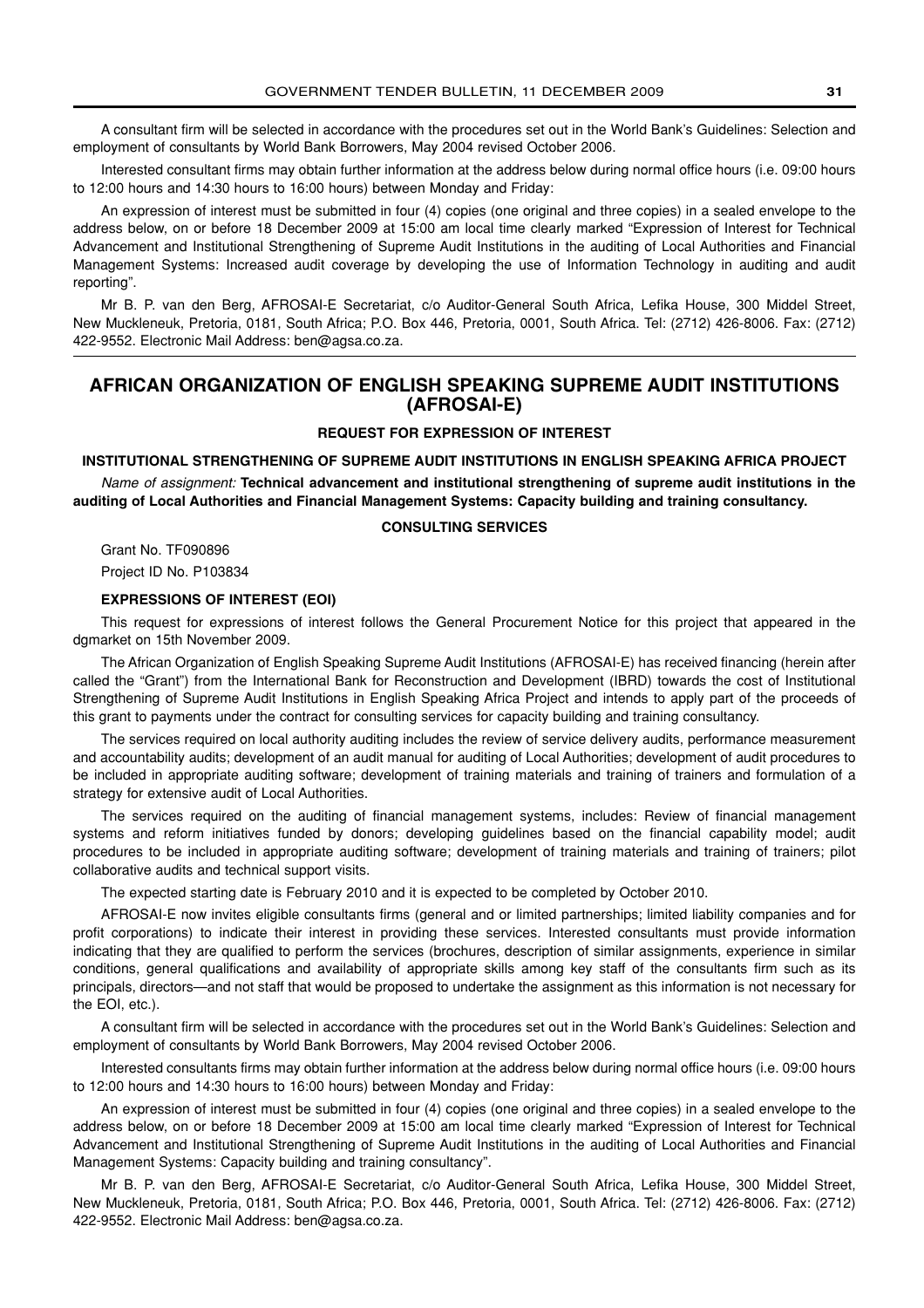### **MINING QUALIFICATIONS AUTHORITY**

#### **INVITATION TO TENDER**

The Mining Qualifications Authority (MQA) is a statutory body established in terms of the Mine Health and Safety Act of 1996, and a registered Sector Education and Training Authority in terms of the Skills Development Act of 1998.

**MQA/8/09-10** The Mining Qualification Authority wishes to appoint the services of a service provider to assist the MQA on occupational role profiling and skills audit.

Tender documents can be collected from the MQA Offices, 4th Floor, Union Corporation Building, 74-78 Marshall Street, Marshall Town, Johannesburg, as from Monday, 14 December 2009, or downloaded from www.mqa.org.za/tenders or request documents via e-mail.

*Closing date for submissions of proposals is:* **14 January 2010** at 11:00 am.

Late submissions will not be accepted. All queries must be sent via e-mail.

*Enquiries:* Ms Khathu Raphunga. E-mail: khathur@mqa.org.za

### **THE PLAYHOUSE COMPANY**

#### **REQUEST FOR PROPOSAL**

#### **PROSPECTIVE RESTAURATEURS WISHING TO PROVIDE AND MANAGE A SUITABLE RESTAURANT, BAR AND REFRESHMENT SERVICES AT THE THREATRE COMPLEX ARE REQUESTED TO SUBMIT PROPOSALS**

#### **REF: PHC 11/2009**

The Playhouse Company is a Cultural Institution registered in terms of section 3 (1) of the Cultural Institution Act, 1988, to promote the Arts and Culture in KwaZulu-Natal.

The contract would be for 3 (three) years commencing on the 1st of April 2010 and ending on the 31st March 2013.

Tender documents are available from 11 December 2009 at a non-refundable fee of R350, which should be handed to Ricky Porter (Ext. 9507).

*Closing date for the submission of completed tenders is:* 22 January 2010 at 11h00.

No late submissions will be considered. Submissions must be enclosed in a sealed envelope and addressed to: The Chief Executive Officer at the above address.

A compulsory site meeting will be held on 18 December 2009 at 10 am at The Playhouse Company, 231 Smith Street, Durban.

The request for proposal will include *inter alia:* 

- Provision of a coffee shop of a suitable style and identity to enhance the theatre experience of patrons of The Playhouse Company, taking into account the mission and values of the institution, as well as being an individual destination at times other than when performances are taking place.
- Provision of bar services during performances, taking fully into account the need for fast and efficient service during interval breaks.
- Provision of hot beverage services during performances, taking fully into account the need for fast and efficient service during interval breaks.
- Opportunity also exists to provide additional catering for various functions and events that may take place at The Playhouse Company from time to time. No sole mandate is offered, however, The Playhouse Company and The Playhouse Company's clients being free to choose between caterers.

*Additional requirements are listed below:*

- Previous experience in the restaurant industry must be disclosed.
- Tender documents submitted without being fully completed, late, faxed or not signed will be disqualified.
- The Playhouse Company is not compelled to accept the lowest bid.

*For enquiries, please contact:* Mr A. Mohanparasadh, Tel: (031) 369-9479 or at cfo@playhousecompany.com.

#### **NATIONAL ENERGY REGULATOR OF SOUTH AFRICA (NERSA)**

#### **INVITATION TO BID**

The National Energy Regulator (NERSA) is a regulatory authority established as a juristic person in terms of section 3 of the National Energy Regulator Act, 2004 (Act No. 40 of 2004). NERSA's mandate is to regulate the electricity, piped-gas and petroleum pipeline industries in terms of the Electricity Regulation Act, 2006 (Act No. 4 of 2006), Gas Act, 2001 (Act No. 48 of 2001) and Petroleum Pipelines Act, 2003 (Act No. 60 of 2003).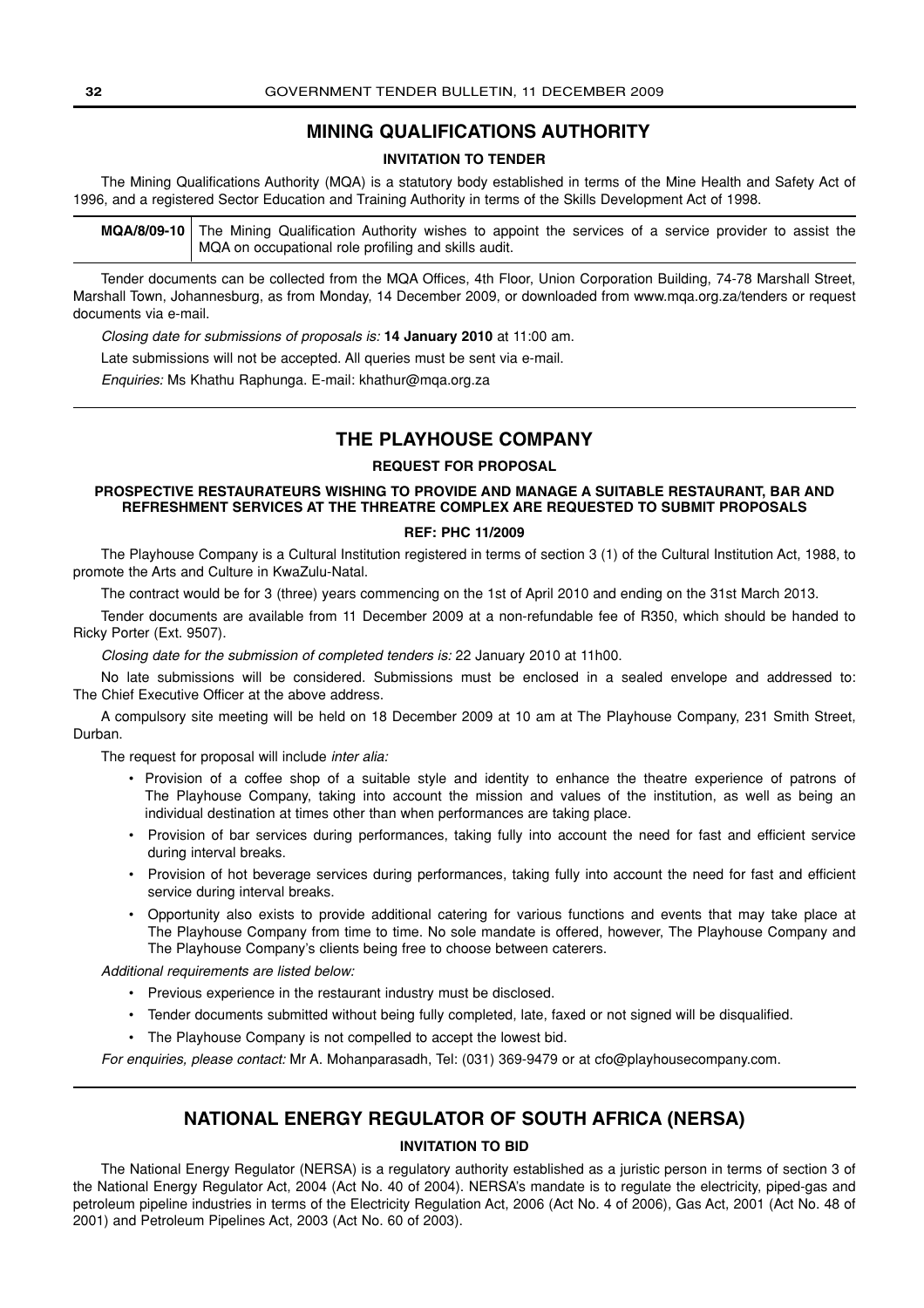<span id="page-32-0"></span>NERSA requires the services of a service provider to provide Microsoft Office 2007 Suite Applications training (i.e. MS Word, MS Excel, MS PowerPoint and MS Outlook) to NERSA employees.

*Please quote:* Reference No. **NERSA/0910/IRM/ST/CON012** in all correspondence. Correspondence without a reference number will not be attended to.

**Note:** No briefing session will be held.

Bid documentation is available for downloading from the NERSA website (www.nersa.org.za) or electronically, on request by e-mail, from Stanley.radebe@nersa.org.za or during office hours at Tel: (012) 401-4795.

The closing date and time for submissions is **Monday, 18 January 2010 at 11:00**, in accordance with Telkom time available through 1026. Submissions should be delivered into the tender box located in the reception area or at the counter in the reception area of the noted building, if it cannot fit into the tender box, during the hours stipulated in the bid document. The building is Kulawula House, 526 Vermeulen Street, Arcadia, Pretoria.

**Kindly note:** All NERSA awards are placed on the NERSA website.

No late submissions will be considered.

#### **B. RESULTS OF TENDER INVITATIONS**

**Notices are not sent to unsuccessful tenderers, but particulars of successful tenderers are published hereunder for general information:**

#### **SUPPLIES**

#### **DEPARTMENT OF HEALTH: PROVINCE OF KWAZULU-NATAL: SISONKE HEALTH DISTRICT**

| ZNQ No.     | <b>DESCRIPTION</b>            | <b>CLOSING DATE</b> | <b>COMPANY</b><br><b>NAME</b> | <b>PRICE</b>            | <b>PREFERENCE</b><br><b>POINTS</b><br><b>SCORED</b> |
|-------------|-------------------------------|---------------------|-------------------------------|-------------------------|-----------------------------------------------------|
| 304/2009/10 | Copy and bind as per<br>auote | 16-10-2009          | Ntokozo<br>Yethu              | R <sub>104</sub> 652.00 | 94.20                                               |

#### **PROVINCIAL ADMINISTRATION: WESTERN CAPE**

| TENDER No.         | <b>DESCRIPTION</b>                                                                                                                                                                                                                                                                                                     | <b>SUCCESSFUL</b><br><b>TENDERER</b> | <b>CONTRACT</b><br><b>VALUE</b> | <b>TERM OF</b><br>CONTRACT                | <b>PREFERENCE</b><br><b>POINTS</b><br><b>CLAIMED</b> |
|--------------------|------------------------------------------------------------------------------------------------------------------------------------------------------------------------------------------------------------------------------------------------------------------------------------------------------------------------|--------------------------------------|---------------------------------|-------------------------------------------|------------------------------------------------------|
| B/WCED:<br>1201/09 | Provide a 24 hour security<br>service (access control and<br>guarding) for the period 29<br>November 2009 to 16 December<br>2009 at the Marking Centre for<br>the Senior Certificate examina-<br>tions located at the Bellville and<br>Mowbray Campuses of the Cape<br>Peninsula University<br>οf<br>Technology (CPUT) | Sechaba Protection<br>Services       | R251 059.00                     | 29 November2009<br>to<br>16 December 2009 | 5.78                                                 |

#### **B. RESULTS OF TENDER INVITATIONS**

**Notices are not sent to unsuccessful tenderers, but particulars of successful tenderers are published hereunder for general information:**

#### **SUPPLIES**

#### **DEPARTMENT OF HEALTH: PROVINCE OF KWAZULU-NATAL: KING GEORGE V HOSPITAL**

| QUOTATION No.     | SUPPLY                                   | <b>SUPPLIER</b> |
|-------------------|------------------------------------------|-----------------|
| ZNQ 1169 of 09/10 | Halo Vest complete, as per specification | Afrisurgical CC |

#### **DEPARTMENT OF HEALTH: PROVINCE OF KWAZULU-NATAL: MAHATMA GANDHI MEMORIAL HOSPITAL**

| BID No.    | SUPPLY                                                                  | <b>CONTRACTOR</b> |
|------------|-------------------------------------------------------------------------|-------------------|
| ZNQ 666/09 | 4 x infusion syringe pump neonatal/paediatric use, as per specification | Cardinal Health   |

#### **DEPARTMENT OF HEALTH: PROVINCE OF KWAZULU-NATAL: PROVINCIAL PHARMACEUTICAL SUPPLY DEPOT**

| QUOTATION No. | SUPPLY                | <b>CONTRACTOR</b>           |
|---------------|-----------------------|-----------------------------|
| ZNQ 140/2009  | Ice packs 0.54 litres | Bafazi Business Corporation |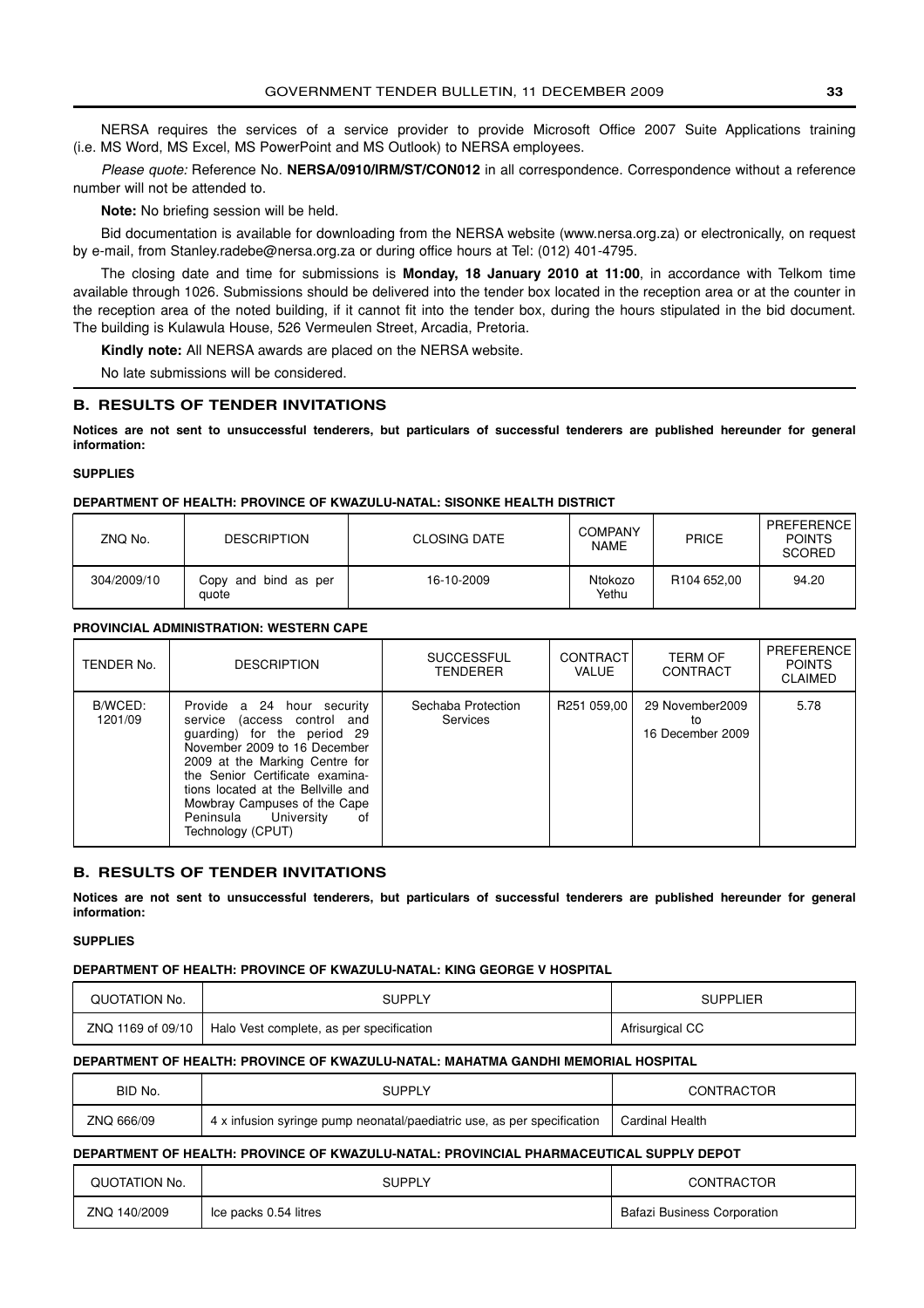#### **DEPARTMENT OF HEALTH: PROVINCE OF KWAZULU-NATAL: GREYS PROVINCIAL HOSPITAL**

| QUOTATION No.                             | <b>SUPPLY</b> | CONTRACTOR AWARDED |
|-------------------------------------------|---------------|--------------------|
| ZNQ M/E $101/05/09$ 3 x infusion pumps    |               | Cardinal Health    |
| ZNQ M/E 135/05/09 $\vert$ 2 x ECG machine |               | Cardinal Health    |

#### **DEPARTMENT OF HEALTH: LADYSMITH PROVINCIAL HOSPITAL**

| BID No.        | <b>SUPPLY</b>                                                                  | <b>BIDDER</b>             |
|----------------|--------------------------------------------------------------------------------|---------------------------|
| ZNQ 29/2009/10 | Pauper burials (12 month contract)                                             | Doves                     |
| ZNQ 30/2009/10 | Installation and repair of intercom system at Ladysmith Provincial<br>Hospital | Northern Natal Electrical |

#### **DEPARTMENT OF HEALTH: PROVINCE OF KWAZULU-NATAL: ORTHOPAEDIC SERVICES**

| QUOTATION No. | <b>SUPPLY</b>                                                                           | <b>CONTRACTOR</b> |
|---------------|-----------------------------------------------------------------------------------------|-------------------|
|               | ZNQ 219 of 2009/10 Modular single axis knee with extension assist and protective sleeve | Orthomed          |

#### **DEPARTMENT OF HEALTH: PROVINCE OF KWAZULU-NATAL: NORTHDALE HOSPITAL**

| QUOTATION No.          | <b>DESCRIPTION</b>                                             | <b>CONTRACTOR</b>               |
|------------------------|----------------------------------------------------------------|---------------------------------|
| ZNQ ND 621/<br>2009-10 | Supply and install CCTV camera in female psychiatric ward      | L. R. S. Electrical             |
| ZNQ ND 729/<br>2009-10 | Upgrade plumbing in H ward                                     | Manini Maintenance and Supplies |
| ZNQ ND 383/<br>2009-10 | Convert councellor's consulting room into an isolation cubicle | Msenti Construction             |

#### **DEPARTMENT OF HEALTH: PROVINCE OF KWAZULU-NATAL: ST AIDAN'S MISSION REGINAL HOSPITAL**

| QUOTATION No. | SUPPLY                                                  | <b>SUPPLIER</b>      |
|---------------|---------------------------------------------------------|----------------------|
|               | ZNQ 14772 of 2009   2 x electrosurgical unit—high power | The Scientific Group |

#### **B. RESULTS OF TENDER INVITATIONS**

**Notices are not sent to unsuccessful tenderers, but particulars of successful tenders are published hereunder for general information:**

#### **SERVICES**

#### **NATIONAL ENERGY REGULATOR OF SOUTH AFRICA (NERSA)**

| BID No.                          | <b>DESCRIPTION</b>                                                                                                                                                 | <b>PRICE</b> | <b>SUCCESSFUL</b><br><b>BIDDER</b> | PREFERENCE<br><b>CLAIMED</b>                                                                              |
|----------------------------------|--------------------------------------------------------------------------------------------------------------------------------------------------------------------|--------------|------------------------------------|-----------------------------------------------------------------------------------------------------------|
| INERSA/0809/PTE/<br>ISRAB/CON002 | Appointment of consultants to provide technical<br>assistance in establishing the Starting Regulatory<br>Asset Base (SRAB) for all 6 Metro Municipalities<br>of SA | R3 801 013   | Pricewaterhouse-<br>Coopers Inc.   | HDI equity ownership:<br>23%<br>Women equity ownership:<br>13%<br>Disability equity owner-<br>ship: $0\%$ |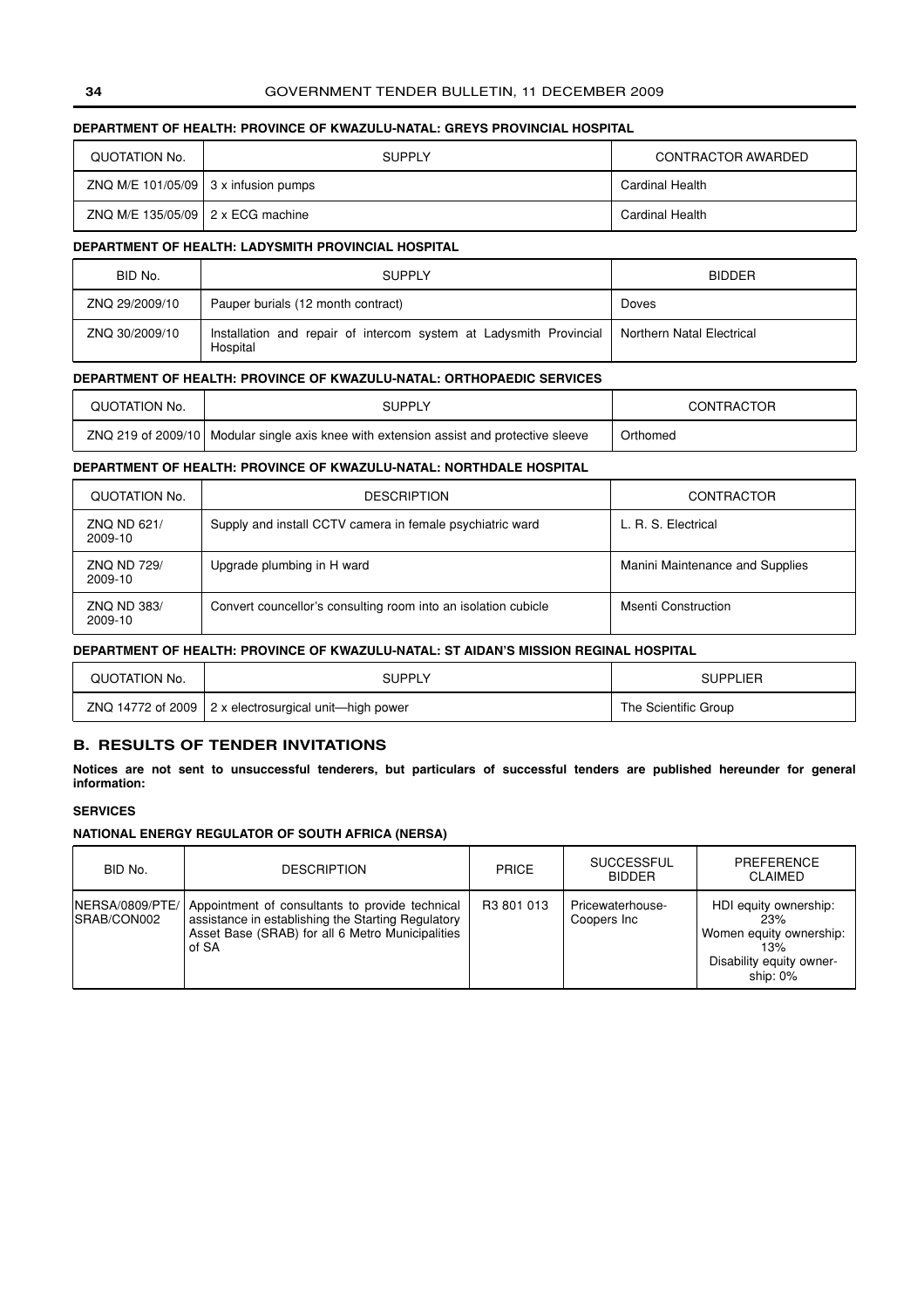| BID No.                              | <b>DESCRIPTION</b>                                                                             | <b>PRICE</b>                           | <b>SUCCESSFUL</b><br><b>BIDDER</b>                                                                                                                                                                               | PREFERENCE<br><b>CLAIMED</b>                                                                                              |
|--------------------------------------|------------------------------------------------------------------------------------------------|----------------------------------------|------------------------------------------------------------------------------------------------------------------------------------------------------------------------------------------------------------------|---------------------------------------------------------------------------------------------------------------------------|
| NERSA/0809/IA/<br>IAS/CON003         | Appointment of service providers to provide<br>internal audit services for NERSA               |                                        | Pricewaterhouse-<br>Coopers Inc                                                                                                                                                                                  | HDI equity ownership:<br>27%<br>Women equity owner-<br>ship: 13%<br>Disability equity owner-<br>ship: 0%                  |
|                                      |                                                                                                | R1 500 000,00<br>(estimated<br>budget) | <b>Delloitte Consulting</b>                                                                                                                                                                                      | HDI equity ownership:<br>23%<br>Women equity owner-<br>ship: 23,27%<br>Disability equity owner-<br>ship: 0,41%            |
|                                      |                                                                                                |                                        | Sekela Consulting<br>(Pty) Ltd                                                                                                                                                                                   | HDI equity ownership:<br>100%<br>Women equity owner-<br>ship: 10%<br>Disability equity owner-<br>ship: 0%                 |
| <b>NERSA/0809/LAS/</b><br>LAP/CON005 | Appointment of panel of providers to provide<br><b>Legal Services</b>                          | R3 720 600.00<br>(estimated<br>budget) | Edward Nathan,<br>Sonnenebergs,<br>Cliff Dekker,<br>Hofmeye Inc,<br>Padi Incorporated,<br>Erasmus Motaung<br>Inc.<br>Mkhabela Huntley,<br>Adekeye Marais,<br>Mthembu Attorneys,<br>Pravina Govender<br>Attorneys | N/a                                                                                                                       |
| NERSA/0809/IRM/<br>ITLMS/CON010      | Appointment of a service provider to develop a<br>Licence Management System for NERSA          | R492 480,00                            | Data World (Pty) Ltd                                                                                                                                                                                             | HDI equity ownership:<br>100%<br>Women equity owner-<br>ship: 28,80%<br>Disability equity owner-<br>ship: 0%              |
| NERSA/0809/CS/<br>CSS/CON011         | Appointment of a service provider to conduct a<br>customer and stakeholder survey/impact study | R499 092,00                            | Kutu Consulting CC                                                                                                                                                                                               | HDI equity ownership:<br>100%<br>Women equity owner-<br>ship: 0%<br>Disability equity owner-<br>ship: $0\%$               |
| NERSA/0809/FAD/<br>SS/CON006         | Appointment of a service provider to provide<br>security services                              | R603 561,60                            | Khayalami Security CC                                                                                                                                                                                            | HDI equity ownership:<br>100%<br>Women equity owner-<br>ship: 100%<br>Disability equity owner-<br>ship: 0%<br>SMME: 1.88% |
| NERSA/0809/FAD/<br>CS/CON012         | Appointment of a service provider to provide<br>cleaning services                              | R506 730,73                            | Rebserve (Mvelaserve)<br><b>Cleaning Services</b><br>(Pty) Ltd                                                                                                                                                   | 0%                                                                                                                        |
| NERSA/0809/HR/<br>PRA/CON013         | Appointment of a service provider to establish a<br>panel of recruitment agencies              | R693 891,00<br>(estimated<br>budget)   | Kelly Group,<br>Job Vest.<br>Pinpoint One,<br>Fempower,<br>The LR Group,<br>Focus Kamoso (Pty)<br>Ltd, Impact Human<br>Resources.<br>Ntirrho Business<br>Consulting,<br>Montson                                  | N/a                                                                                                                       |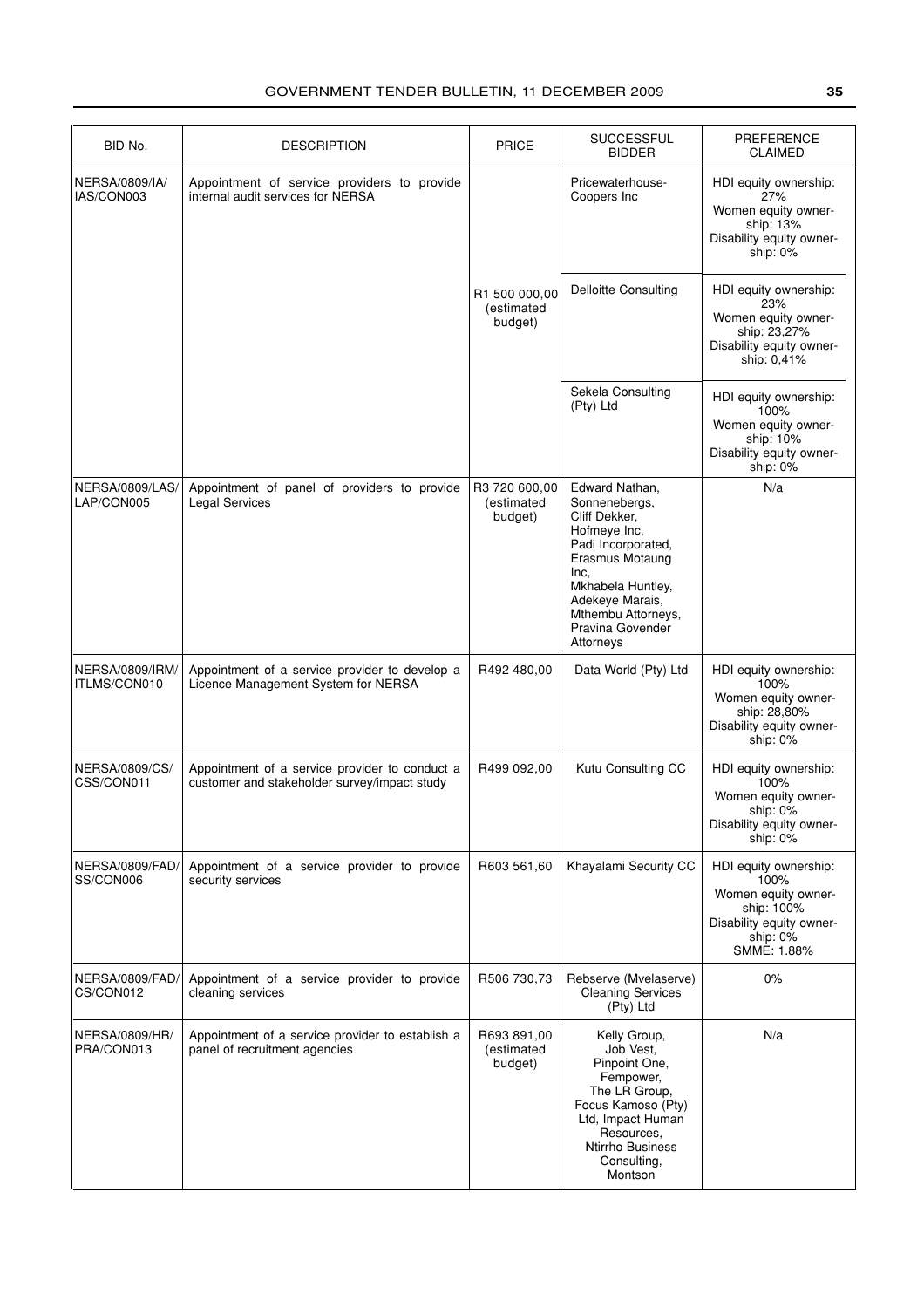| BID No.                        | <b>DESCRIPTION</b>                                                                                                                                                                                                    | <b>PRICE</b>                         | <b>SUCCESSFUL</b><br><b>BIDDER</b>                                                     | <b>PREFERENCE</b><br><b>CLAIMED</b>                                                                                                                                                                                                                                                                                                                                                                                                                   |
|--------------------------------|-----------------------------------------------------------------------------------------------------------------------------------------------------------------------------------------------------------------------|--------------------------------------|----------------------------------------------------------------------------------------|-------------------------------------------------------------------------------------------------------------------------------------------------------------------------------------------------------------------------------------------------------------------------------------------------------------------------------------------------------------------------------------------------------------------------------------------------------|
| NERSA/0910/IRM/<br>RRS/CON016  | Appointment of a service provider to develop,<br>supply, test and implement an intergrated<br>business<br>data/business<br>warehouse<br>and<br>intelligence systems solutions with communica-<br>tion layer for NERSA | R8 352 032,00                        | SAP SA (Pty) Ltd,<br>Easyroute Technologies<br>and Asyst Intelligence<br>Joint Venture | SAP SA (Pty) Ltd<br>46% of contract<br>HDI equity ownership:<br>10.51%<br>Women equity owner-<br>ship: 1.52%<br>Disability equity<br>ownership: 0%<br>Easyroute Tech. 27% of<br>contract<br>HDI equity ownership:<br>100%<br>Women equity owner-<br>ship: 0%<br>Disability equity<br>ownership: 0%<br>Asyst Intelligence 27%<br>of contract<br>HDI equity ownership:<br>41%<br>Women equity owner-<br>ship: 10%<br>Disability equity<br>ownership: 0% |
| NERSA/0910/CSM/<br>PAR/CON001  | Appointment of a service provider for the design,<br>layout and printing of NERSA's Annual Report                                                                                                                     | R285 000,00                          | <b>Puisano Business</b><br>Development Group<br>(Pty) Ltd                              | HDI equity ownership:<br>26%<br>Women equity owner-<br>ship: 25.9%<br>Disability equity<br>ownership: 0%                                                                                                                                                                                                                                                                                                                                              |
| NERSA/0910/IRM/<br>DRS/CON002  | Appointment of a service provider to implement<br>the NERSA Disaster Recovery Strategy and Plan                                                                                                                       | R1 499 281,93                        | Hewlett-Packard SA<br>(Pty) Ltd                                                        | 0%                                                                                                                                                                                                                                                                                                                                                                                                                                                    |
| NERSA/0910/EA<br>WP/CON003     | Appointment of a service provider to provide a<br>comprehensive wellness<br>and<br>assistance<br>programme for NERSA                                                                                                  | R236 005,00                          | The Careways Group                                                                     | HDI equity ownership:<br>26%<br>Women equity owner-<br>ship: 26%<br>Disability equity<br>ownership: 0%                                                                                                                                                                                                                                                                                                                                                |
| NERSA/0910/PTC/<br>TPP/CON/005 | Appointment of a service provider for a<br>study/investigation into and verification of the<br>expenses and the cost of debt of Transnet<br>Petroleum Pipelines                                                       | R615 000,00                          | Cresco Project Finance<br>(Pty) Ltd                                                    | 0%                                                                                                                                                                                                                                                                                                                                                                                                                                                    |
| NERSA/0910/IRM/<br>BVS/CON007  | Appointment of a service provider for book vendor<br>service for NERSA                                                                                                                                                | R795 000,00<br>(estimated<br>budget) | Fons Libris CC                                                                         | 0%                                                                                                                                                                                                                                                                                                                                                                                                                                                    |

\* BASIS FOR DELIVERY: (A) F.O.R. (B) F.O.B. (C) F.O.R. IN BOND (D) C.I.F. (E) DELIVERED

#### **B. RESULTS OF TENDER INVITATIONS**

**Notices are not sent to unsuccessful tenderers, but particulars of successful tenderers are published hereunder for general information:**

#### **SERVICES**

#### **DEPARTMENT OF HEALTH: PROVINCE OF KWAZULU-NATAL: MAHATMA GANDHI MEMORIAL HOSPITAL**

| BID No.    | <b>SERVICE</b>                                                                                     | <b>CONTRACTOR</b> |
|------------|----------------------------------------------------------------------------------------------------|-------------------|
| ZNQ 726/09 | Pauper burial service at M.G.M.H. for a period of 1 year, as per SMG Funeral Home<br>specification |                   |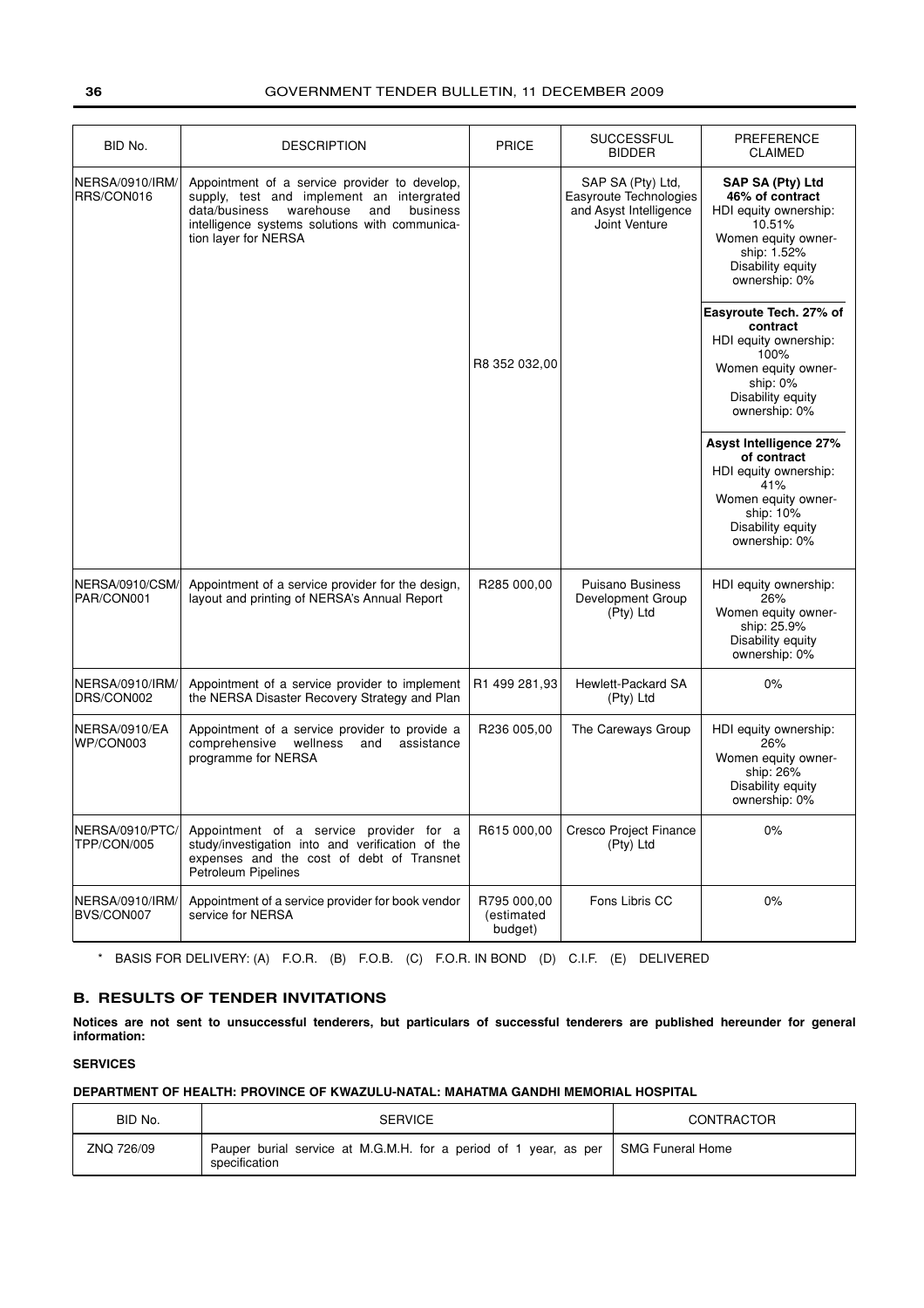### <span id="page-36-0"></span>**SOUTH AFRICAN BIODIVERSITY INSTITUTE (SANBI)**

| TENDER No.      | <b>DESCRIPTION</b>                                                                                                                             | AWARDED TO                                            | <b>PRICE</b>               |
|-----------------|------------------------------------------------------------------------------------------------------------------------------------------------|-------------------------------------------------------|----------------------------|
| SANBI: W77/2009 | Appointment of a service provider for the implemen-<br>tation of the Wetland Rehabilitation Project, Mutale,<br>Limpopo Province               | Ripzone Rehabilitation                                | R <sub>2</sub> 389 000.00  |
| SANBI: W78/2009 | Appointment of service provider for the implemen-<br>tation of the Wetland Rehabilitation Project,<br>Southern Mpumalanga                      | Eastern Wetland Rehabilitation                        | R <sub>2</sub> 865 000,00  |
| SANBI: W79/2009 | Appointment of service provider for the implemen-<br>tation of the Wetland Rehabilitation Project,<br>Kokstad (Eastern Cape and KwaZulu-Natal) | <b>Highland Wetland Rehabilitation</b>                | R4 465 000.00              |
| SANBI: W80/2009 | Appointment of a service provider to conduct<br>planning for rehabilitation intervensions for working<br>for Wetlands Programme 2011-2014      | Aurecon South Africa                                  | R <sub>14</sub> 878 798.56 |
| SANBI: G81/2009 | Appointment of a contractor to erect an electrified<br>palisade fence, in part around the Pretoria National<br>Botanical Garden                | Robotic Steel Works JV RS &<br><b>WG Construction</b> | R3 570 143.87              |

#### **D. TENDER INVITATIONS CANCELLED**

| ZNQ 3420/09<br>DPE 5/2009-2010 | $\hspace{0.05cm}$<br>$\overline{\phantom{m}}$ | Supply for physiotherapy equipments.<br>Publication of a memory book for the 16 days of Activism Against Women and Child Abuse Campaign. |
|--------------------------------|-----------------------------------------------|------------------------------------------------------------------------------------------------------------------------------------------|
| ZNQ 41.09/10-H                 | $\hspace{0.05cm}$                             | Mobile shelving and fixed shelving to Ground Floor Storeroom at Medical Chambers Building.                                               |
| ICASA 49/2009                  | $\overline{\phantom{0}}$                      | Appointment of service provider to furnish and install a complete electronically supervised fire alarm control with high                 |
|                                |                                               | class operating system for the Independent Communications. Authority of South Africa (ICASA) on the                                      |
|                                |                                               | 90/10 PPPFA.                                                                                                                             |
| 004-2009/2010                  | $\qquad \qquad \longleftarrow$                | Establishment of a panel of public relations agencies.                                                                                   |
| 005-2009/2010                  |                                               | Establishment of a panel of advertising agencies.                                                                                        |
| ZNQ 139/2009                   | $\overline{\phantom{m}}$                      | Cooler boxes-22.4 litres. Reason: Financial constraints and incorrect specifications.                                                    |
| ZNB 13/2009/10                 |                                               | 1 x distortion product otoacoustic emissions and transient evoked otoacoustic emissions screening device.                                |
| ZNB 14/2009/10                 | $\overbrace{\phantom{13333}}$                 | 1 x audiometric booths.                                                                                                                  |
| ZNB 15/2009/10                 | $\overline{\phantom{0}}$                      | 1 x visual response audiometry.                                                                                                          |
| ZNB 16/2009/10                 | $\overline{\phantom{0}}$                      | 1 set of free field speakers.                                                                                                            |
| ZNB 17/2009/10                 | $\overline{\phantom{m}}$                      | 1 x HIPRO hearing aid programmer.                                                                                                        |
| DME/018/2009/10                | $\overline{\phantom{m}}$                      | Invitation of bids for the appointment of a service provider for the First Aid Course for 45 DME employees                               |
|                                |                                               | (closed and not awarded).                                                                                                                |
| DME/017/2009/10                | $\hspace{0.1mm}$                              | Invitation of bids for the appointment of a service provider for risk management course for 36 DME officials                             |
|                                |                                               | (closed and not awarded).                                                                                                                |
| DME/016/2009/10                | $\overline{\phantom{a}}$                      | Invitation of bids for the appointment of service provider for the Financial Management Course for 112 DME                               |
|                                |                                               | officials (closed and not awarded).                                                                                                      |
| $DME/015/2009/10$ -            |                                               | Invitation of bids for the appointment of a service provider for the presentation skills course for the 52 DME                           |
|                                |                                               | officials (closed and not awarded).                                                                                                      |
|                                |                                               | NERSA/0809/RR/PPM/CON001 - Appointment of service provider to model the supplies of Petroleum Products in this country.                  |
|                                |                                               | NERSA/0809/FAD/SS/CON007 — Appointment of consultant to study/investigate the use of natural gas as the primary energy source in power   |
|                                |                                               | generation.                                                                                                                              |
|                                |                                               | NERSA/0809/HR/RSP/CON014 - Appointment of a service provider to conduct recruitment and selection processes for NERSA.                   |
|                                |                                               | NERSA/0809/IRM/AVC/CON015 - Appointment of a service provider for the installation of audio and video conference facilities at NERSA.    |
|                                |                                               | K7/3/6/3(RDLR-0006)2009/10 - Appointment of security service provider to render guarding services for the Mpumalanga Provincial          |
|                                |                                               | Land Reform offices (Nelspruit, Ermelo, Piet Retief and Witbank) for a period of two (2) years (cancelled).                              |
|                                |                                               | K7/3/6/3(RDLR-0024)2009/10 — Request for proposals for the appointment of service provider(s) to assist the Department of                |
|                                |                                               | Rural Development and Land Reform to render a national job posting and response handling for a period                                    |
|                                |                                               | of twenty four (24) months (withdrawn).                                                                                                  |
|                                |                                               |                                                                                                                                          |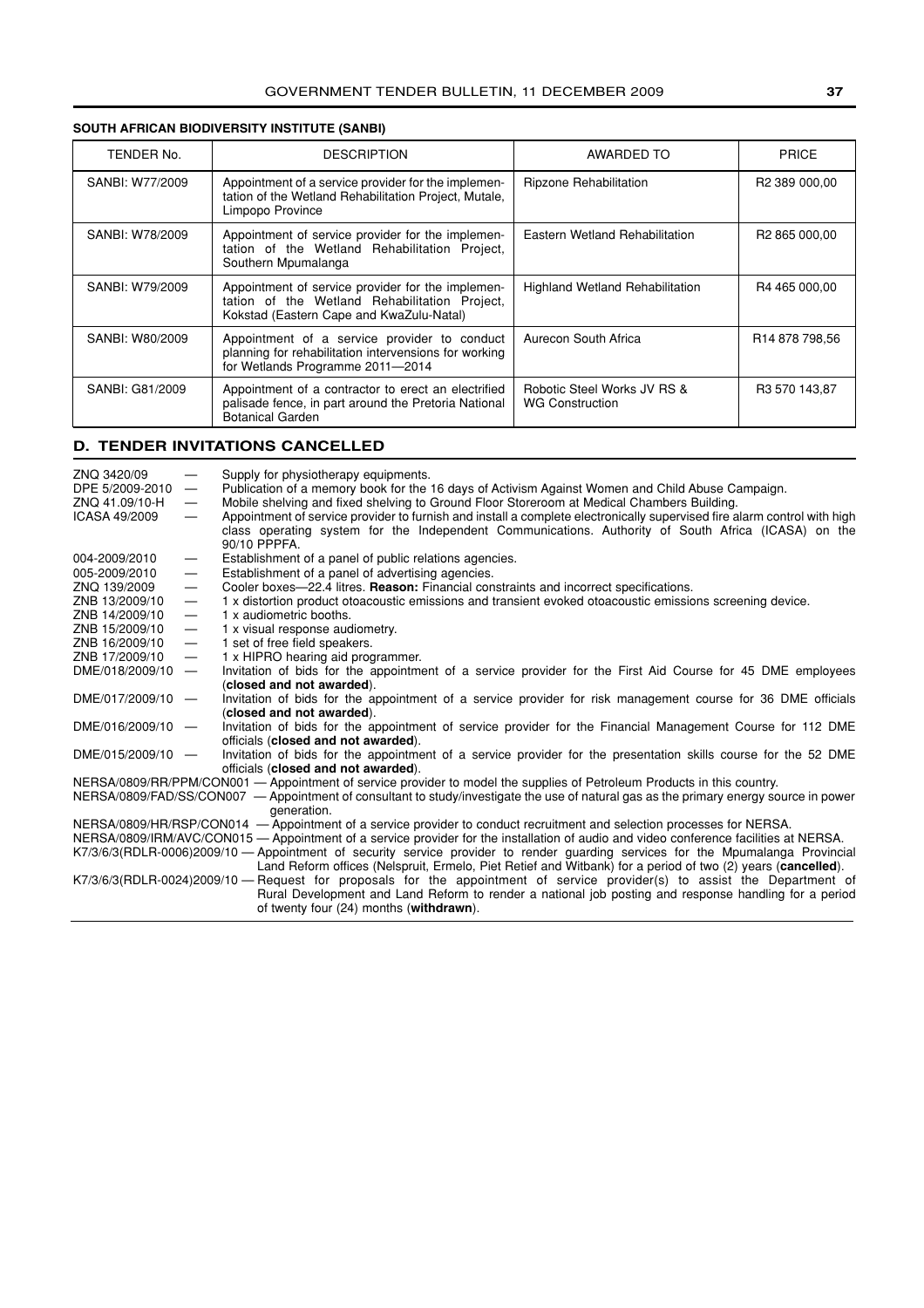#### **SPECIAL ADVERTISEMENT**

### **STATE INFORMATION TECHNOLOGY AGENCY (PTY) LTD (SITA)**

**SITA HEREBY INVITES BIDDERS FOR THE FOLLOWING BID(S):**

Printed copies of the bid documents are available from the Tender Office at SITA Head Office. A soft copy is available on www.sita.co.za

*Office hours:* 08:00–16:00 (Monday to Friday).

*Contact number:* (012) 482-2668 or (012) 482-2543.

*E-mail:* tenders@sita.co.za

Bids must be deposited in SITA's bid box not later than the closing time indicated on each bid.

It is the prospective bidders' responsibility to obtain documents in time so as to ensure that responses reach SITA (Pty) Ltd, timeously. SITA (Pty) Ltd, cannot be held responsible for delays in the postal service. SITA (Pty) Ltd reserves the right to cancel or withdraw any bid published.

#### **A. Bids are invited for the following requirements for SITA:**

| <b>Bid Number</b> | Description                                                                                                                                                                                                             | Closing date and time              |
|-------------------|-------------------------------------------------------------------------------------------------------------------------------------------------------------------------------------------------------------------------|------------------------------------|
| RFB 765/2009      | Acquisition of portable suitcases for the Department of Home<br>Affairs.<br>Non-compulsory briefing session will be held on<br>18 December 2009 at the Apollo Auditorium, SITA Erasmus-<br>kloof, Pretoria, at 10h00 am | Monday, 4 January 1010 at 11:00 am |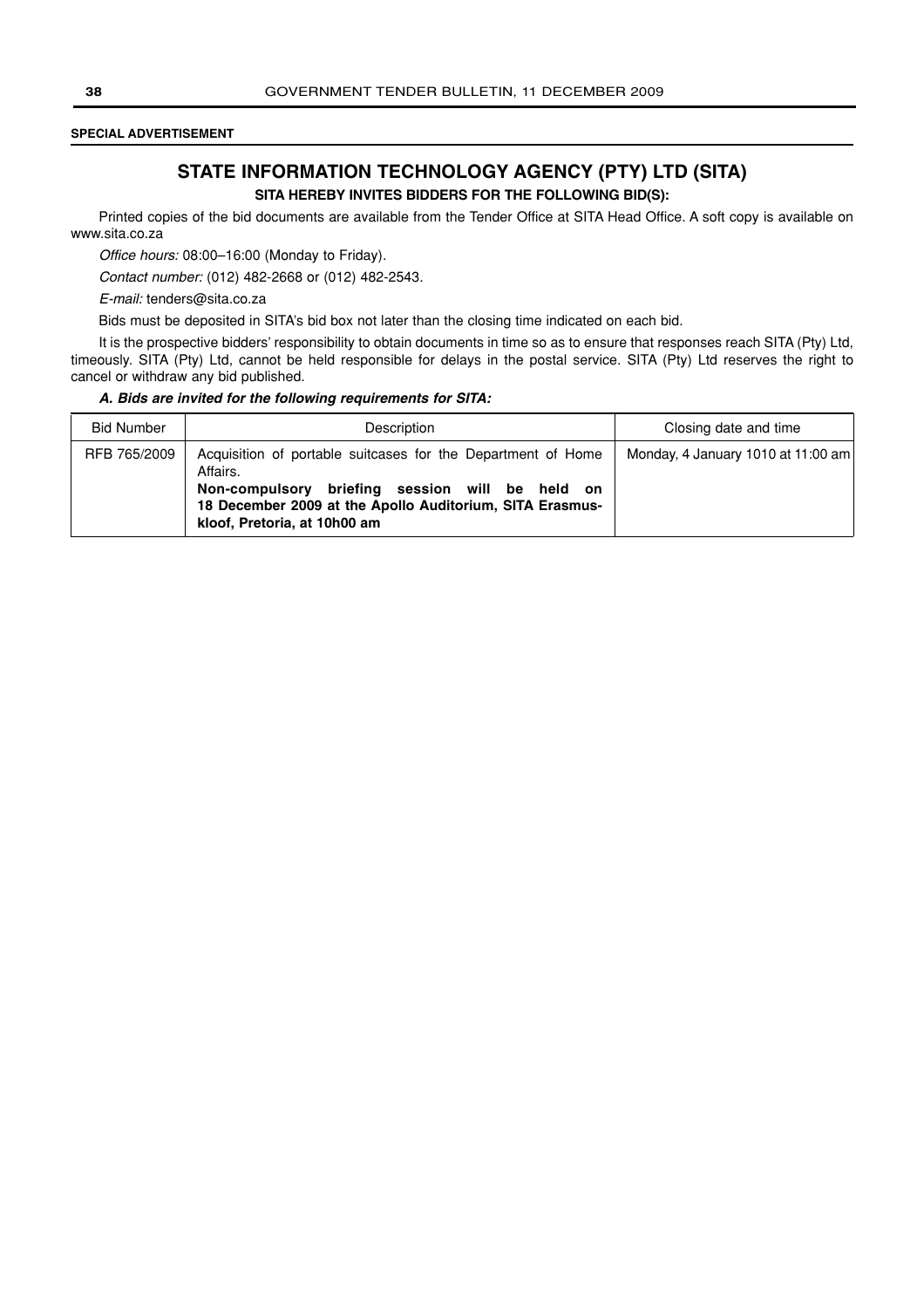### **ANNEXURE 1**

### ADDRESS LIST

<span id="page-38-0"></span>

| 1            | National Treasury: Contract Management:<br>For collection of bid documents: The Chief Director: Contract Management, Tender Information Centre, 240 Vermeulen Street,<br>(Ground Floor), behind ABSA Bank (corner Andries and Vermeulen Streets), Pretoria.<br><b>Enquiries:</b> Tel.: (012) 315-5858 or 315-5732; Fax: (012) 315-5734.<br>Closing address of bids: The Chief Director: Contract Management, Tender Information Centre, 240 Vermeulen Street<br>(Ground Floor), behind ABSA Bank (corner Andries and Vermeulen Streets), Pretoria.<br>Postal address: Private Bag X115, Pretoria, 0001.<br>Office hours: 07:30-16:00 (Monday to Friday). Tender box accessible 24 hours. |                                                                                                                                                                                                                                                                                                                                                                                                                                                                               |                      |                                                   |  |  |
|--------------|------------------------------------------------------------------------------------------------------------------------------------------------------------------------------------------------------------------------------------------------------------------------------------------------------------------------------------------------------------------------------------------------------------------------------------------------------------------------------------------------------------------------------------------------------------------------------------------------------------------------------------------------------------------------------------------|-------------------------------------------------------------------------------------------------------------------------------------------------------------------------------------------------------------------------------------------------------------------------------------------------------------------------------------------------------------------------------------------------------------------------------------------------------------------------------|----------------------|---------------------------------------------------|--|--|
| $\mathbf{2}$ | <b>Enquiries:</b>                                                                                                                                                                                                                                                                                                                                                                                                                                                                                                                                                                                                                                                                        | The Director-General: Public Works (Head Office), Private Bag X65, Pretoria, 0001 or Room D102, Public Works House<br>(Old TPA Building), corner of Church and Bosman Streets, Pretoria. (Entrance: Church Street).<br>Mr R. Tshokwe/Ms P. Odendaal/Ms P. Mkansi<br>Tel: (012) 337-2054/2179/3231                                                                                                                                                                             | <b>Office hours:</b> | 07:30-12:45 and 13:30-15:00<br>Mondays to Fridays |  |  |
| з            | Department of Public Works (Cape Town), Room 942, Ninth Floor, Lower Heerengracht, Customs Building, Foreshore, Cape Town,<br>or Private Bag X9027, Cape Town, 8000; or deposited in the tender box in the main entrance, Ground Floor, Lower Heerengracht,<br>Customs Building, Cape Town.                                                                                                                                                                                                                                                                                                                                                                                              |                                                                                                                                                                                                                                                                                                                                                                                                                                                                               |                      |                                                   |  |  |
|              | <b>Enquiries:</b>                                                                                                                                                                                                                                                                                                                                                                                                                                                                                                                                                                                                                                                                        | Miss Mouton/Ms Ndamane<br>Tel. (021) 402-2076/7, Fax (021) 419-6086<br>E-mail:riana.mouton@dpw.gov.za                                                                                                                                                                                                                                                                                                                                                                         | <b>Office hours:</b> | 07:30-12:45 and 13:30-15:30<br>Mondays to Fridays |  |  |
| 4            |                                                                                                                                                                                                                                                                                                                                                                                                                                                                                                                                                                                                                                                                                          | Department of Public Works (Durban), Room 8, West Street, Government Offices, corner of Aliwal and West Streets, Durban, or<br>Private Bag X54315, Durban, 4000; or deposited in the tender box (Box No. 76) at Room 8, Ground Floor, West Street, Government<br>Offices, corner of Aliwal and West Streets, Durban.                                                                                                                                                          |                      |                                                   |  |  |
|              | <b>Enquiries:</b>                                                                                                                                                                                                                                                                                                                                                                                                                                                                                                                                                                                                                                                                        | Miss C. Noble (Room 11)<br>Tel. (031) 332-1211 x 2160, Fax (031) 332-5485<br>C. Majozi<br>Tel. (031) 332-1211 x 2074, Fax (031) 332-5485                                                                                                                                                                                                                                                                                                                                      | Office hours:        | 08:00-12:00 and 13:30-15:00<br>Mondays to Fridays |  |  |
| 5            | Department of Public Works (Bloemfontein), Rooms 410, 411, 412, 413, 416, 417 and 418, Fourth Floor, Civilia Building, 14 Elizabeth<br>Street, Bloemfontein, or Private Bag X20605, Bloemfontein, 9300; or deposited in the tender box at the main entrance, Ground Floor,<br>Civilia Building, 14 Elizabeth Street, Bloemfontein.                                                                                                                                                                                                                                                                                                                                                       |                                                                                                                                                                                                                                                                                                                                                                                                                                                                               |                      |                                                   |  |  |
|              | <b>Enquiries:</b>                                                                                                                                                                                                                                                                                                                                                                                                                                                                                                                                                                                                                                                                        | D. J. van Niekerk/Mr T. Monste/Mr S. Nzuza/<br>Ms C. Mgijima<br>Tel. (051) 400-8742/8754/8743/8745<br>Fax (051) 400-8872                                                                                                                                                                                                                                                                                                                                                      | Office hours:        | 07:30-12:45 and 13:30-15:30<br>Mondays to Fridays |  |  |
| 6            |                                                                                                                                                                                                                                                                                                                                                                                                                                                                                                                                                                                                                                                                                          | National Department of Public Works, Johannesburg Regional Office, 78 De Korte Street, corner of De Korte and De Beer Streets,<br>Private Bag X3, Braamfontein; bids/tenders to be deposited in the tender/bid box at the main entrance at the Ground Floor at<br>78 De Korte Street, Braamfontein.                                                                                                                                                                           |                      |                                                   |  |  |
|              | <b>Enquiries:</b>                                                                                                                                                                                                                                                                                                                                                                                                                                                                                                                                                                                                                                                                        | Mr L. M. Mokone<br>Tel. (011) 713-6131, Fax (011) 403-8757,<br>Ms R. K. Ramavhoya<br>Tel. (011) 713-6044, Fax (011) 403-8757                                                                                                                                                                                                                                                                                                                                                  | <b>Office hours:</b> | 07:30-16:00<br>Mondays to Fridays                 |  |  |
| 7            |                                                                                                                                                                                                                                                                                                                                                                                                                                                                                                                                                                                                                                                                                          | Department of Public Works, 21-23 Market Square, Old Magistrates Building, Kimberley, 8301; or Private Bag X5002, Kimberley,<br>8300; or deposited in the tender box at the entrance at 21-23 Market Square, Old Magistrates Building, Kimberley, 8301.                                                                                                                                                                                                                       |                      |                                                   |  |  |
|              | <b>Enguiries:</b>                                                                                                                                                                                                                                                                                                                                                                                                                                                                                                                                                                                                                                                                        | Ms G. Aysen/F. Lemmetjies<br>Tel. (053) 838-5273, Fax (053) 833-5232                                                                                                                                                                                                                                                                                                                                                                                                          | Office hours:        | 07:30-12:45 and 13:30-16:00<br>Mondays to Fridays |  |  |
| 9            | <b>Enquiries:</b>                                                                                                                                                                                                                                                                                                                                                                                                                                                                                                                                                                                                                                                                        | Department of Public Works (Port Elizabeth), Room 292, Second Floor, Eben Dönges Building, corner of Hancock and Robert<br>Streets, North End, Port Elizabeth, 6056, or Private Bag X3913, North End, 6056; or deposited in the tender box at Box 1-4,<br>Room 293-296, Second Floor, Eben Dönges Building, corner of Hancock and Robert Streets, North End, Port Elizabeth.<br>Ms M. Carolus/Mr P. N. Blouw<br>Tel: (041) 408-2035/2033/2076<br>Fax: (041) 487-2209/484-4919 | Office hours:        | 08:00-12:45 and 13:30-15:30<br>Mondays to Fridays |  |  |
| 10           |                                                                                                                                                                                                                                                                                                                                                                                                                                                                                                                                                                                                                                                                                          | Department of Public Works (Mthata Sub Regional Office), Fifth Floor, PRD II Building, Sutherland Street, Mthata; or National Public<br>Works, Tender Section, Private Bag X5007, Mthata, 5100.                                                                                                                                                                                                                                                                               |                      |                                                   |  |  |
|              | <b>Enquiries:</b>                                                                                                                                                                                                                                                                                                                                                                                                                                                                                                                                                                                                                                                                        | N. Mqwebedu<br>Tel. (047) 502-7076                                                                                                                                                                                                                                                                                                                                                                                                                                            | Office hours:        | 08:00-12:45 and 13:30-16:30<br>Mondays to Fridays |  |  |
| 13           | <b>Enquiries:</b>                                                                                                                                                                                                                                                                                                                                                                                                                                                                                                                                                                                                                                                                        | Department of Health, 231 Proes Street, Hallmark Building, Pretoria, 0002, or Private Bag X828, Pretoria, 0001.<br>Mr Thinus Prinsloo<br>Tel. (012) 312-0724, Fax. (012) 312-0912                                                                                                                                                                                                                                                                                             | Office hours:        | 08:00-16:00<br>Mondays to Fridays                 |  |  |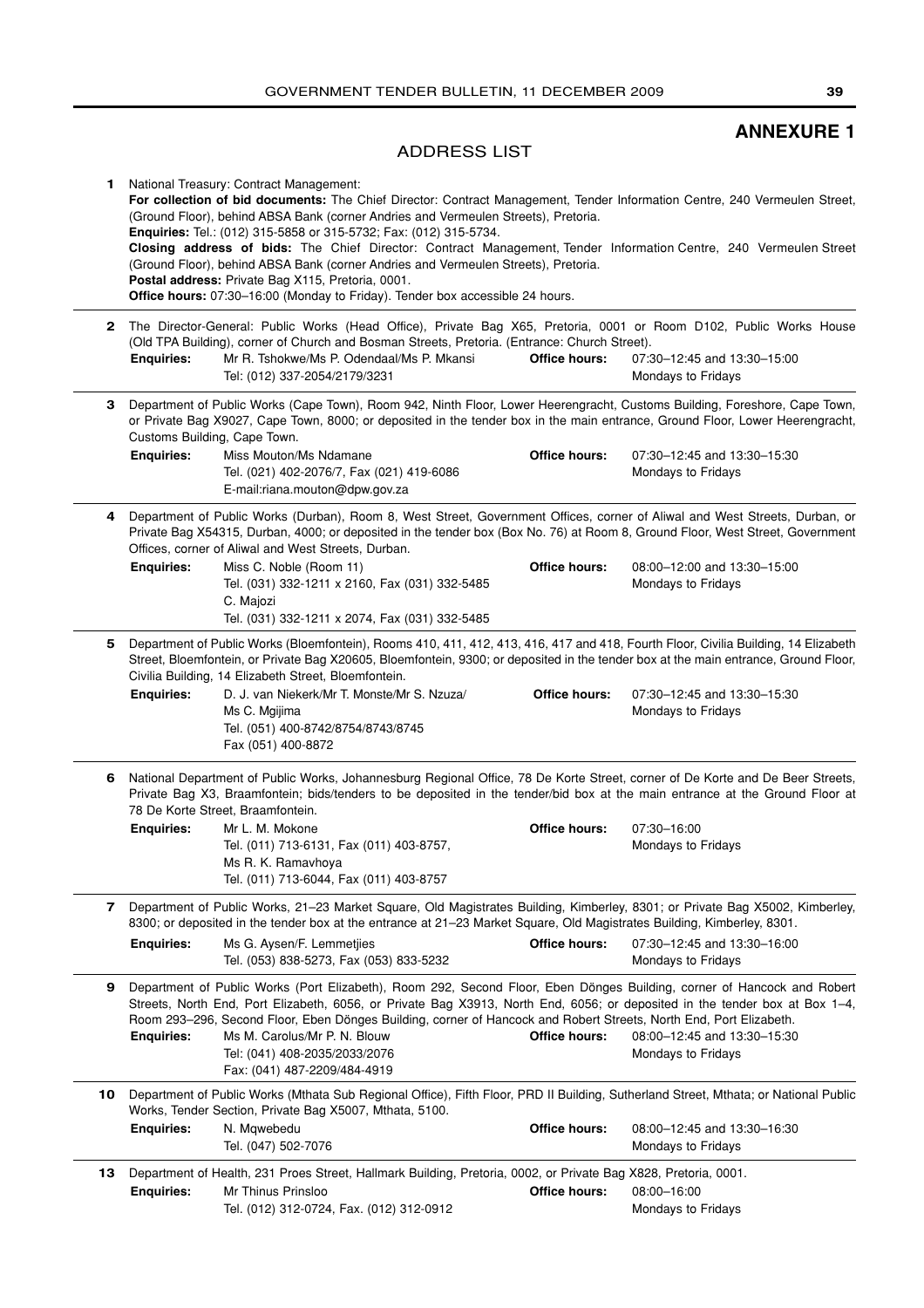|     | The Chief Executive Officer, Department of Health, Red Cross War Memorial Children's Hospital, Klipfontein Road, Rondebosch,<br>34<br>7700, or Private Bag X5, Rondebosch, 7701; or deposited in the tender box at Red Cross Hospital, Room 17, Administration Building,<br>Klipfontein Road, Rondebosch. |                                                                                                                                                                                                                                                                                                                                                                                                                                                                                                          |                      |                                                   |  |
|-----|-----------------------------------------------------------------------------------------------------------------------------------------------------------------------------------------------------------------------------------------------------------------------------------------------------------|----------------------------------------------------------------------------------------------------------------------------------------------------------------------------------------------------------------------------------------------------------------------------------------------------------------------------------------------------------------------------------------------------------------------------------------------------------------------------------------------------------|----------------------|---------------------------------------------------|--|
|     | <b>Enquiries:</b>                                                                                                                                                                                                                                                                                         | Mrs T. Harris<br>Tel. (021) 658-5123, Fax (021) 658-5045                                                                                                                                                                                                                                                                                                                                                                                                                                                 | <b>Office hours:</b> | 07:30-16:00<br>Mondays to Fridays                 |  |
| 71  | National Department of Human Settlements (Housing), Govan Mbeki House, 240 Walker Street, Sunnyside, Pretoria, 0001; or Private<br>Bag X644, Pretoria, 0001; or deposited in the tender box at main entrance, Govan Mbeki House, 240 Walker Street, Sunnyside,<br>Pretoria Supply Chain Management.       |                                                                                                                                                                                                                                                                                                                                                                                                                                                                                                          |                      |                                                   |  |
|     | <b>Enquiries:</b>                                                                                                                                                                                                                                                                                         | Ms M. Hitge/Ms P. van Aarde/Mr M. Camag<br>Tel. (012) 421-1355/1314/1592, Fax: (012) 421-1438                                                                                                                                                                                                                                                                                                                                                                                                            | Office hours:        | 07:30-16:00<br>Mondays to Fridays                 |  |
| 95  | Pretoria, 0001.                                                                                                                                                                                                                                                                                           | Department of Water Affairs and Forestry, Ground Floor, Zwamadaka Building, 157 Schoeman Street, cnr Schoeman and Bosman<br>Streets, Pretoria, 0002; or corner of Schoeman and Bosman Streets, Zwamadaka Building, Pretoria, 0001; or Private Bag X313,                                                                                                                                                                                                                                                  |                      |                                                   |  |
|     | <b>Enquiries:</b>                                                                                                                                                                                                                                                                                         | Ms Ursula Mathonsi/Mr Nicodemus Sekgothe<br>Tel. (012) 336-7378/7418, Fax (012) 325-6111                                                                                                                                                                                                                                                                                                                                                                                                                 | <b>Office hours:</b> | 07:15-16:00<br>Mondays to Fridays                 |  |
| 95A | Pretoria, 0001.                                                                                                                                                                                                                                                                                           | Department of Water Affairs and Forestry, Ground Floor, Zwamadaka Building, 157 Schoeman Street, cnr Schoeman and Bosman<br>Streets, Pretoria, 0002; or corner of Schoeman and Bosman Streets, Zwamadaka Building, Pretoria, 0001; or Private Bag X313,                                                                                                                                                                                                                                                  |                      |                                                   |  |
|     | <b>Enquiries:</b>                                                                                                                                                                                                                                                                                         | Mr Nicodemus Sekgothe/Ms Ursula Mathonsi/<br>Ms Livashni Surjbally<br>Tel. (012) 336-7418/7378/7428, Fax (012) 325-6111                                                                                                                                                                                                                                                                                                                                                                                  | Office hours:        | 07:15-16:00<br>Mondays to Fridays                 |  |
| 95B | 0001.                                                                                                                                                                                                                                                                                                     | Department of Water Affairs, Ground Floor, Zwamadaka Building, 157 Schoeman Street, cnr Schoeman and Bosman Streets,<br>Pretoria, 0002; or corner of Schoeman and Bosman Streets, Zwamadaka Building, Pretoria, 0001; or Private Bag X313, Pretoria,                                                                                                                                                                                                                                                     |                      |                                                   |  |
|     | <b>Enquiries:</b>                                                                                                                                                                                                                                                                                         | Mr Victor Malebye/Mr Alfred Sathekge/<br>Mrs Isabella Marumo<br>Tel. (012) 336-8988/7643/6976, Fax (012) 325-6111                                                                                                                                                                                                                                                                                                                                                                                        | <b>Office hours:</b> | 07:15-16:00<br>Mondays to Fridays                 |  |
| 300 | X9078, Cape Town, 8000.                                                                                                                                                                                                                                                                                   | Provincial Administration Western Cape: Chief Directorate: Works, Room 701, 9 Dorp Street, Cape Town, 8001, or Private Bag                                                                                                                                                                                                                                                                                                                                                                               |                      |                                                   |  |
|     | <b>Enquiries:</b>                                                                                                                                                                                                                                                                                         | Ms N. Nabe/Ms E. Davids/Mr M. Bokolo/<br>Mr J. Benjamin<br>Tel. (021) 483-3571/5494/4604/5240<br>Fax (021) 483-2488                                                                                                                                                                                                                                                                                                                                                                                      | <b>Office hours:</b> | 08:00-12:00 and 13:30-15:00<br>Mondays to Fridays |  |
|     |                                                                                                                                                                                                                                                                                                           |                                                                                                                                                                                                                                                                                                                                                                                                                                                                                                          |                      |                                                   |  |
| 323 | Desk.                                                                                                                                                                                                                                                                                                     | Gauteng Shared Service Centre, Procurement Office, 1st/2nd Floor, Imbumba House, 75 Fox Street; Private Bag X091,<br>Marshalltown, 2107, tender documents obtainable from Imbumba House, 75 Fox Street, Marshalltown, Ground Floor, Tender Issue                                                                                                                                                                                                                                                         |                      |                                                   |  |
|     | <b>Enquiries:</b>                                                                                                                                                                                                                                                                                         | <b>GSSC Call Centre</b><br>Tel. (011) 689-6416/8337, Fax (011) 355-2300                                                                                                                                                                                                                                                                                                                                                                                                                                  |                      |                                                   |  |
| 324 |                                                                                                                                                                                                                                                                                                           | National Department of Works: Mmabatho Regional Office, Room 106, First Floor, West Gallery, Mega City Shopping Complex,<br>Mmabatho, North West Province, or tenders obtainable from Office 40, Site 810, Unit 3, Mmabatho (next to Oasis Complex,<br>Mmabatho "Tusk"), or post or deliver to: The Regional Manager, Mmabatho Regional Office, Private Bag X120, Mmabatho, 2745; or<br>deposited in the tender box at First Floor, West Gallery, Mega City Complex, next to the lift and main entrance. |                      |                                                   |  |
|     | <b>Enquiries:</b>                                                                                                                                                                                                                                                                                         | Mr Badisa Motlhatlhedi/Mr Tiro Mothata<br>Tel. (018) 386-1135                                                                                                                                                                                                                                                                                                                                                                                                                                            | Office hours:        | 07:00-12:45 and 13:30-16:00<br>Mondays to Fridays |  |
| 352 |                                                                                                                                                                                                                                                                                                           | Provincial Administration Western Cape: Department of Transport and Public Works, 9 Dorp Street, Cape Town, 8001; or Private Bag<br>X9078, Cape Town, 8000; or deposited in the tender box in the Foyer, 9 Dorp Street, Cape Town.                                                                                                                                                                                                                                                                       |                      |                                                   |  |
|     | Enquiries:                                                                                                                                                                                                                                                                                                | Ms N. Nabe/Ms E. Davids/Mr M. Bokolo/<br>Mr J. Benjamin<br>Tel. (021) 483-3571/5494/4604/5240<br>Fax (021) 483-2488                                                                                                                                                                                                                                                                                                                                                                                      | <b>Office hours:</b> | 08:00-12:00 and 13:30-15:00<br>Mondays to Fridays |  |
| 353 |                                                                                                                                                                                                                                                                                                           | Department of Science and Technology (DST), Building 53, CSIR Campus, Meiring Naude Road, Brummeria, Pretoria; or<br>Private Bag X894, Pretoria, 0001.                                                                                                                                                                                                                                                                                                                                                   |                      |                                                   |  |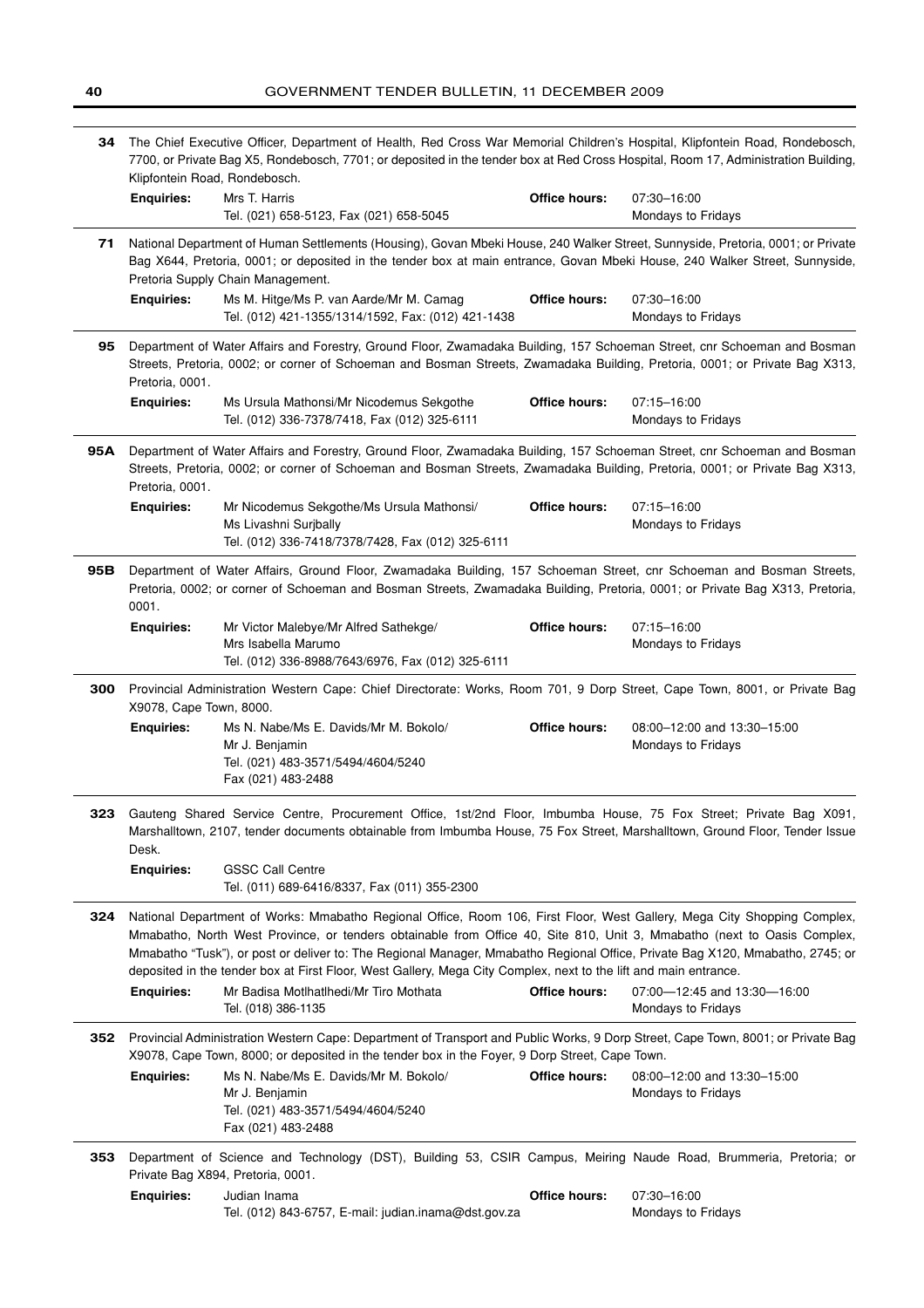| 371  | Department of Defence, Central Procurement Service Centre, Defence Materièl Division, corner of Van Riebeeck and Stephanus<br>Schoeman Roads (Room 0006), Thaba Tshwane, or Department of Defence, Departmental Acquisition and Procurement Division,<br>Central Procurement Service Centre, Private Bag X1037, Thaba Tshwane, 0143; or deposited in the tender box next to the<br>main entrance to Joint Support Base Garrison, Department of Defence, corner of Van Riebeeck and Stephanus Schoeman Roads,<br>Thaba Tshwane.<br>Bidders to phone in advance, to collect bid documents. |                                                                                                                                                                                                                                                                                                                                |               |                                                   |  |  |
|------|------------------------------------------------------------------------------------------------------------------------------------------------------------------------------------------------------------------------------------------------------------------------------------------------------------------------------------------------------------------------------------------------------------------------------------------------------------------------------------------------------------------------------------------------------------------------------------------|--------------------------------------------------------------------------------------------------------------------------------------------------------------------------------------------------------------------------------------------------------------------------------------------------------------------------------|---------------|---------------------------------------------------|--|--|
|      | <b>Enquiries:</b>                                                                                                                                                                                                                                                                                                                                                                                                                                                                                                                                                                        | <b>Bid Dispatch Office</b><br>Tel. (012) 684-2172/2380, Fax (012) 684-2591                                                                                                                                                                                                                                                     | Office hours: | 08:00-12:45 and 13:30-15:30<br>Mondays to Fridays |  |  |
| 371A | Department of Defence: Logistic Support Formation, corner of Stephanus Schoeman and Van Riebeeck Roads (Building 0006,<br>Room 11), Thaba Tshwane, 0431, or Department of Defence: Logistic Support Formation; Central Procurement Service Centre,<br>Private Bag X1037, Thaba Tshwane, 0143; or deposited in the tender box next to the main entrance, Joint Support Base Garrison,<br>corner of Stephanus Schoeman and Van Riebeeck Roads, Thaba Tshwane.                                                                                                                              |                                                                                                                                                                                                                                                                                                                                |               |                                                   |  |  |
|      | <b>Enquiries:</b>                                                                                                                                                                                                                                                                                                                                                                                                                                                                                                                                                                        | NB: Bidders to phone in advance to collect the bid documents.<br>Flight Sergeant W. S. Khoza<br>Tel: (012) 684-2540, Fax: (012) 684-2591                                                                                                                                                                                       | Office hours: | 08:00-12:45 and 13:30-15:30<br>Mondays to Fridays |  |  |
| 415  | <b>Enquiries:</b>                                                                                                                                                                                                                                                                                                                                                                                                                                                                                                                                                                        | Western Cape Education Department, Grand Central Towers, Lower Plein Street, Cape Town, 8000; or Private Bag X9114,<br>Cape Town, 8000; or deposited in the tender box on Ground Floor, Grand Central Towers, Lower Plein Street, Cape Town.<br>Mr N. Diedericks/Mr A. Davids<br>Tel: (021) 467-2043/2257, Fax: (021) 467-2996 | Office hours: | 07:30-16:00<br>Mondays to Fridays                 |  |  |
| 424  | Elsenburg, 7607.                                                                                                                                                                                                                                                                                                                                                                                                                                                                                                                                                                         | Department of Agriculture: Western Cape, Elsenburg Experimental Farm, Muldersvlei Road, Elsenburg, or Private Bag X1, Elsenburg,<br>7607; or deposited in the tender box at the security gate, main entrance to Elsenburg Experimental Farm, Muldersvlei Road,                                                                 |               |                                                   |  |  |
|      | <b>Enquiries:</b>                                                                                                                                                                                                                                                                                                                                                                                                                                                                                                                                                                        | W. J. van Zyl/Me A. Oostendorp,<br>Tel. (021) 808-5154/5163, Fax (021) 808-5144                                                                                                                                                                                                                                                | Office hours: | 08:00-13:00 and 13:30-16:30<br>Mondays to Fridays |  |  |
| 438  |                                                                                                                                                                                                                                                                                                                                                                                                                                                                                                                                                                                          | Department of Rural Development and Land Reforn (former Land Affairs): Shared Service Centre, Van der Sterr Building,<br>Rhodes Avenue, Mowbray (Cape Town), or Private Bag X10, Mowbray, 7705; or deposited in the tender box at the main entrance,<br>Van der Sterr Building, Rhodes Avenue, Mowbray (Cape Town).            |               |                                                   |  |  |
|      | <b>Enquiries:</b>                                                                                                                                                                                                                                                                                                                                                                                                                                                                                                                                                                        | See tender description                                                                                                                                                                                                                                                                                                         | Office hours: | 07:45-12:30 and 13:00-16:00<br>Mondays to Fridays |  |  |
| 575  |                                                                                                                                                                                                                                                                                                                                                                                                                                                                                                                                                                                          | Department of Health: Vredenburg Provincial Hospital, Voortrekker Road, Vredenburg; or Private Bag X3, Vredenburg, 7380; or<br>deposited in the Vredenburg Provincial Hospital bid box situated in the main entrance, Voortrekker Road, Vredenburg.                                                                            |               |                                                   |  |  |
|      | <b>Enquiries:</b>                                                                                                                                                                                                                                                                                                                                                                                                                                                                                                                                                                        | Open 24 hours-7 days a week.<br>Carol van Dijk<br>Tel. (022) 709-7283, Mobile: 083 328 8532, Fax:<br>086 618 1425                                                                                                                                                                                                              | Office hours: | 07:30-16:00<br>Mondays to Fridays                 |  |  |
| 638  | X9469, Polokwane, 0700.                                                                                                                                                                                                                                                                                                                                                                                                                                                                                                                                                                  | Department of Public Works: Public Works (Polokwane Regional Office), First Floor (Room 10), Procurement Section, Old Mutual<br>Building, 78 Hans van Rensburg Street, Polokwane, 0700; or at the Regional Manager: Department of Public Works, Private Bag                                                                    |               |                                                   |  |  |
|      | <b>Enquiries:</b>                                                                                                                                                                                                                                                                                                                                                                                                                                                                                                                                                                        | Rebecca Magoleng<br>Tel: (015) 293-8071/8056, Fax: (015) 297-6656/<br>293-8051. E-mail: Rebecca.magoleng@dpw.gov.za                                                                                                                                                                                                            | Office hours: | 08:00-12:00 and 13:00-15:00<br>Mondays to Fridays |  |  |
| 722  |                                                                                                                                                                                                                                                                                                                                                                                                                                                                                                                                                                                          | Council for Geoscience, Private Bag X112, Pretoria, 0001, South Africa; 280 Pretoria Road, Silverton, Pretoria; Reception:<br>280 Pretoria Road, Silverton, Pretoria.                                                                                                                                                          |               |                                                   |  |  |
|      | <b>Enguiries:</b>                                                                                                                                                                                                                                                                                                                                                                                                                                                                                                                                                                        | NB: Tender documents obtainable from: CGS website (www.geoscience.org.za) and also at CGS Reception.<br>Mrs L. M. Mampuru<br>Tel: (012) 841-1250                                                                                                                                                                               | Office hours: | 08:00-16:00<br>Mondays to Fridays                 |  |  |
| 751  |                                                                                                                                                                                                                                                                                                                                                                                                                                                                                                                                                                                          | Statistics South Africa, De Bruyn Park Building, 170 Andries Street; Private Bag X44, Pretoria, 0001; or deposited in the tender box<br>at Statistics South Africa, De Bruyn Park Building, 170 Andries Street, Pretoria.                                                                                                      |               |                                                   |  |  |
|      | <b>Enquiries:</b>                                                                                                                                                                                                                                                                                                                                                                                                                                                                                                                                                                        | Ms M. Hendricks//Ms M. Moeng/Ms S. Motaung/<br>Mr E. A. Mundalamo/Mr J. B. Sibanyoni<br>Tel. (012) 310-8940/2114/8318/6372/6373<br>Fax (012) 310-8345                                                                                                                                                                          | Office hours: | 07:30-12:30 and 13:00-16:00<br>Mondays to Fridays |  |  |
| 860  | Rietvlei, Pretoria.                                                                                                                                                                                                                                                                                                                                                                                                                                                                                                                                                                      | National Intelligence Agents: NIA Headquarters, Musanda Complex, R50 Delmas Road, Rietvlei, Pretoria, or Private Bag X87,<br>Pretoria, 0001, Pretoria, 0153; or posted into the tender box at NIA Headquarters: Reception, Musanda Complex, R50 Delmas Road,                                                                   |               |                                                   |  |  |
|      | <b>Enquiries:</b>                                                                                                                                                                                                                                                                                                                                                                                                                                                                                                                                                                        | Ms N. Thwala<br>Tel. (012) 426-2331, Fax. (012) 427-4147<br>E-mail: nthwala@nia.gov.za                                                                                                                                                                                                                                         | Office hours: | 07h30-16h00<br>Mondays to Fridays                 |  |  |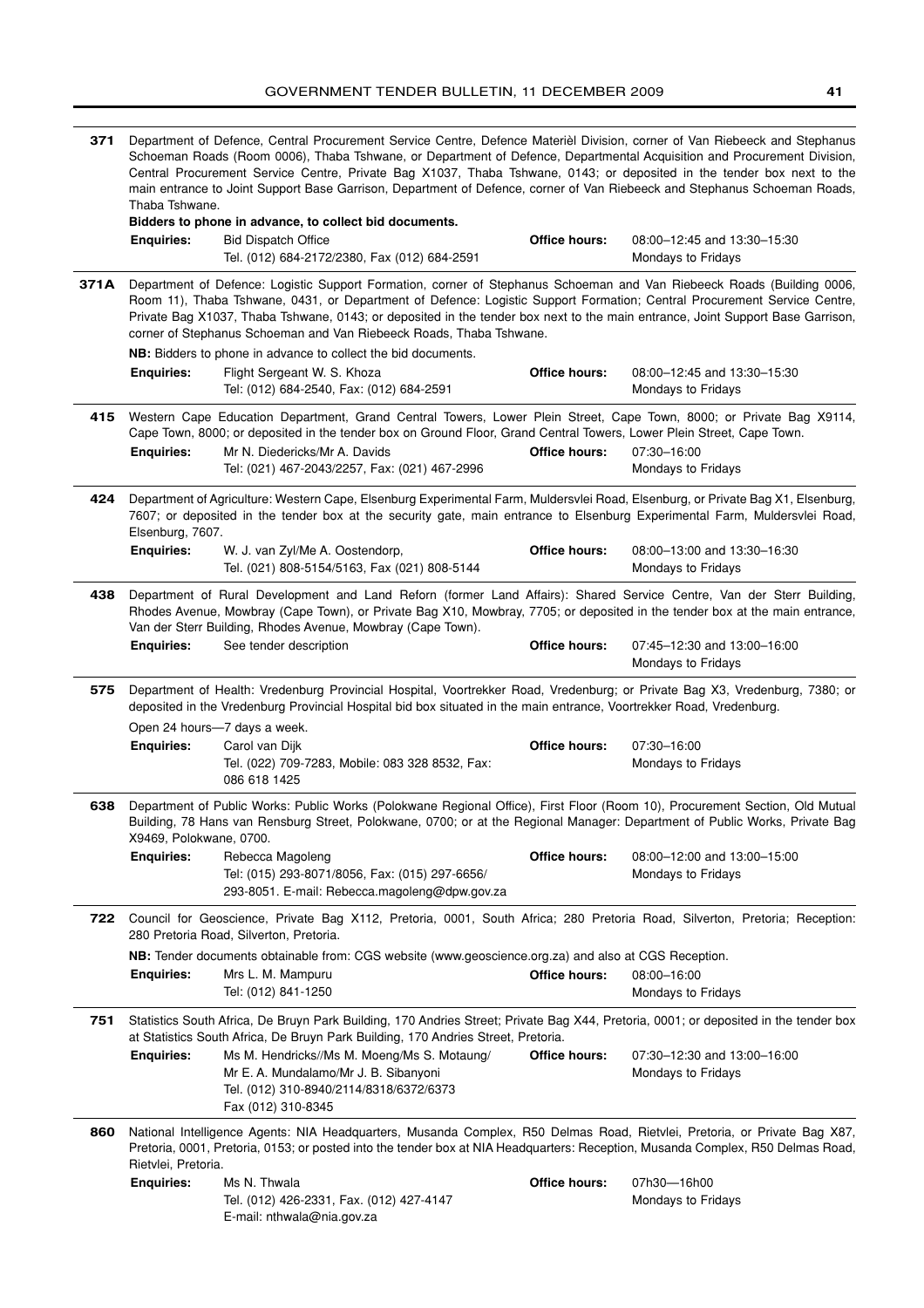**900** *Name of department:* Procurement. *Street address:* NHLS, 1 Modderfontein Road, Sandringham, Johannesburg; *E-mail/fax:* A non-refundable charge of R500,00 is payable prior to obtaining a tender document. The monies should be deposited into the account of the NHLS, First National Bank, Parktown, Account No. 58811152924, Branch Code 250455. Proof of payment should be sent via Fax: (011) 386-6303, or E-mail to marietjie.taylor@nhls.ac.za or nolly.mangolele@nhls.ac.za upon which the tender document will be e-mailed. Tenders may also be collected from the above street address after payment has been made.

*Or deliver bid to:* Procurement Manager: NHLS, tender box address: Reception, 1 Modderfontein Road, Sandringham, Johannesburg. If instrumentation is requested and the potential supplier is not known to the NHLS. Please arrange for any evaluations on quality assurance checks to be done *via* Mr H. Miles: QA Manager on Tel: (011) 386-6142.

|     | <b>Enguiries:</b>                                                                                                                                                                                                                                                 | Marietije Taylor                                                                | <b>Office hours:</b> | 09:00-15:00        |  |
|-----|-------------------------------------------------------------------------------------------------------------------------------------------------------------------------------------------------------------------------------------------------------------------|---------------------------------------------------------------------------------|----------------------|--------------------|--|
|     |                                                                                                                                                                                                                                                                   | Tel: (011) 386-6165, Fax: (011) 386-6303                                        |                      | Mondavs to Fridavs |  |
| 944 | Regional Director: Mpumalanga: Department of Water Affairs and Forestry, Private Bag X11259, Nelspruit, 1200, or Department of<br>Water Affairs and Forestry, Prorom Building, corner of Brown and Paul Kruger Streets, Nelspruit, 1200; or hand delivered on the |                                                                                 |                      |                    |  |
|     |                                                                                                                                                                                                                                                                   |                                                                                 |                      |                    |  |
|     |                                                                                                                                                                                                                                                                   | bid box at Prorom Building, corner of Brown and Paul Kruger Streets, Nelspruit. |                      |                    |  |

| <b>Enguiries:</b> | Mr Thokozani Mkhonza/Mr Victor Malebye       | Office hours: | 07:15-16:00        |  |
|-------------------|----------------------------------------------|---------------|--------------------|--|
|                   | Tel. (012) 336-7695/8988, Fax (012) 325-6111 |               | Mondays to Fridays |  |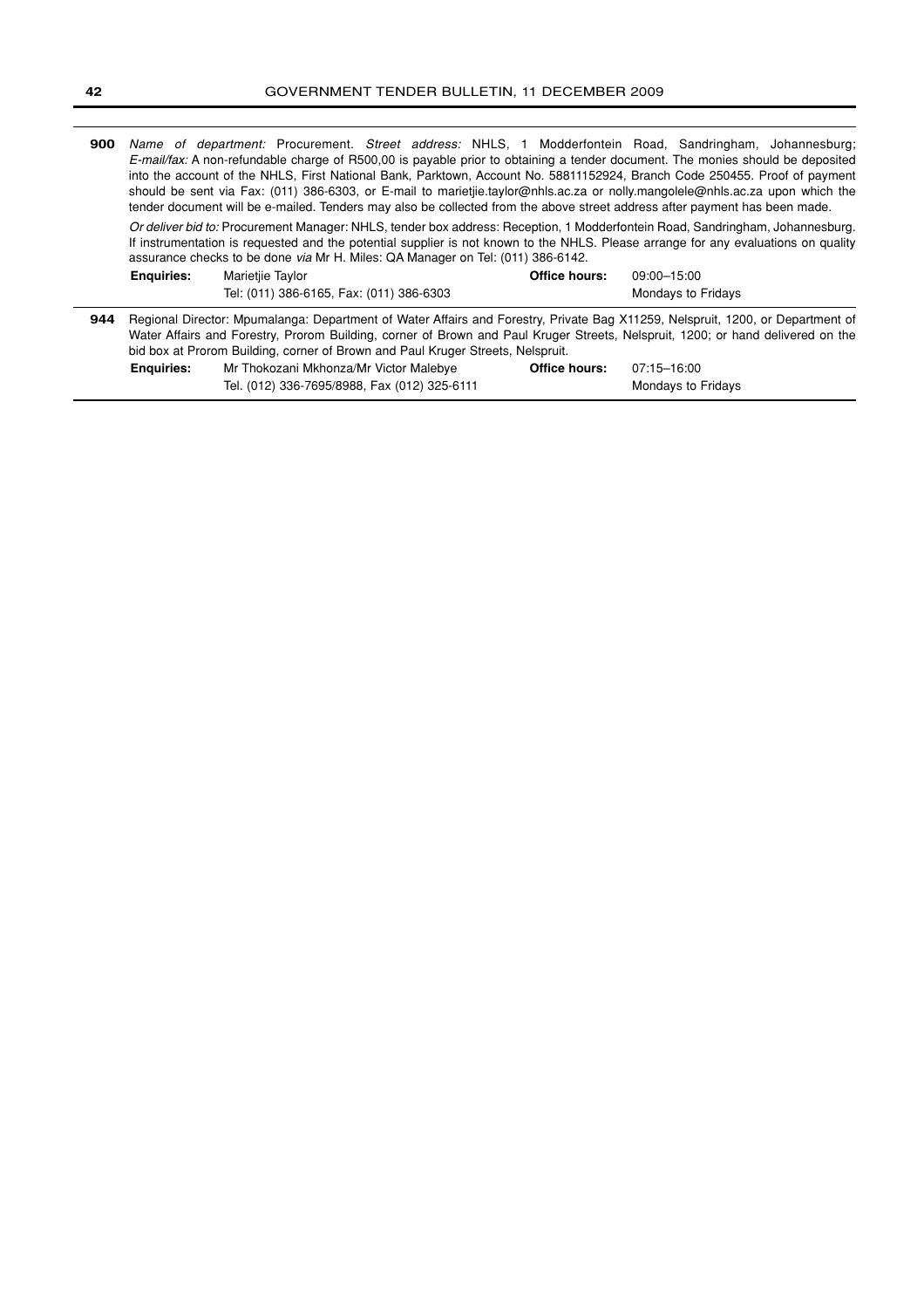

E-mail: infodesk@nlsa.ac.za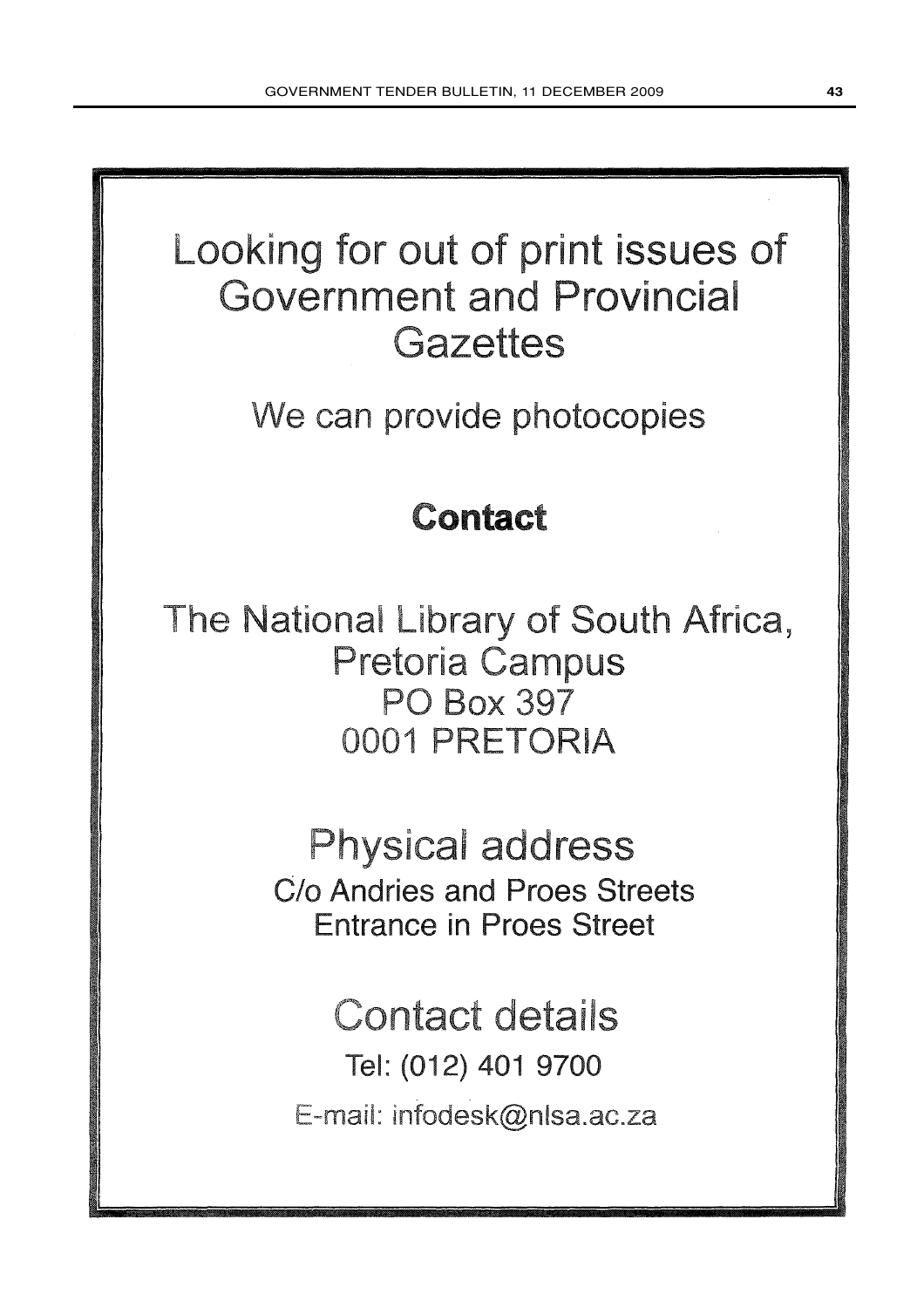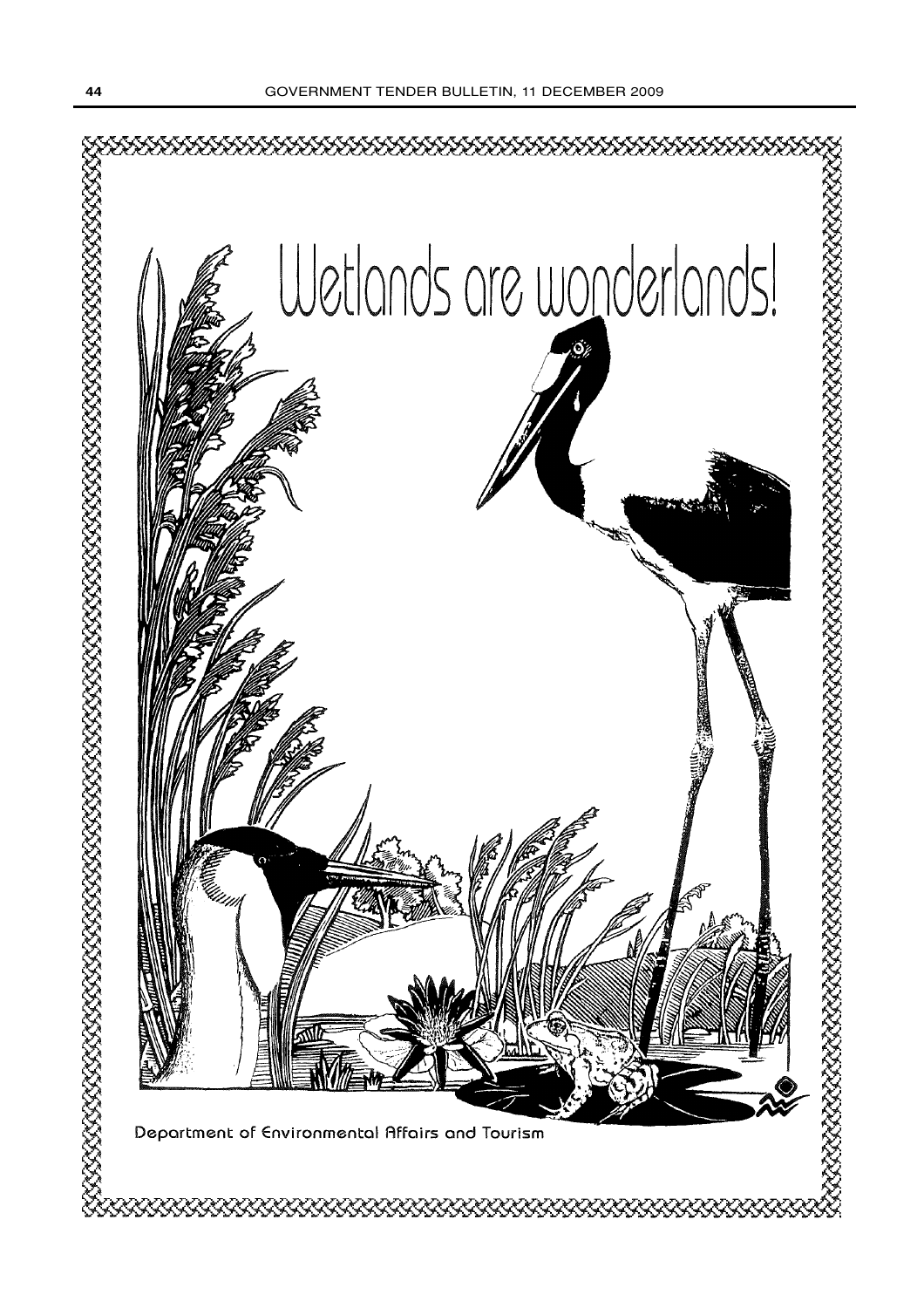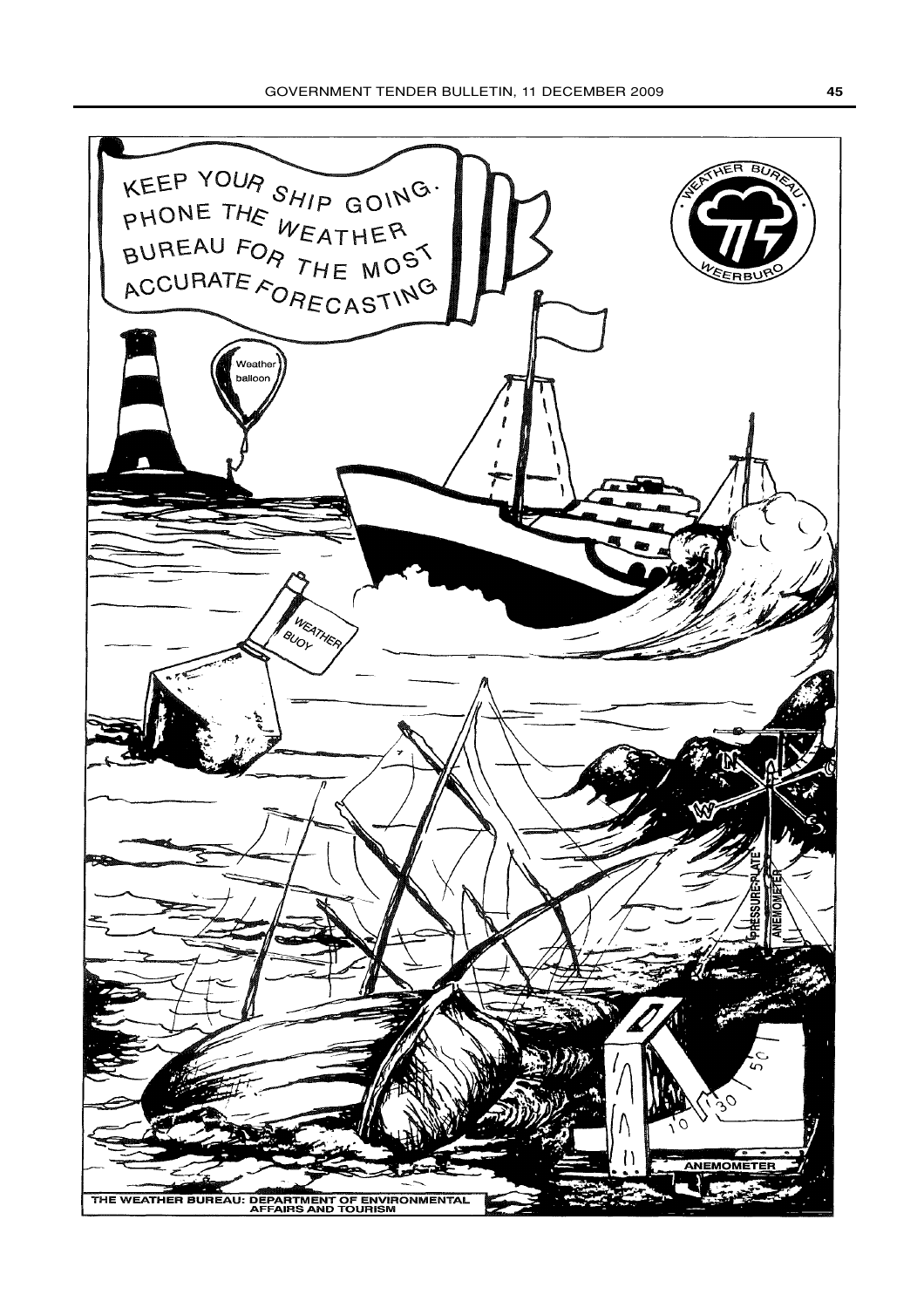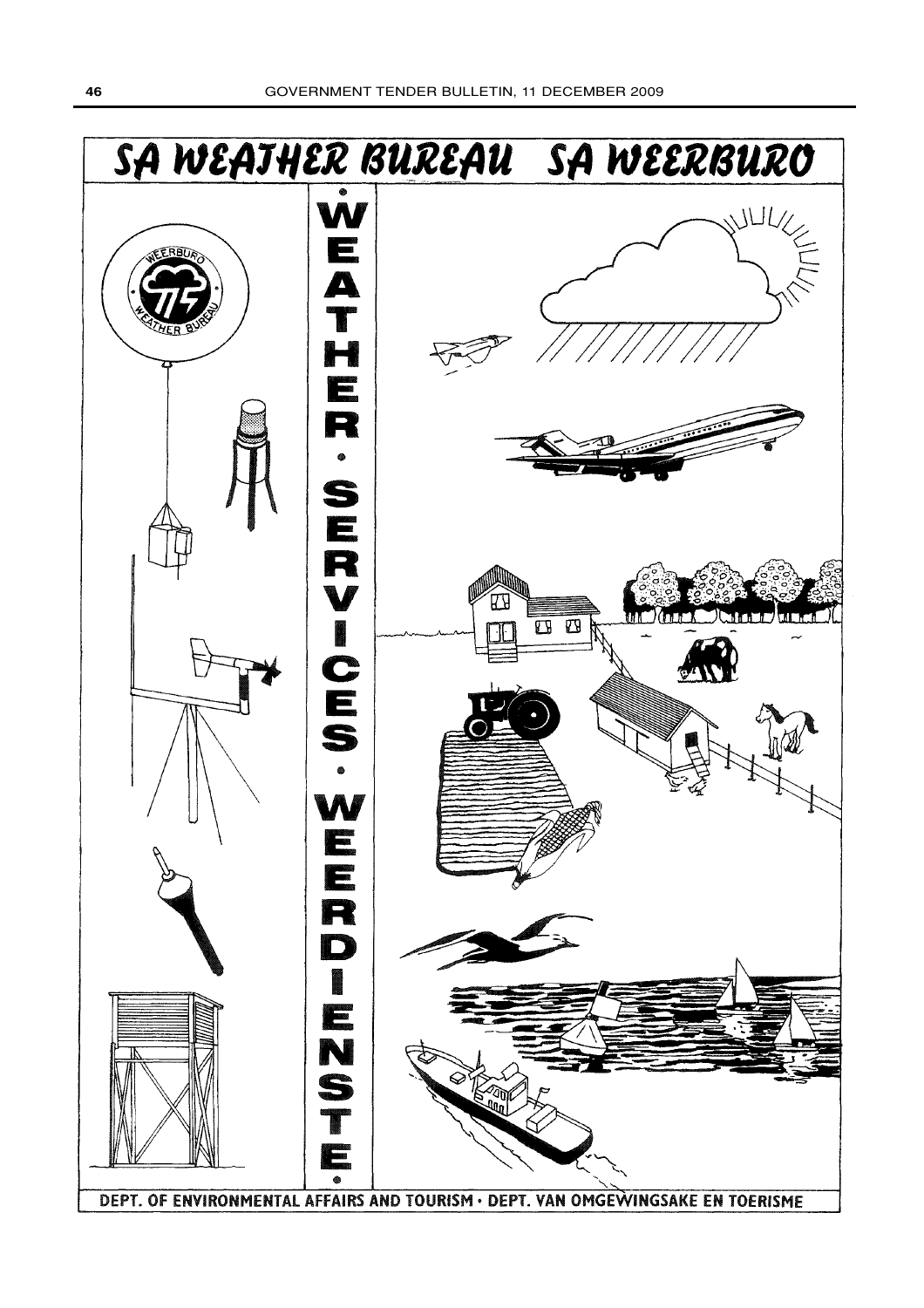### **IMPORTANT ANNOUNCEMENT TO ALL DEPARTMENTS CONCERNED**



*The Tender Bulletin is published every week on* **Friday***, and the closing time for the acceptance of tenders which have to appear in the Tender Bulletin on any particular Friday, is* **15:00 on the preceding Friday.**

*Should any Friday coincide with a public holiday, the date of publication of the Tender Bulletin and the closing time of the acceptance of notices will be* **15:00 sharp on the following days:**

- **30 April,** Thursday, for the issue of Friday **8 May 2009** •
- **11 June,** Thursday, for the issue of Friday **19 June 2009** •
- **6 August,** Thursday, for the issue of Friday **14 August 2009** •
- **17 September,** Thursday, for the issue of Friday **25 September 2009** •

### **NATIONAL TREASURY**

#### **(OFFICE OF THE STATE TENDER BOARD)**

**CLOSING DATES OF BIDS/ADVERTISEMENT DATES BY NATIONAL TREASURY: CONTRACT MANAGEMENT OF BIDS OVER THE FESTIVE PERIOD**

| Last advertisement date for 2009:    | 11 December 2009 (for bids closing the week of 18 January 2010,<br>advertisements to reach Government Printers on 4 December 2009) |
|--------------------------------------|------------------------------------------------------------------------------------------------------------------------------------|
| Last closing date of bids for 2009:  | 15 December 2009 (advertised on 13 November 2009 and the adver-<br>tisement must reach Government Printer on 6 November 2009)      |
| First advertisement date for 2010:   | 15 January 2010 (Advertisements to reach Government Printers on<br>4 December 2009)                                                |
| First closing date of bids for 2010: | 18 January 2010                                                                                                                    |

**NOTE: NATIONAL TREASURY, 240 VERMEULEN STREET, PRETORIA: CONTRACT MANAGEMENT, TENDER INFORMATION CENTRE WILL BE CLOSED FROM 24 DECEMBER 2009 AND WILL RE-OPEN ON 4 JANUARY 2010.**

**Late notices will be published in the subsequent issue, if under special circumstances, a late notice is being accepted, a double tariff will be charged**